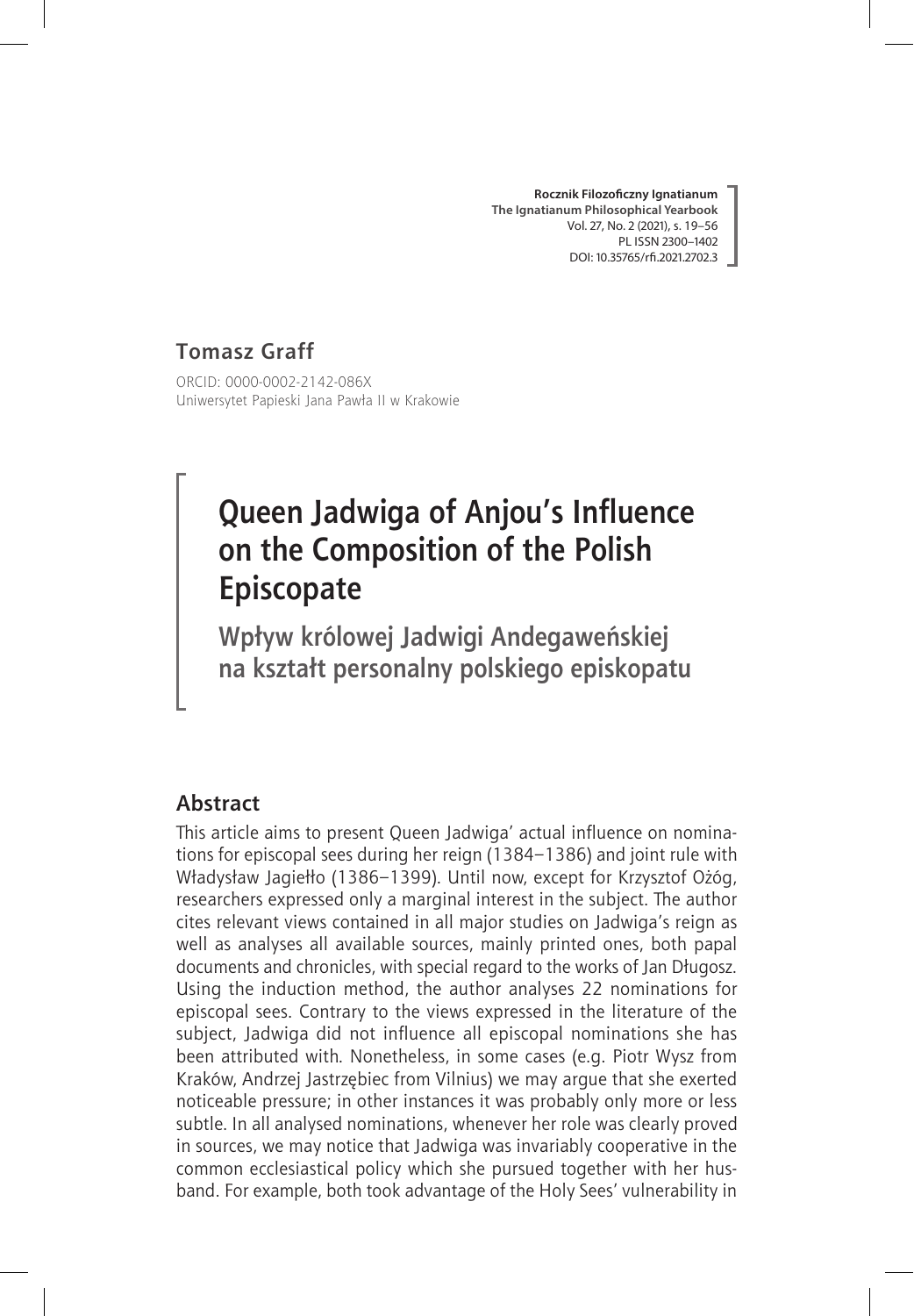the era of the Occidental Schism, which allowed them to push their own candidates for episcopal seats. The present analysis revealed that with regard to the majority of most prestigious bishoprics in the Kingdom of Poland it was Jagiełło who had key influence on candidates for episcopal nominations, building his own political power base. At the same time, certain episcopal promotions, especially those in Ruthenia, Moldova and Mazovia, were reported inadequately and in few sources; hence, Jadwiga's and Władysław's influence on the nominations of bishops can only be hypothetically determined.

**Keywords:** Jadwiga of Anjou, Władysław Jagiełło, Polish episcopate

## **Abstrakt**

Celem artykułu jest ukazanie rzeczywistego wpływu królowej polskiej Jadwigi Andegaweńskiej na obsadę stolic biskupich w okresie jej rządów (1384–1386) i współrządów z Władysławem Jagiełłą (1386–1399). Do tej pory badacze, z wyjątkiem Krzysztofa Ożoga, tylko marginalnie poświęcali temu zagadnieniu swoje zainteresowanie. Autor prześledził opinię badaczy na ten temat we wszystkich ważnych pracach poświęconych rządom królowej Jadwigi, jak również przanalizował wszystkie dostępne źródła, głównie drukowane, zarówno te proweniencji papieskiej, jak i kronikarskie ze szczególnym uwzględnieniem twórczości Jana Długosza.

Autor, posługując się metodą indukcyjną, przeanalizował wszystkie 22 obsady na stolice biskupie. Wbrew opinii dotychczasowej literatury przedmiotu Jadwiga nie miała wpływu na wszystkie awanse biskupie, które dotychczas jej przypisywano. W przypadku awansu niektórych biskupów (np. krakowski Piotr Wysz, wileński Andrzej Jastrzębiec) można jednak stwierdzić, że jej nacisk był widoczny. W innych przypadkach był on prawdopodobnie tylko mniej lub bardziej subtelny. We wszystkich jednak badanych kazusach, gdy tylko rola Jadwigi została źródłowo wyraźnie poświadczona, to równocześnie można zauważyć, że współpracowała ona stale z mężem, prowadząc z nim solidarną politykę kościelną. Oboje wykorzystywali m.in. słabość papiestwa w dobie wielkiej schizmy zachodniej, co umożliwiło im forsowanie własnych kandydatów do katedr biskupich. Analiza wykazała, że w odniesieniu do większości najbardziej prestiżowych katedr biskupich w Królestwie Polskim to jednak król Jagiełło miał dominujący wpływ na nominację kandydatów do objęcia biskupstwa, dbając o tworzenie własnego zaplecza politycznego. Natomiast niektóre przypadki awansów biskupich, zwłaszcza dotyczące biskupstw ziemi ruskiej czy w lennach (Mołdawia, Mazowsze), nie zostały odpowiednio oświetlone przez nieliczne źródła, stąd wpływ Jadwigi i Jagiełły na obsadę biskupstw na tym terenie można określić tylko hipotetycznie.

**Słowa klucze:** Jadwiga Andegaweńska, Władysław Jagiełło, polski episkopat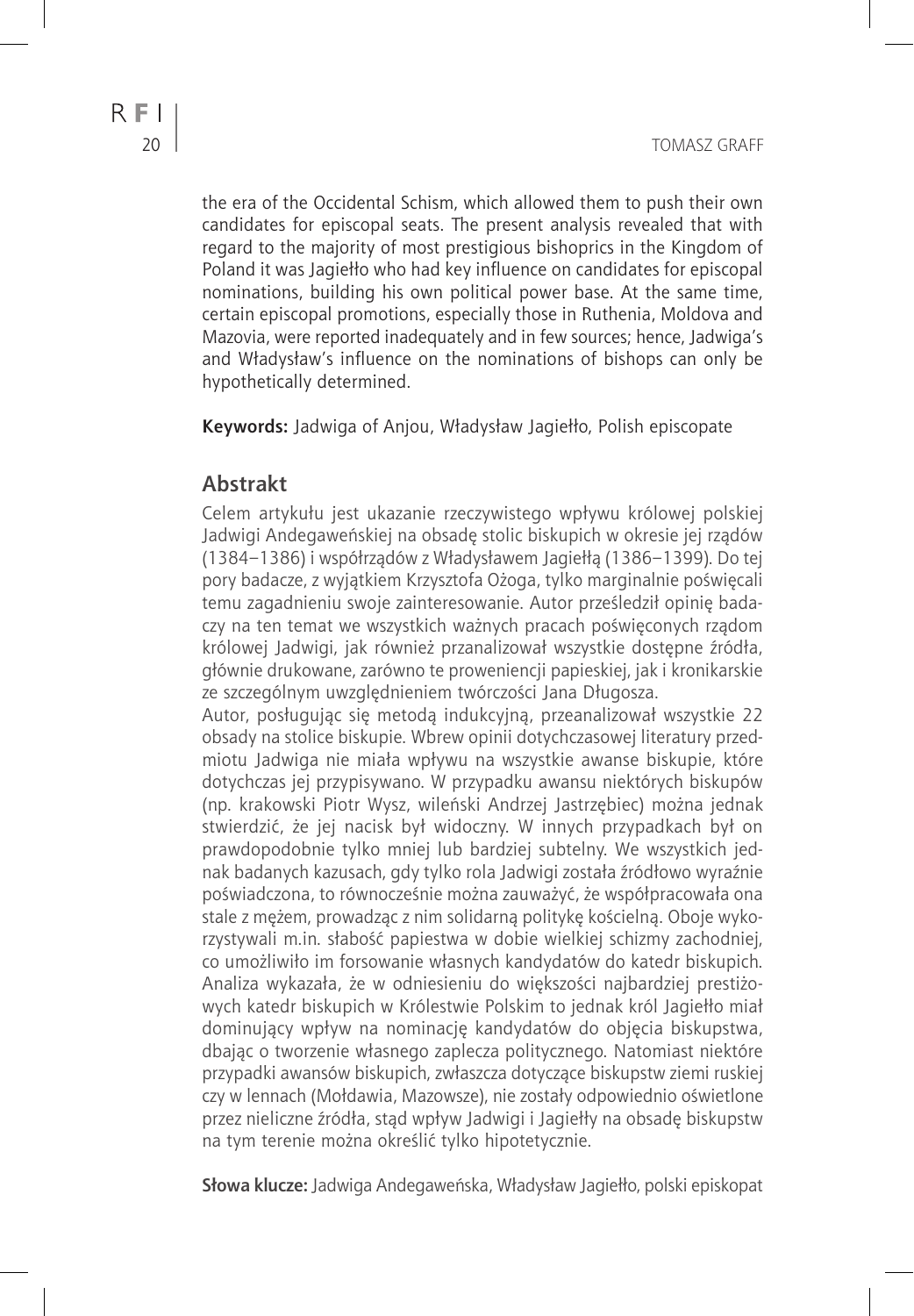The question of Queen Jadwiga's influence on the composition of the Polish episcopate has only been given a cursory treatment in the majority of studies on her life.<sup>1</sup> In fact, it has rarely been the subject of a separate study. Remarkably, some researchers who based their works less on the content of sources and more on their own beliefs, their noticeable admiration for Jadwiga and their own assumptions (also where sources were absent), assured the reader of Jadwiga's overwhelming role in the decision to appoint a given bishop whilst remaining oblivious to her husband's position and will. Examples of such views include e.g. "classic" publications by Jadwiga Stabińska, Rev. Bolesław Przybyszewski and Wanda Maciejewska. The first study unquestioningly assumes not only the queen's exclusive role in Piotr Wysz's promotion to the Kraków bishopric but also quite freely discusses "exceptional ability to staff episcopal sees," as supposedly evidenced (in addition to the bishopric of Kraków) by the "nominations of: Andrzej as the Bishop of Vilnius (Wilno), Maciej as the Bishop of Przemyśl, Jakub Strepa as the Archbishop of Halych (Halicz)."2 The same view is echoed in an almost hagiographical biography of Jadwiga by Rev. Bolesław Przybyszewski, according to whom Jadwiga "elected" Andrzej Jastrzębiec, Jakub Strepa and Maciej, and "elevated Piotr Wysz to the new provision."3 Maciejewska claims e.g. that

It is not without Jadwiga's influence that Franciscan Jakób Strepa was put forward as a candidate by the Holy See for the vacant archbishopric of Halych […], especially that over the years she had gained influence with the Curia. A year later, she again endorsed her chancellor Maciej for the vacant bishopric of Przemyśl.4

Maciejewska entirely overlooks the significance of Władysław Jagiełło's will as the king and ignores the fact that the supplication to the Pope contained a request of the royal couple. Still, she attributes the nomination of Andrzej Jastrzębiec as the Bishop of Vilnius solely

 $R F1$ 

<sup>1</sup> Recently e.g. Jarosław Nikodem, *Jadwiga król Polski* (Wrocław: Ossolineum, 2009), 360–362; cf. Wanda Maciejewska, *Jadwiga królowa polska* (Kraków: Wydawnictwo Księży Jezuitów, 1934), 117–119, 131–133. This question is omitted altogether by Anna Strzelecka, author of an in–depth biographical entry on Queen Jadwiga in *Polski Słownik Biograficzny* [Polish Biographical Dictionary]: Anna Strzelecka, "Jadwiga Andegaweńska," in *Polski Słownik Biograficzny* [henceforth: PSB], Vol. 10 (Wrocław–Warszawa–Kraków: Ossolineum, PAN, 1962–1964), 291–297.

<sup>2</sup> Jadwiga Stabińska, *Królowa Jadwiga* (Kraków: Znak, 1969), 83–85.

<sup>3</sup> Bolesław Przybyszewski, *Błogosławiona Jadwiga Królowa* (Kraków: Wydawnictwo św. Stanisława BM, 1988), 60–63.

<sup>4</sup> Maciejewska, *Jadwiga*, 132–133.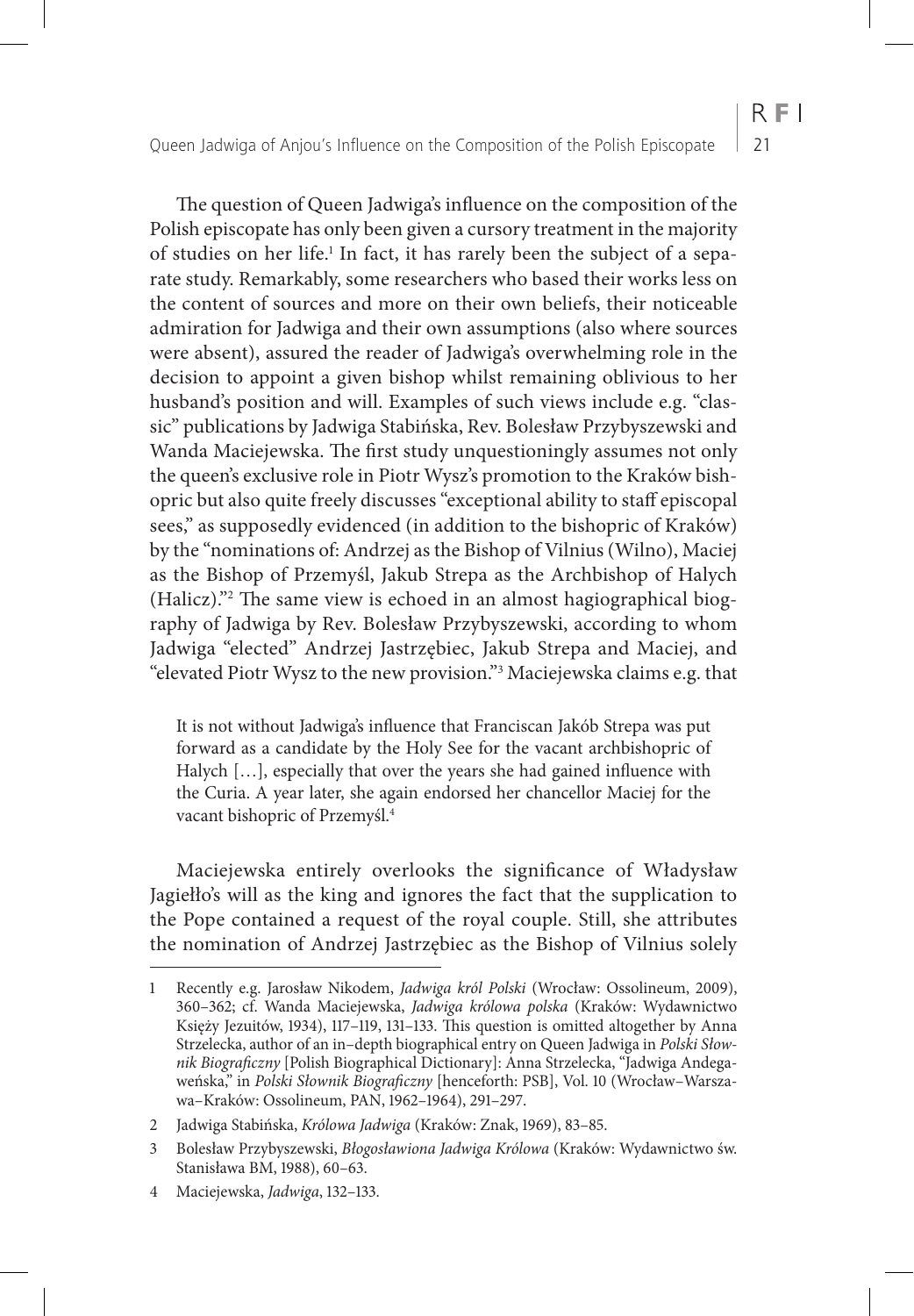to Jadwiga. Similarly, it was reportedly only thanks to the queen that Chancellor Piotr Wysz became the Bishop of Kraków.<sup>5</sup> Charlotte Kellog also concludes that "Jadwiga successfully pushed Piotr Wysz as the candidate for the seat, without considering that the Holy Father had another candidate for the vacant position."6 This opinion was also voiced by Stanisław Kijak.7 Jerzy Wyrozumski, one of the most accomplished Polish mediaevalists, acknowledged Jagiełło's role in Piotr Wysz's episcopal nomination, concluding that "given the fact that Piotr Wysz was the queen's chancellor and close collaborator, this must have been mostly the result of her influence."8 Jarosław Nikodem, Queen Jadwiga's biographer, as well as Jan Drabina emphasise that the royal couple acted in tandem when dealing with nominations of Polish bishops, also in Wysz's case.<sup>9</sup> Krzysztof Ożóg expresses a similar view, albeit in his studies on the circumstances of the dispute over the Kraków bishopric in 1392 Jadwiga's role is seen as slightly more significant than Jagiełło's.<sup>10</sup> Although, when discussing the monarch's creative role in shaping Poland's ecclesiastical elite, the author of the present article acknowledges the royal couple's joint effort in the case of Wysz, he also stresses Jagiełło's initiative in the appointment of other bishops.<sup>11</sup>

To date, only Krzysztof Ożóg has attempted to deal more comprehensively in a separate study with Jadwiga's influence on the composition of the Polish episcopate – precisely, the episcopate of the entire Polish-Lithuanian monarchy (since 1386). In so doing, he analysed merely a few

<sup>5</sup> *Ibidem*, 119, 131.

<sup>6</sup> Charlotte Kellog, *Jadwiga* (Kraków: Wydawnictwo Księży Jezuitów, 1933), 201.

<sup>7</sup> Stanisław Kijak, *Piotr Wysz biskup krakowski* (Kraków: Gebethner & Wolff, 1933), 12.

<sup>8</sup> Jerzy Wyrozumski, *Królowa Jadwiga między epoką piastowską i jagiellońską* (Kraków: Universitas, 1997), 113.

<sup>9</sup> Nikodem, *Jadwiga*, 361–362; Jan Drabina, *Papiestwo–Polska w latach 1384–1434* (Kraków: Wydawnictwo UJ, 2003), 30–33.

<sup>10</sup> Krzysztof Ożóg, "Spór o biskupstwo krakowskie w roku 1392 na tle stosunków Polski z papiestwem u schyłku XIV wieku," *Kwartalnik Historyczny* 104 (1997): 3–20; *idem*, "Maffiolus Lampugnani nominat na biskupstwo krakowskie, biskup płocki: meandry kariery kurialisty rzymskiego w okresie schizmy zachodniej," *Roczniki Humanistyczne* 48 (2000): 345–367; *idem*, "Kurozwęccy a spór o biskupstwo krakowskie w roku 1392," *Zeszyty Naukowe Uniwersytetu Jagiellońskiego. Prace Historyczne* 123 (1997): 57–74; *idem*, "Kościół krakowski wobec wielkiej schizmy zachodniej i ruchu soborowego u schyłku XIV i w pierwszej połowie XV wieku," in *Kościół krakowski w życiu państwa i narodu polskiego*, ed. Andrzej Pankowicz (Kraków: PAT, 2002), 31–32 (where the author concluded e.g. that "thanks to Jadwiga's insistence the Krakow's Church gained one of the most eminent shepherds in its history").

<sup>11</sup> Tomasz Graff, *Episkopat monarchii jagiellońskiej w dobie soborów powszechnych XV wieku* (Kraków: Societas Vistulana, 2008), 155–158.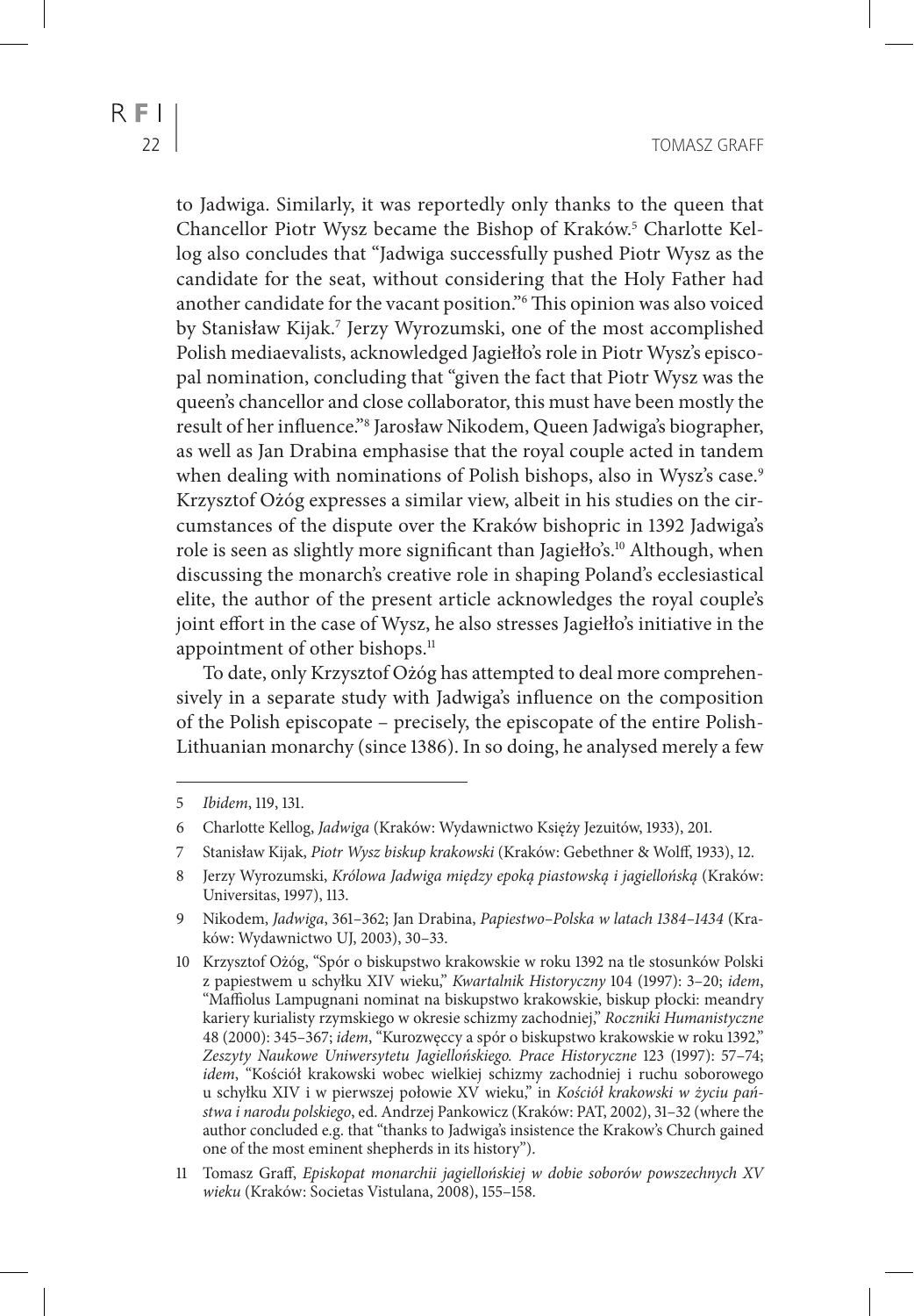$R F1$ 

of the more relevant examples of episcopal appointments, on the basis of which he came to the conclusion that it is clear or very likely that Jadwiga must have influenced – on her own or together with Jagiełło – the nomination of as many as 7 bishops: Bishop of Vilnius Andrzej Jastrzębiec (1388), Archbishop of Gniezno Dobrogost (1394), Bishop of Włocławek and Duke of Legnica Henryk (1389), Bishop of Kraków Piotr Wysz (1392), Bishop of Przemyśl Maciej of Sandomierz (1392), Archbishop of Halych Jakub Strepa (1392), Bishop of Poznań Wojciech Jastrzębiec (1399). The researcher also mentions Jadwiga's (failed) attempts to elevate Mikołaj of Gorzków to the bishopric of Vilnius (1398) and Andrzej Łaskarzyc to the bishopric of Włocławek (1398).<sup>12</sup> One should also mention studies by Władysław Abraham<sup>13</sup> and Tadeusz Trajdos<sup>14</sup> as well as Krzysztof R. Prokop's dictionary entries.<sup>15</sup> When discussing nominations for Ruthenian and Moldovan bishoprics, the aforementioned researchers suggest that the steps taken by Jadwiga and her husband had a decisive role in the matter, although the researchers' conclusions are mostly based on circumstantial evidence. Moreover, authors such as Leszek Zygner and Anna Salina firmly believe that Jakub Kurdwanowski's rise to the position of the Bishop of Płock in 1396 was due to the support of the royal couple.16 As previously mentioned, the findings by those and other researchers on the nominations for Polish bishoprics raise serious doubts in connection with the ambiguity of judgements concerning Jadwiga's actual influence on the composition of the Polish episcopate. Surprisingly, no one has so far attempted to analyse all (i.e., 22) nominations for episcopal

<sup>12</sup> Krzysztof Ożóg, "Jadwiga Andegaweńska a episkopat polski u schyłku XIV wieku," in *Św. Jadwiga Królowa. Abyśmy byli godni tego dziedzictwa*, eds. Helena Byrska, Antoni Bednarz (Kraków: Katolickie Centrum Kultury, 2006), 48–64.

<sup>13</sup> Władysław Abraham, *Jakub Strepa arcybiskup halicki* (Kraków: Akademia Umiejętności, 1908), 9.

<sup>14</sup> Tadeusz M. Trajdos, *Kościół katolicki na ziemiach ruskich Korony i Litwy za panowania Władysława Jagiełły (1386–1434)*, Vol. 1 (Wrocław: Ossolineum, 1983), 150; *idem*, "Polityka króla Władysława Jagiełły wobec Kościoła katolickiego na ziemiach ruskich Królestwa Polskiego i Wielkiego Księstwa Litewskiego," *Zeszyty Naukowe Uniwersytetu Jagiellońskiego. Prace Historyczne* 141 (2014): 326.

<sup>15</sup> Krzysztof R. Prokop, *Arcybiskupi haliccy i lwowscy* (Biały Dunajec–Ostróg: Wołanie z Wołynia, 2010), 29; *idem*, *Biskupi pomocniczy w diecezjach polskich w dobie przedtrydenckiej* (Kraków: s.n., 2002), 233; *idem*, *Polscy biskupi dominikańscy. Słownik biograficzny* (Kraków: Drukarnia Akcydensowa Dorosz, 2013), 74; *idem*, *Polscy biskupi franciszkańscy. Słownik biograficzny* (Kraków: s.n., 2003), 141.

<sup>16</sup> Leszek Zygner, *Biskup Jakub z Kurdwanowa herbu Syrokomla (ok. 1350–1425)* (Toruń: Wydawnictwo Naukowe UMK, 2020), 59–63, 271; Anna Salina, *Polityka książąt mazowieckich wobec władz Kościoła od początku XIV wieku do 1526 roku* (Poznań: Wydawnictwo Poznańskie, 2011), 73.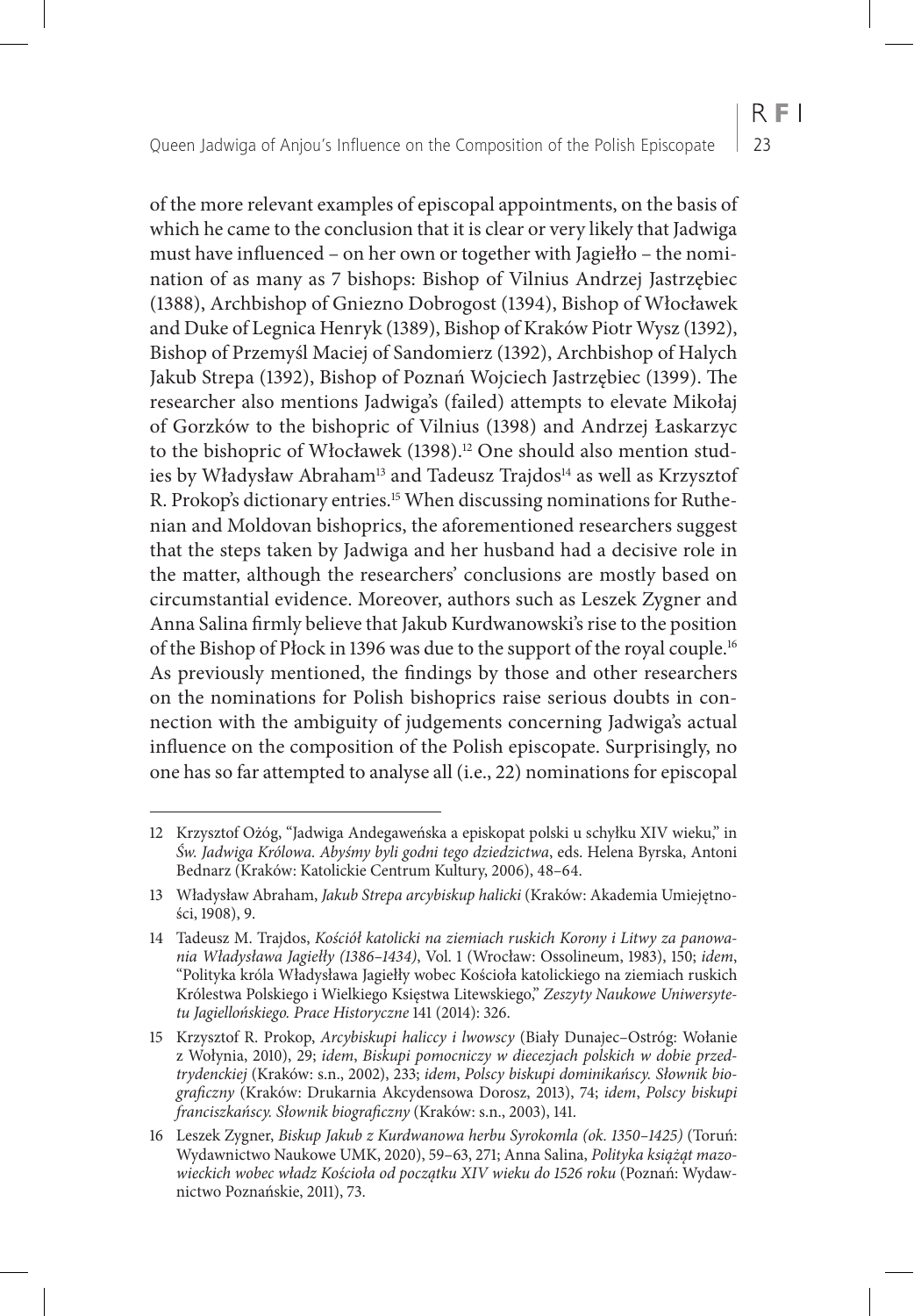R E L

chairs during the reign of Queen Jadwiga (1384–1386) and heir joint reign with Władysław Jagiełło (1386–1399), even though such analysis appears necessary to arrive at the full picture of personnel changes in the Polish episcopate, or to present factors which played a role in those nominations.

However, before I provide a comprehensive analysis of nominations for each relevant bishopric, it would be worth outlining Jadwiga's father policy towards the Church. Louis the Great took particular care to nominate bishops in the lands under his reign himself. Like in other European countries, in Louis's monarchy the king interfered heavily with the local episcopal appointments, as bishops played an essential part in the kingdom's political life, often assuming strategic offices. Thus, it was in the king's interest to staff the most sensitive positions with people he could trust. Obviously, in theory bishops were elected freely and canonically by chapters (in Poland as late as from the beginning of the 13th century), and their decision was subsequently approved by the Pope; however, the king's interference very often had a bearing on the outcome of the election and canons were forced to opt for the royal candidate. If the outcome was unfavourable for or not agreed with the sovereign, he would effectively scuttle the election, making it immediately clear to the messengers who brought news of the chapter's decision that he would not support it and even work against it. Louis even resorted to imprisoning bishops elected against his preference and openly putting pressure on the pope so that he latter preconized the "right" candidate.<sup>17</sup> Meanwhile, the papacy, which from the 14th century onwards made claims for the so-called 'reservation,' could not ignore the monarch's will, since papal influence had been weakened by the Western Schism. In any case, in the triangle of power consisting of the pope, the chapter and the monarch, it was the monarch whose will usually prevailed in the event of a dispute over the nomination for a prestigious bishopric. Still, we should not overlook other factors, such as the pressure put by local magnates or the candidate's own resourcefulness.18 The Teutonic Knights usually tried to

<sup>17</sup> *Kronika Jana z Czarnkowa*, compiled by Marek Kowalski (Kraków: Universitas, 1996), 106; Ożóg, "Jadwiga," 50–52; cf. Jan Dąbrowski, *Ostatnie lata Ludwika Wielkiego 1370– 1382* (Kraków: Universitas, 2009), 39–48; Andrzej Marzec, *Pod rządami nieobecnego monarchy. Królestwa Polskie 1370–1382* (Kraków: Societas Vistulana, 2017), passim; Dariusz Wróbel, *Na pierwszym planie. Możni i szlachta polska wobec bezkrólewia po śmierci Ludwika Andegaweńskiego* (Lublin: Wydawnictwo UMCS, 2020), 63–86.

<sup>18</sup> Władysław Abraham, "Prawne podstawy królewskiego mianowania biskupów w dawnej Polsce," in *Studia historyczne ku czci Stanisława Kutrzeby*, Vol. 1 (Kraków, 1938), 1–12; Jerzy Grzywacz, *Nominacja biskupów w Polsce przedrozbiorowej* (Lublin: Towarzystwo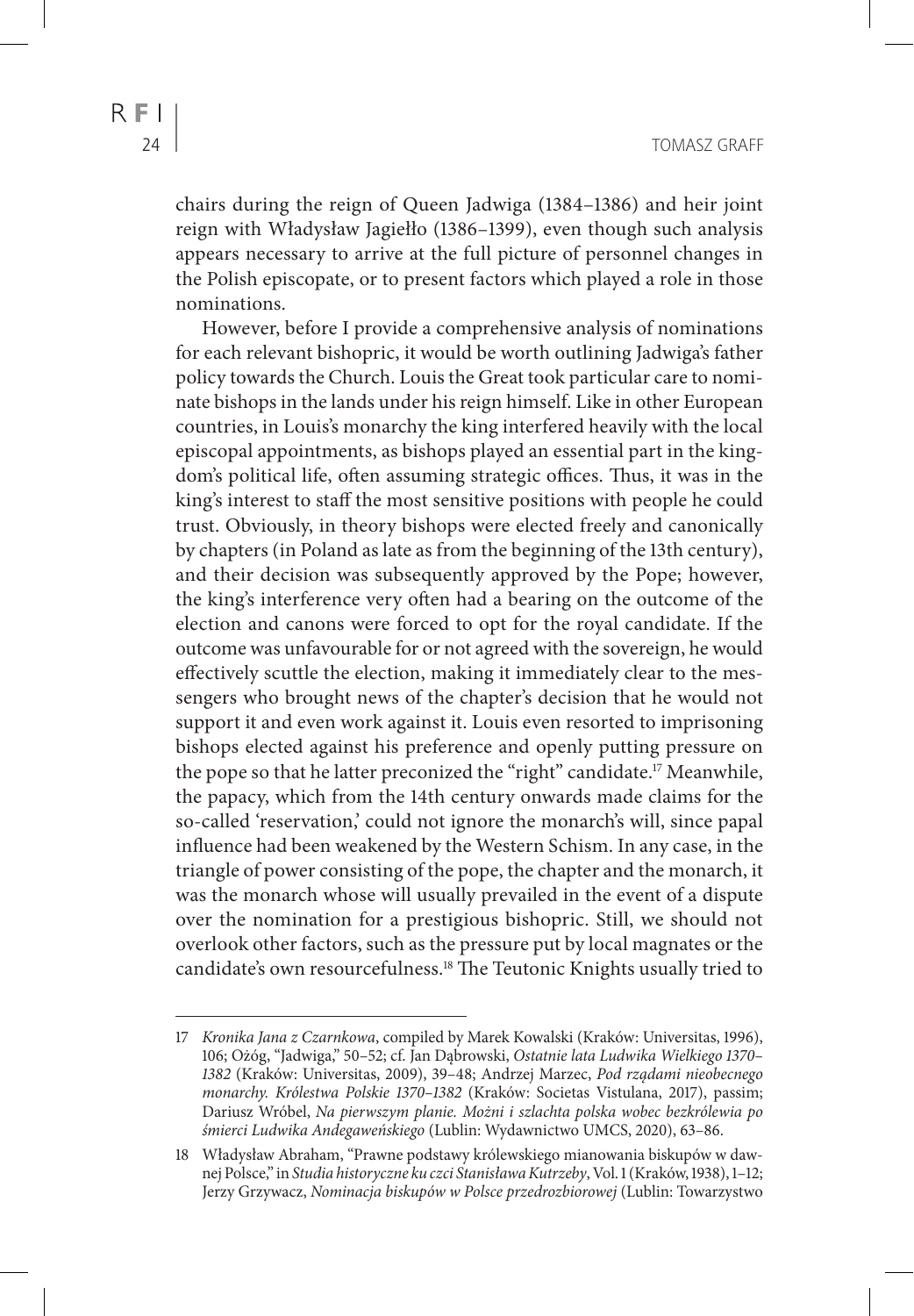exert a modicum of influence on the Roman Curia with regard to the nomination for the bishopric of Włocławek, which included the Pomeranian Archdeaconry.19 The issue of the claims of the bishops of Lubusz for authority over local bishops was still relevant in Ruthenia, despite the Pope's prohibition to extend such claims in 1375, and Polish, Lithuanian and Hungarian (or even Bohemian, in the case of the bishopric of Volodymyr) influences repeatedly clashed in the region.<sup>20</sup> Legally and formally, the Pope had the final say and decided whether a given person was to receive the bishopric, but in fact he acted somewhat at the bidding of individual monarchs. Ascending the Polish throne in 1384, Jadwiga was formally crowned Queen of Poland and cultivated the Angevin tradition of royal interference with episcopal nominations. Note, however, that she started her reign as a 10-year-old girl.<sup>21</sup> Directly before her arrival, there was a significant reshuffling in Polish episcopal sees, which took place without her participation, in those challenging months, as Polish lords awaited the future monarch's arrival in the country. Two episcopal appointments were decided in the first half of 1384. Dobrogost, a Doctor of Law at the University of Padua, was made Bishop of Poznań;<sup>22</sup> in turn

Naukowe KUL, 1960). For more details and other literature on the subject see: Graff, *Episkopat*, 133–155.

<sup>19</sup> Jan Fijałek, *Ustalenie chronologii biskupów włocławskich* (Kraków: Główny Skład w Księgarni Gebethnera i Sp., 1894), *passim*; Kazimierz Bieszk, "Walka Zakonu krzyżackiego z Polską o przynależność kościelną archidiakonatu pomorskiego," *Roczniki Towarzystwa Naukowego w Toruniu* 34 (1937): 13–21.

<sup>20</sup> *Bullarium Poloniae* [henceforth: BP], Vol. 2, eds. Irena Sułkowska-Kurasiowa, Stanisław Kuraś (Romae: École Française de Rome, 1985), No. 2200; *Vetera Monumenta Poloniae et Lithuaniae gentiumque finitimarum historiam illustrantia*, Vol. 1, ed. Augustin Theiner (Romae: s.n. 1860), Nos. 963–964; Władysław Abraham, *Powstanie organizacji Kościoła łacińskiego na Rusi*, Vol. 1 (Lwów: Tow. Dla Popierania Nauki Polskiej, 1904), 213–315; Trajdos, *Kościół katolicki*, 214–215; cf. Tomasz Graff, "A usurper with a crosier? The winding paths of the ecclesiastical career of Bohemian Carmelite Świętosław, the first Catholic Bishop of Łuck (1404–ca. 1410)," *Historia Slavorum Occidentis*, 24 (2020): 11–34.

<sup>21</sup> Ożóg, "Jadwiga," 51.

<sup>22</sup> *Kodeks Dyplomatyczny Wielkopolski* [henceforth: KDW], Vol. 3, ed. Ignacy Zakrzewski (Poznań: Tow. Przyjaciół Nauk Poznańskiego, 1879), No. 1821; *Kronika Jana z Czarnkowa*, 136, 142; *Ioannis Dlugossii Annales seu cronicae incliti Regni Poloniae* [henceforth: *Annales*], lib. X 1370–1405 (Varsaviae: PWN, 1985), 140; *Ioannis Dlugossii Vitae Episcoporum Poloniae* [henceforth: Długosz, *Vitae*], eds. Ignacy Polkowski, Żegota Pauli, in *Opera Omnia*, Vol. 1 (Cracoviae: s.n., 1887), 503; Stanisław Trojanowski, "Dobrogost," in PSB, Vol. 5, 245–246; Antoni Gąsiorowski, "Dobrogost," in *Wielkopolski Słownik Biograficzny*, ed. Antoni Gąsiorowski (Poznań: PWN, 1981), 522–523; Jan Korytkowski, *Arcybiskupi gnieźnieńscy, prymasowie i metropolici polscy*, Vol. 1 (Poznań: Kuryer Poznański, 1888), 742–763; Krzysztof R. Prokop, *Arcybiskupi gnieźnieńscy w tysiącleciu* (Kraków: Polska Akademia Umiejętności, 2000), 113–115; Tomasz Jurek, *Biskupstwo*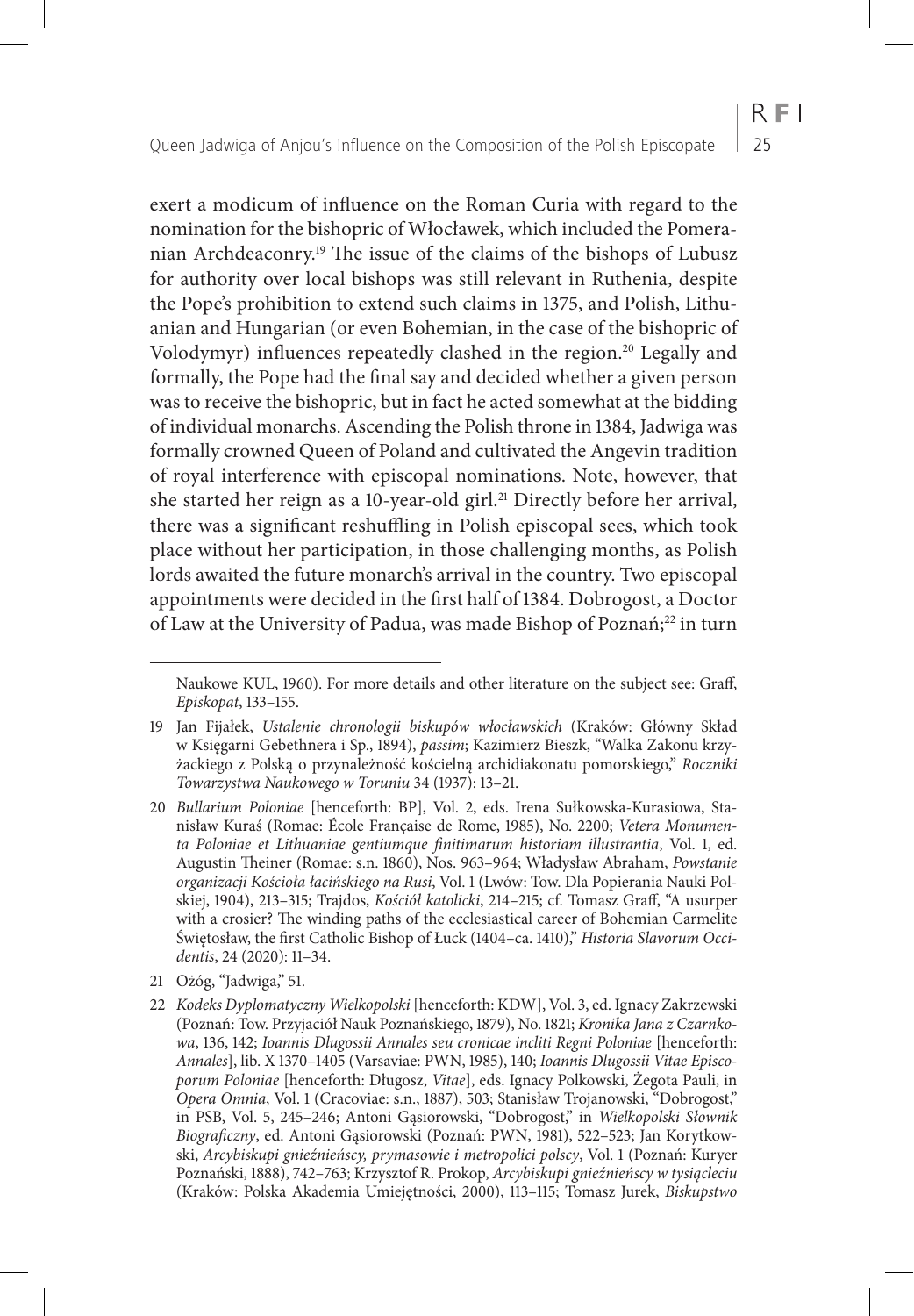the bishopric of Włocławek was given to Jan Kropidło, Bishop of Poznań, Władysław of Opole's nephew, a former student of law and theology at the University of Bologna, despite his insufficient age (i.e. 30 years) required for the position (he was born ca.  $1360$ ).<sup>23</sup> Dobrogost's approval by the Pope's provision could have been the sum of many factors, presumably the consent of Elisabeth of Bosnia's Buda court (albeit Dobrogost as the Archbishop-Elect of Gniezno had previously been held captive by order of her deceased husband, who captured him on the way to Rome for his confirmation) and some insistence on part of Siemowit, Duke of Mazovia.24 Władysław of Opole's relations with the Curia were likely a factor in the nomination of Jan Kropidło, who after his graduation from university was conferred the bishopric of Poznań in 1382 thanks to his uncle's and Louis of Hungary's influence, although, admittedly, no source contains any relevant information.25 Therefore, Kropidło received the bishopric of Włocławek in spite of the fact that the Chapter had already elected Teodoryk, who was even approved by Bodzęta (Bodzanta), the Archbishop of Gniezno.26 Later on, Kropidło proved a constant nuisance to Jadwiga and Jagiełło, but Dobrogost loyally served the royal couple e.g. as a diplomat in Rome, and even lent them money. His flair for finance

*poznańskie w wiekach średnich* (Poznań; Wydawnictwo Naukowe UAM, 2018), 317– 319; Gerhard Sappok, *Die Anfänge des Bistums Posen und die Reihe sejner Bischöfe von 968–1498* (Leipzig: S. Hirzel, 1937), 124–126; Józef Nowacki, *Dzieje archidiecezji poznańskiej*, Vol. 2 (Poznań: Księgarnia św. Wojciecha) 1964, 75–75; Ożóg, "Jadwiga," 53. Długosz suggested that Louis was behind Dobrogost's nomination, although at that time the king had already been dead for 2 years. See: Długosz, *Vitae*, 503.

<sup>23</sup> *Kronika Jana z Czarnkowa*, 142; *Annales*, X, 140; Długosz, *Vitae*, 502; Jurek, *Biskupstwo poznańskie*, 316–317, 319; Sappok, *Die Anfänge*, 126–128; Nowacki, *Dzieje archidiecezji poznańskiej*, 73–75; Antoni Liedtke, "Jan Kropidło," in PSB, Vol. 10, 436–438; Kazimierz Jasiński, "Jan zwany Kropidło," in *Słownik biograficzny Pomorza Nadwiślańskiego*, Vol. 2, ed. Stanisław Gierszewski (Gdańsk: Gdańskie Towarzystwo Naukowe. Uniwersytet Gdański, 1994), 270–271; *idem*, "Jan zwany Kropidło," in *Ludzie pomorskiego średniowiecza. Szkice biograficzne*, ed. Józef Borzyszkowski (Gdańsk: Ossolineum, Gdańskie Tow. Nauk, 1981), 58–62; *idem*, *Rodowód Piastów Śląskich* Vol. 3 (Wrocław: Ossolineum, 1977), 96–98; Korytkowski, *Arcybiskupi*, Vol. 1, 717–741; Jacek Wiesiołowski, "Episkopat polski XV w. jako grupa społeczna," in *Społeczeństwo Polski Średniowiecznej*, Vol. 4, ed. Stefan Kuczyński (Warszawa: PWN, 1990), Annex, 272–273; Fijałek, *Ustalenie*, 29–33, 46; Antoni Prochaska, "Książę Jan Kropidło, biskup włocławski," *Kwartalnik Historyczny* 19 (1905): 8–29, 195–227; Stanisław A. Sroka, "Jan Kropidło," in *Piastowie. Leksykon biograficzny*, eds. Krzysztof Ożóg, Stanisław Szczur (Kraków: Wydawnictwo Literackie, 1999), 760–761.

<sup>24</sup> On Dobrogost's captivity in Treviso see: *Kronika Jana z Czarnkowa*, 106.

<sup>25</sup> Długosz, *Vitae*, 502; Fijałek, *Ustalenie*, 29–33, 46; Ożóg, "Jadwiga," 53; cf. Wróbel, *Na pierwszym planie*, 82, where the author rightly points out that the Duke of Opole's support has never been confirmed in any sources.

<sup>26</sup> *Kronika Jana z Czarnkowa*, 136,142; Długosz, *Vitae*, 502; Ożóg, "Jadwiga," 52–53.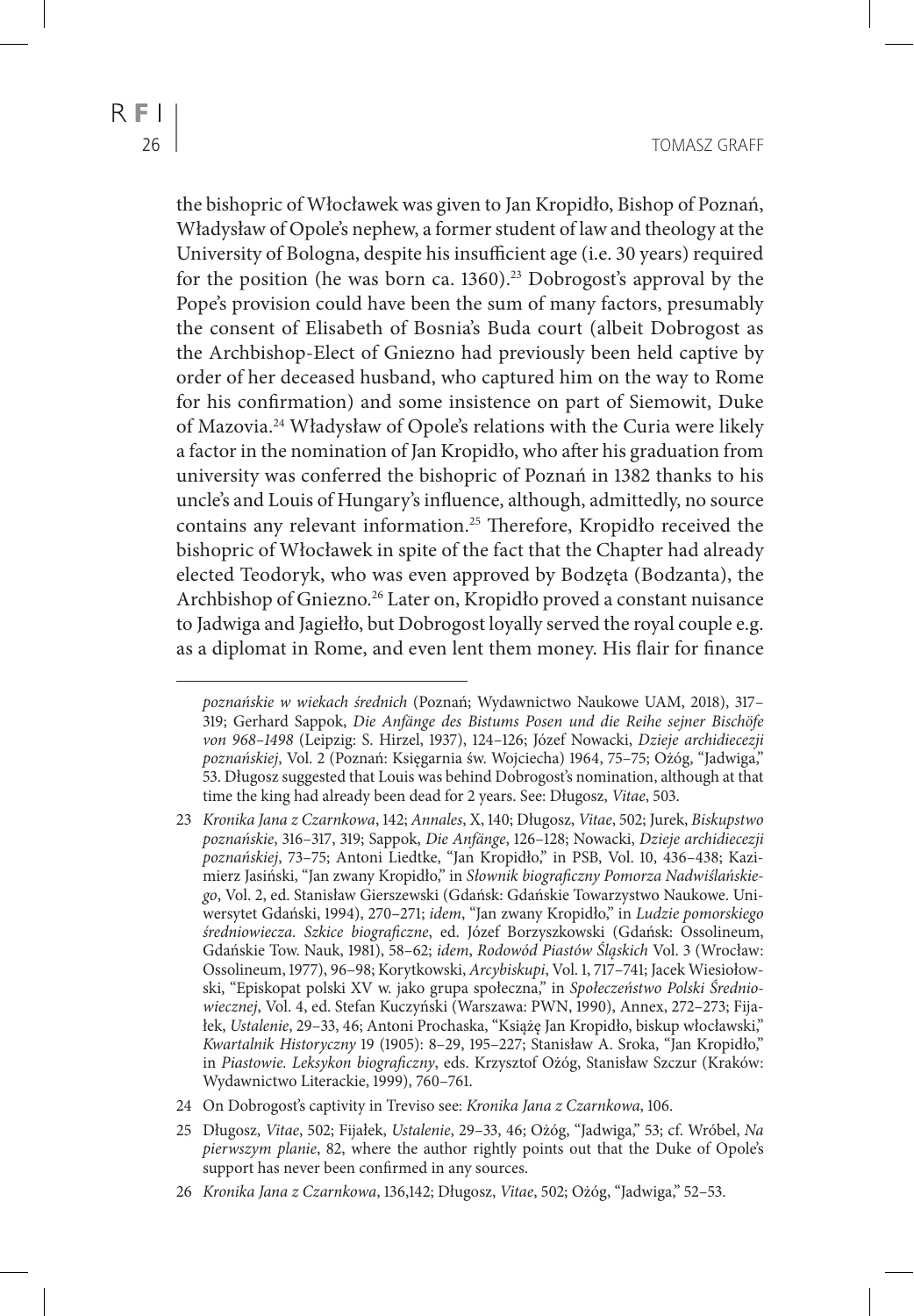and accounting could be attributed to his professional background since he had worked as a papal collector early in his ecclesiastical career.<sup>27</sup> Also, one may hardly speak of any effect that Queen Jadwiga could have had on the papal approval of Bernard, Archbishop of Halych, in 1385, as Ruthenia was at that time part of the Kingdom of Hungary.28 Still, other cases, from 1388 until the queen's death, require analysis in the context of the present issue, all the more that in the 1380s Jadwiga herself was in her early mature years.

From her early years, Queen Jadwiga enjoyed exceptionally good relations with Jan Radlica, Bishop of Kraków, physician and intellectual, who showed her the intricacies of big politics.<sup>29</sup> Nevertheless, in the first years of her reign, and then during the first years of her joint rule with Jagiełło, her impact on the composition of the episcopate must have been negligible, as it was her husband who had the final say in this area. In the context of the above discussion, it should be mentioned that sources of the period contain evidence that Polish bishops swore an oath to the monarch.30 The royal policy of nominations for individual bishoprics was surely part of the process of building the monarch's own political faction, and those appointed to the most prestigious posts were often selected from the staff of the royal chancery, i.e. the sovereign's most trusted circle.31 When Jagiełło became king of Poland, on the one hand he had to face the political status quo dominated by the coterie of the magnates of Lesser Poland, on the other hand, by promoting people loyal to him to lay and ecclesiastical posts, he was able to gradually form a circle of trusted advisors, as it were, creating new ruling elites who owed their rise to the position solely to the monarch. Accordingly, in this respect we may agree with Jerzy Sperka that the king "gained advantage over the Cracovian lords in the chancery by building his own political power base." Thanks to his support, chancery officials without prior connections to the then political elite were conferred episcopal honours, which led to their inclusion in the royal council."32

<sup>27</sup> Drabina, *Papiestwo–Polska*, 22–23.

<sup>28</sup> Abraham, *Powstanie*, 308.

<sup>29</sup> Anna Strzelecka, "Jan z Radliczyc," in PSB, Vol. 10, 469–471.

<sup>30</sup> Fijałek, *Ustalenie*, 34; Korytkowski, *Arcybiskupi*, 759.

<sup>31</sup> Artur Kuźma, "Kancelaria królewska Andegawenów i Jagiellonów jako środowisko awansu na drodze do arcybiskupstwa gnieźnieńskiego," *Roczniki Humanistyczne* 48 (2000): 5–28.

<sup>32</sup> Jerzy Sperka, "Wojciech Jastrzębiec – faworyt króla Władysława Jagiełły," in *Wojciech Jastrzębiec w służbie monarchii i Kościoła*, eds. Bożena Czwojdrak, Feliks Kiryk, Jerzy Sperka (Katowice: Wydawnictwo Uniwersytetu Śląskiego, 2018), 21.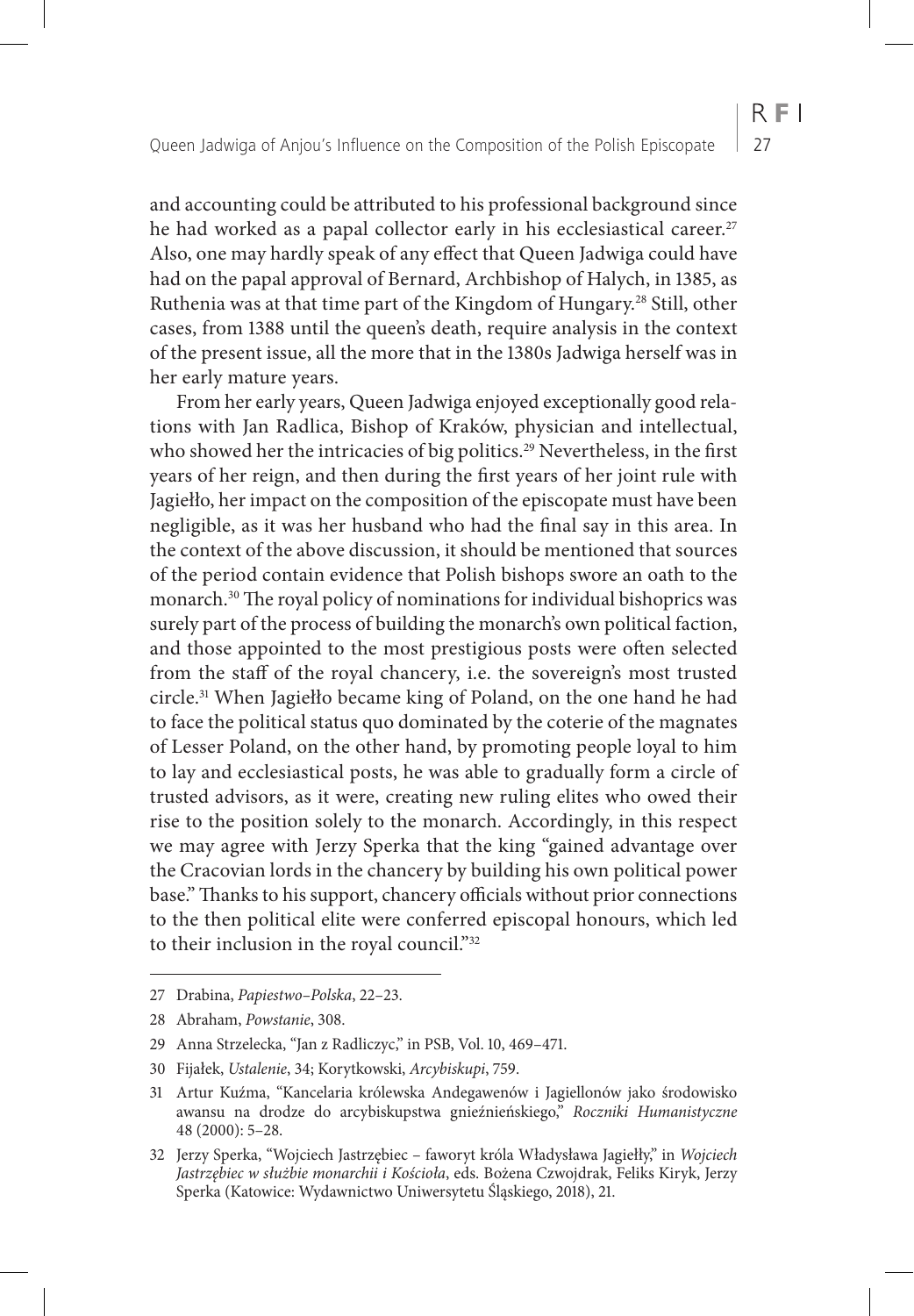A member of a distinguished royal family, Jadwiga was certainly more respected by the Roman Curia than her husband, a former pagan, whose merits, admittedly, as an arch-Christian ruler were increasingly often acknowledged by the Holy See in Rome.<sup>33</sup> Interestingly, it was 17-yearold Jadwiga who received from Pope Boniface IX in the 3rd year of his pontificate (29th December 1391) an assurance that he would always support her decisions concerning ecclesiastical policy. Furthermore, he even apologised to her for having at times acted against her will, justifying that he had failed to become aware of her requests at the right time. He went as far as to suggest that their mutual correspondence should contain a special marking which would allow him to immediately recognise the queen's will with regard to candidates for ecclesiastical offices: *Hortamur eandem serenitatem tuam, ut aliquod signum speciale nobis velis destinare per nos custodiendum.*34 Did he mean Martha and Mary's sign which, according to Mieczysław Gębarowicz, was present on the queen's signet ring that she always wore on her finger?<sup>35</sup> The Pope claimed that many would-be hierarchs in their impudence asked Jadwiga to elevate them, knowing that she was unable to refuse without "harm to the dignity of her royal majesty," and that she wrote to the Holy See to support them against her own will, for she wished to promote other candidates to the ranks in question.36 Was it Boniface's oblique manner of saying that he was aware that Jadwiga and her husband tried to exercise a consistent ecclesiastical policy not only towards lower-ranking beneficiaries but also with regard to episcopal nominations, so on many occasions she could not officially support a candidate of her own choice?<sup>37</sup> This seems

<sup>33</sup> Drabina, *Papiestwo–Polska*, 13–37.

<sup>34</sup> BP, Vol. 3, No. 283; *Annales*, X, 232–233; cf. Graff, *Episkopat*, 158; *idem*, "Osobowość Jadwigi Andegaweńskiej w świetle kontaktów Polski ze Stolicą Apostolską w okresie schizmy zachodniej w latach 1388/9–1399," in *Świat kobiet w Czechach i w Polsce w średniowieczu i w epoce nowożytnej*, eds. Wojciech Iwańczak, Agnieszka Januszek- -Sieradzka, Janusz Smołucha (Kraków: Wydawnictwo Naukowe Akademii Ignatianum, 2018), 536–556.

<sup>35</sup> Cf. Mieczysław Gębarowicz, *Psałterz floriański i jego geneza* (Wrocław–Warszawa– Kraków: Ossolineum, 1965), 22, 31–34. Interestingly, when citing the content of the papal bull, Jan Długosz did not intend to reveal the vulnerability of papacy in the age of the Occidental Schism; rather, he presented the document as an example of universal reverence for Queen Jadwiga as a model of saintly life.

<sup>36</sup> *Annales*, X, 232–233.

<sup>37</sup> Jan Drabina, *Papiestwo–Polska*, 30. Although the author holds that the papal bull referred only to nominations of lower–tier ecclesiastical positions and did not pertain to bishoprics, he contradicts himself by writing that the document guaranteed "the fulfilment of all her [i.e. Jadwiga's] requests in Church matters." It appears that the Pope actually meant the entirety of Jadwiga's wishes concerning appointments for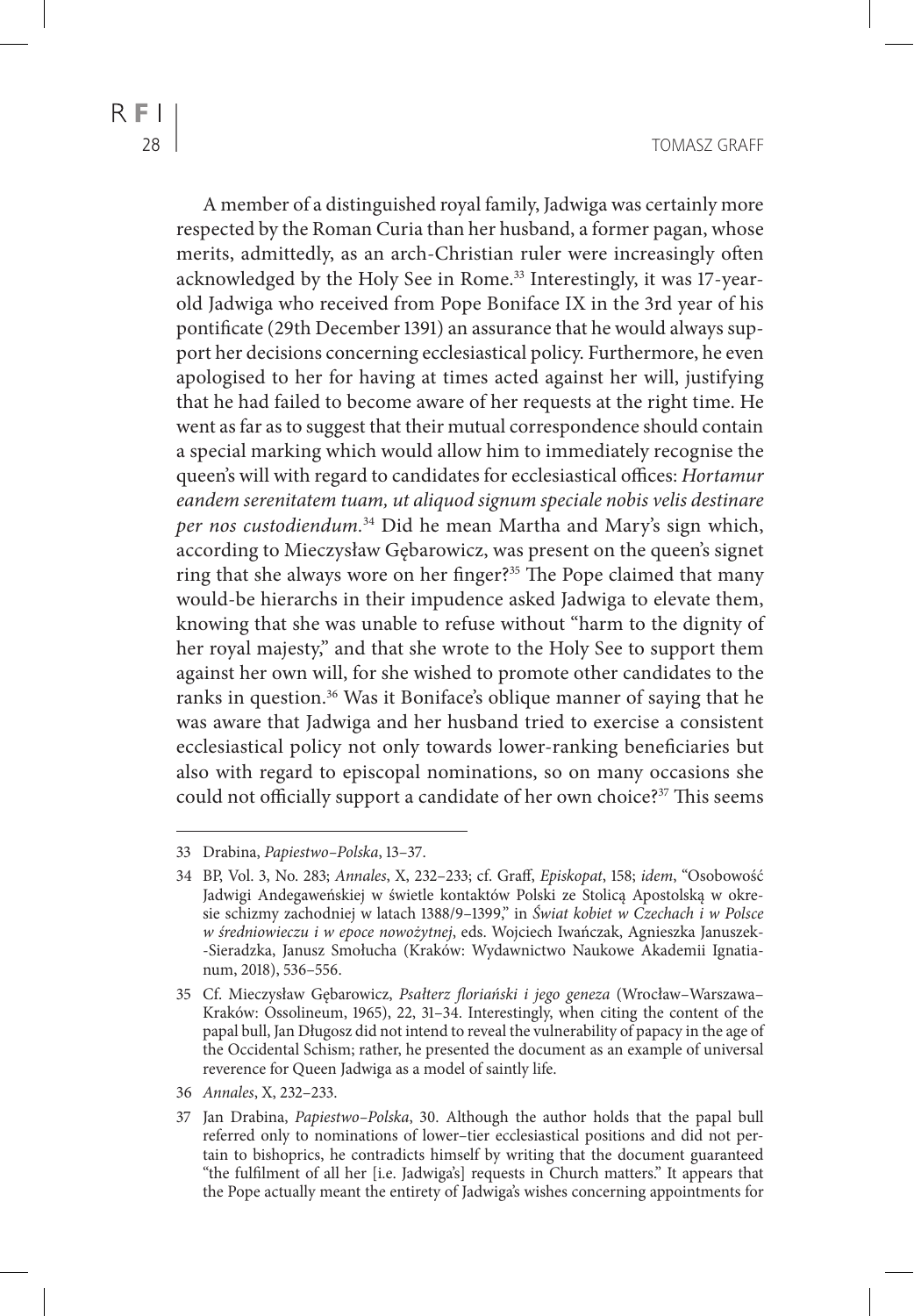very likely, considering that we do know that, on the outside, despite certain disagreements in her private life with a husband who travelled widely, the queen tried to defend him against slurs and commended him as a great ruler. Jadwiga referred to Władysław in her correspondence as e.g. *vir meus predilectus* and assured the Pope of the king's loyalty to him, describing Władysław as *filius Sanctitatis Vestre devotissimus.*38 Piotr Wysz, a scholar and a person trusted by both parties, acted as an intermediary between the Pope and Queen Jadwiga. Officially, Boniface called him not only his protonotary but also a 'beloved son' and the protector of Jadwiga's position and dignity, invariably loyal both the Holy Father and the queen of Poland.39

As already mentioned, in the period relevant for this study (1384– 1399), there were 22 nominations for bishoprics in the Metropolitan Archdiocese of Gniezno and the Archdiocese of Halych, including hierarchs from the Mazovia fiefdom and Moldova, which became a fiefdom in 1387 (during part of this period the bishops of Seret were formally subordinate to the Hungarian Archdiocese of Kalocsa).<sup>40</sup> Mazovia and Moldova were considered due to the legal character of the relations between the lords of those fiefdoms and Polish monarchs.<sup>41</sup> Thus, in total there were 17 episcopal nominations strictly within the borders of the Kingdom of Poland and Lithuania. It is worth noting that the Archdiocese of Gniezno contained 5 most prestigious and wealthiest episcopal sees in the Polish-Lithuanian territory, with cathedrals situated in Gniezno, Kraków, Włocławek, Poznań and Vilnius. In the Archdiocese of Halych, established as late as 1375, impecunious and still in its formative stage, diocesan sees included: archdiocesan Halych (with archbishops usually

both low–ranking benefices and bishoprics, as long as this did not go against his own policy. In fact, Boniface IX had no intention of giving up his prerogatives in the area, as proved by the preconization of Maffiolus de Lampugnano for the bishopric of Kraków without consultation with the Polish court. At the same time, the Pope's goodwill in response to Jadwiga's requests with regard to lower rank benefices can certainly be seen in the queen's multiple supplications which were dealt with by the Curia favourably and expeditiously. See BP, Vol. 3, Nos. 92–93, 108, 116, 119–120, 122, 194, 317, 360.

<sup>38</sup> Adam Sachetnik [Czesław Skowron], "Prośba świętej Jadwigi królowej o pierwszy odpust jubileuszowy w Polsce," in *Dzieło Jadwigi i Jagiełły w sześćsetlecie chrztu Litwy i jej związków z Polską*, compiled by Wojciech Biliński (Warszawa: Wydawnictwo Archidiecezji Warszawskiej, 1989), 261; Graff, "Osobowość," 536–556.

<sup>39</sup> *Annales*, X, 232–233.

<sup>40</sup> Salina, *Polityka*, 72–73; Władysław Abraham, "Biskupstwa łacińskie w Mołdawii w wiekach XIV i XV," *Kwartalnik Historyczny* 16 (1902): 172–207.

<sup>41</sup> The matter pertains to the election of 3 consecutive bishops of Płock and 2 bishops of Moldova during Jadwiga's reign.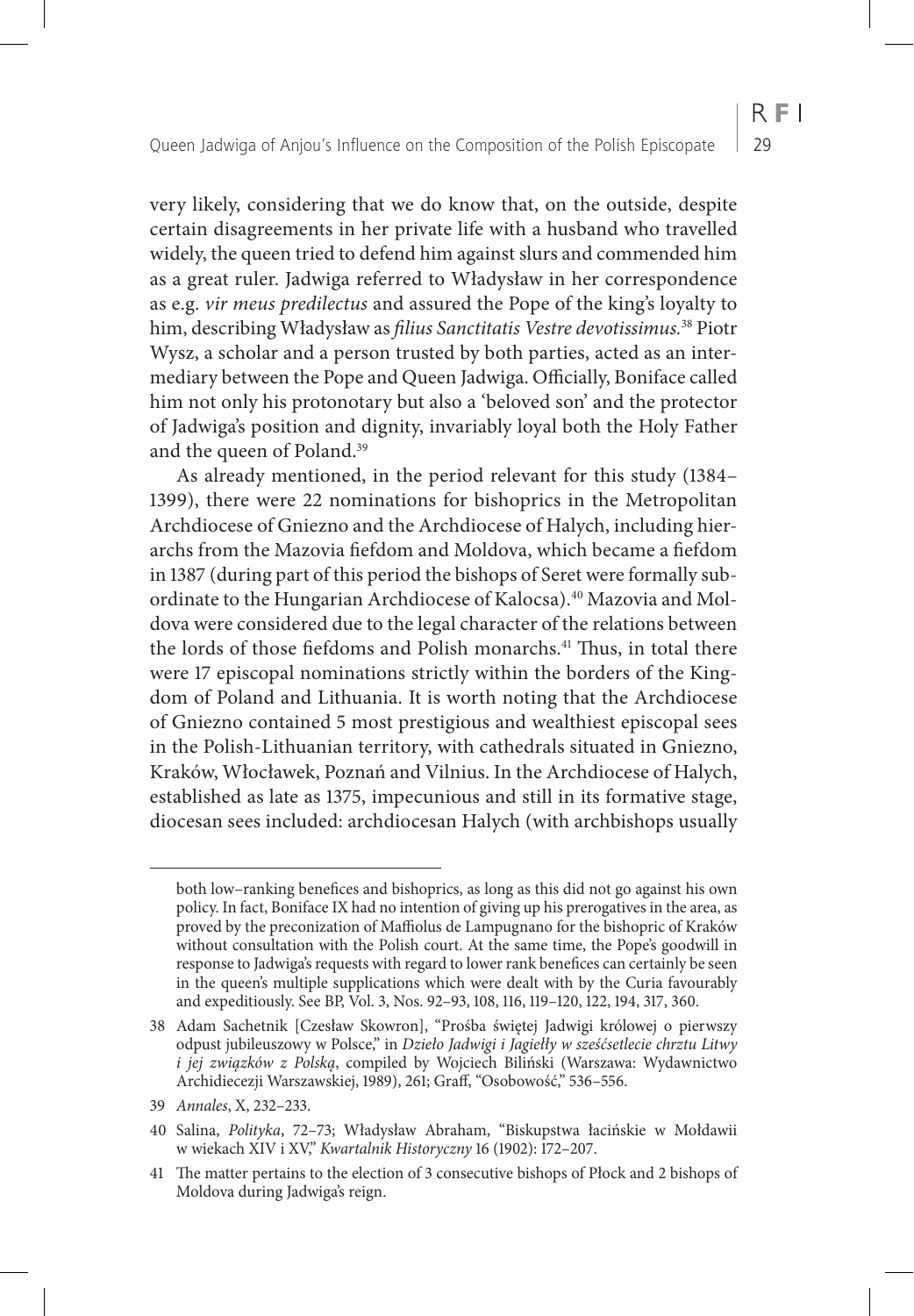residing in Lviv), and Chełm, Przemyśl and Volodymyr (Włodzimierz).42 However, suffragan bishops did not always stay in their dioceses, sometimes serving as auxiliary bishops in another area (e.g. bishops of Volodymyr performed this function in the Archdiocese of Prague). Theoretically, in the Archdiocese of Halych there were also bishops who were yet to become local archbishop's suffragans, e.g. the bishops of Kiev (Kijów), Lviv (Lwów) and Kamianets-Podilskyi (Kamieniec), actually functioning as titular hierarchs and auxiliary bishops in wealthier Polish dioceses or elsewhere.43 It would be interesting to first discuss episcopal appointments which are most extensively covered in available sources.

During Jadwiga's reign there were 2 provisions issued with regard to the Archcathedral of Gniezno, i.e. in 1389 for Jan Kropidło and 1394 for Dobrogost of Nowy Dwór, the latter with connections to the Polish royal court. Both hierarchs were translated from another bishopric, namely Kropidło was moved from the bishopric of Włocławek and Dobrogost from the bishopric of Poznań. Of special interest are the circumstances surrounding the translations, such as the conflict between the Kraków court and Władysław of Opole (Kropidło's paternal uncle). Competition for formally the most prominent position in the Polish church had begun after Archbishop Bodzęta's death in December 1388.44 Initially, Władysław of Opole proved more effective, since it was thanks to his influence with the Curia that Urban VI moved Władysław's nephew from the bishop's seat in Włocławek to the position of the Archbishop of Gniezno.45 Długosz held that Kropidło showed little consideration for the king's permission or consent, neither did he pay attention to the fact that the Chapter had elected another candidate – thus hurting the elect proposed by the king.46 Krzysztof Ożóg wrote that the move had not been approved by the king, and "certainly not by Jadwiga, since the royal couple supported Dobrogost of Nowy Dwór, former Bishop of Poznań."47 Jan Drabina shares Ożóg's view of the situation.<sup>48</sup> The problem is that the

- 46 *Annales*, X, 179–180; Długosz, *Vitae*, 366.
- 47 Ożóg, "Jadwiga," 54.
- 48 Drabina, *Papiestwo–Polska*, 26, 32.

<sup>42</sup> On the Polish bishops' order or precedence see also: Graff, *Episkopat*, 85–132.

<sup>43</sup> Prokop, *Biskupi pomocniczy*, *passim*; Paweł Czaplewski, "Tytularny episkopat w Polsce średniowiecznej," *Roczniki Towarzystwa Przyjaciół Nauk Poznańskiego* 40 (1913): 91–162; 43 (1915): 67–164.

<sup>44</sup> Fijałek, *Ustalenie*, 33–34.

<sup>45</sup> BP, Vol. 3, No. 200; *Acta Bonifacii papae IX*, ed. Edmund Długopolski, in *Monumenta Poloniae Vaticana*, Vol. 8 (Kraków: Polska Akademia Umiejętności, 1939–1946), No. 185; Liedtke, "Jan Kropidło," 436–438.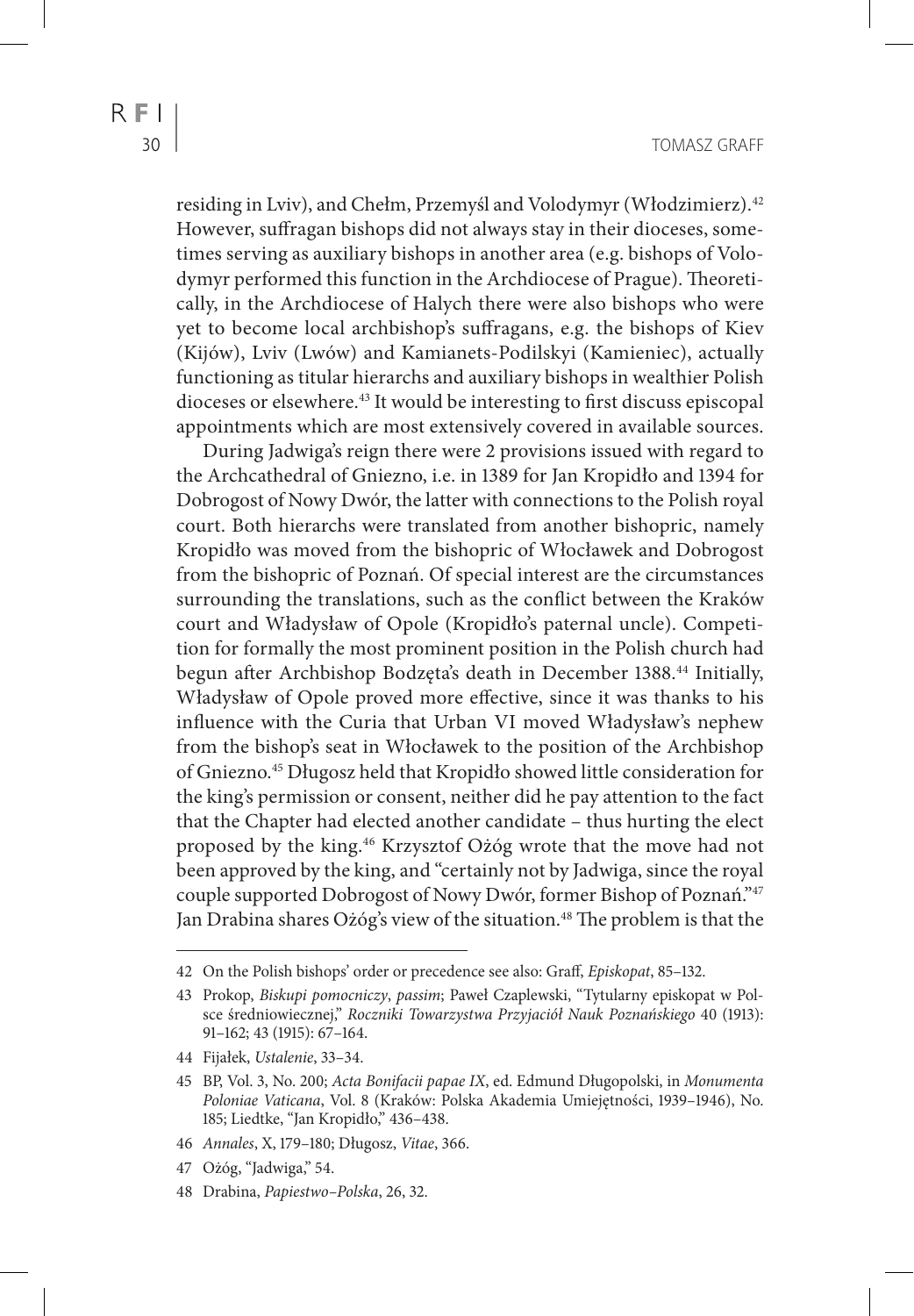sources do not mention Jadwiga's will in the matter. Długosz himself only wrote about the king's insistence and the favourable response of Pope Boniface IX, who was anxious that Jagiełło would defy papal authority. The chronicler also pointed to Jagiełło's hostility towards Kropidło, whose appointment infuriated the monarch, so after Bodzenta's death the king *magno indignacionis nubilo contra illum furente a Gneznensi exclusus.*<sup>49</sup> On that occasion, Jadwiga probably did not object to steps taken by her husband with the aid of his advisors. In any case, her name is not mentioned in the bull of provision for Dobrogost as the Archbishop of Gniezno of 26th January 1394.<sup>50</sup> The king also prevented Jan Kropidło's appointment for the bishopric of Poznań, in spite of the fact that the latter had obtained another provision on the same date on which Dobrogost was moved. This was far from simple, since the Pope transferred Jan on 31st July 1394 to the bishopric of Kamianets but allowing him to retain administration of the bishopric of Poznań.<sup>51</sup> Jagiełło personally appeared in Poznań in 1395, when the Chapter announced 'Sede vacante', which meant that the bishop's seat had been vacated. As regards Kropidło, despite some scheming on part of the Teutonic Knights, the king ultimately caused the appointment of his notary and Prague master Mikołaj Kurowski for the seat of the Bishop of Poznań. On 13th June 1395 Kurowski already appeared as a bishop-postulate for the bishopric of Poznań, and he was granted the papal provision on 20th August the same year. At that point Kurowski had not yet received the highest degree of orders and had to travel to Rome in person to take care of his own affairs.52 Among surviving documents there is even an *Instrumentum* 

<sup>49</sup> *Annales*, X, 179–180; cf. Długosz *Vitae*, 365–366, 503.

<sup>50</sup> BP, Vol. 3, No. 357.

<sup>51</sup> KDW, Vol. 3, No. 1951; Władysław Abraham, "Sprawozdanie z poszukiwań w archiwach i bibliotekach rzymskich, a szczególniej w archiwum watykańskim. O materiałach do dziejów polskich w wiekach średnich," in *Archiwum Komisyi Historycznej*, Vol. 5 (Kraków: Akademia Umiejętności, 1888), 31; Jurek, *Biskupstwo poznańskie*, 318–319.

<sup>52</sup> KDW, Vol. 3, No. 1963; BP, Vol. 3, No. 426; *Codex epistolaris Vitoldi Magni Ducis Lithuaniae 1376–1430*, ed. Antoni Prochaska (Cracoviae: Akademia Umiejętności, 1882), No. 115; *Codex epistolaris saeculi decimi quinti* [henceforth: Cod. ep.], Vol. 1/1, ed. August Sokołowski, J*ózef* Szujski (Cracoviae: Akademia Umiejętności, 1876), No. 36; Długosz, *Vitae*, 504 (in which an incorrect date of the bull of provision for Kurowski (1394) is supplied); Fijałek, *Ustalenie*, 35–36, 41–45. According to Jan Fijałek, as early as in March 1394 the Włocławek Chapter elected Kurowski on the king's request, although such claims are arguable in the light of the well-known course of events. See also Jadwiga Krzyżaniakowa, "Kurowski Mikołaj," in PSB, Vol. 16, 261–262; eadem, "Kurowski Mikołaj," in *Wielkopolski Słownik*, 396–397; eadem, *Kancelaria królewska Władysława Jagiełły. Studium z dziejów kultury politycznej w XV wieku*, Part 2 (Poznań: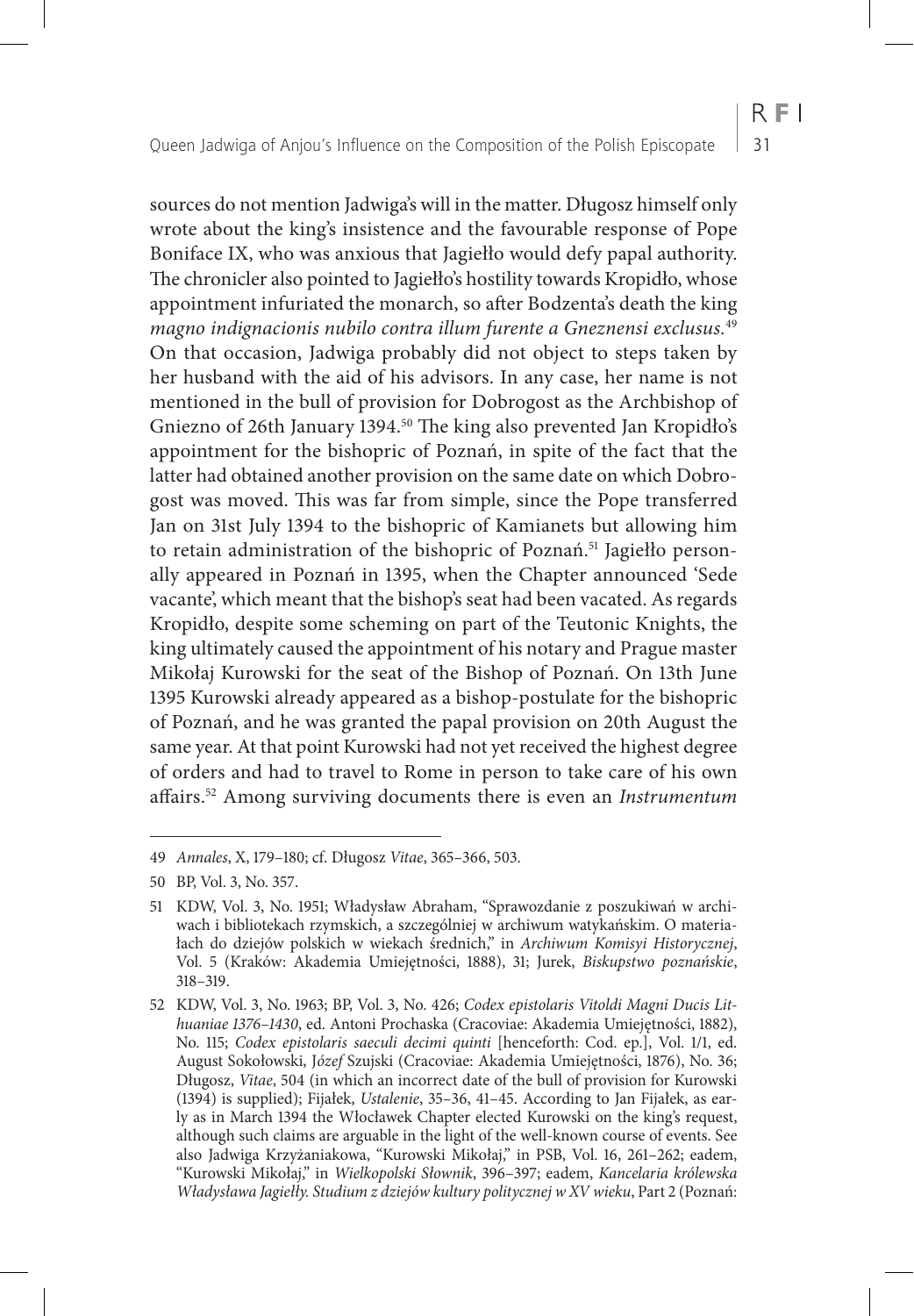*procuratorii ad prosequendum postulacionem apud Sedem Apostolicam* and Jagiełło's letter to the Pope in support of Kurowski, where the king's intercession is clearly noticeable, but without any mention of Jadwiga.<sup>53</sup> Note that Długosz in his account of those events in *Annales* erroneously refers to the new Bishop of Poznań as "Dobrogost" instead of "Kurowski," despite the fact that several lines earlier he has already described the circumstances of Dobrogost's appointment for the archbishopric of Gniezno and commented that the Pope consented to the nomination, fearing that Władysław Jagiełło would change his obedience.54

Queen Jadwiga must have been able to cooperate both with Dobrogost and Mikołaj Kurowski, even if Jagiełło had played a leading role in their promotion. As noted by Robert Bubczyk, apart from Piotr Wysz and Wojciech Jastrzębiec, it is Dobrogost and Kurowski who are featured most frequently on the lists of members of the episcopate witnessing documents issued by Jadwiga.<sup>55</sup> Already in 1389, out of spite for Kropidło, Jagiełło caused the Włocławek bishop's seat to be conferred on Bishop of Cambrai and Duke of Legnica Henryk VIII, a friend of Piotr Wysz

- 53 Cod. ep., I/1, No. 36; Władysław Seńko, *Piotr Wysz z Radolina i jego dzieło Speculum aureum* (Warszawa: Instytut Tomistyczny, 1996), 218–220.
- 54 *Annales*, X, 208; cf. correct information on Kurowski's appointment: Długosz, *Vitae*, 503. The new Poznań bishop-elect was supposed to be the one who *qui aput Hedwigim reginam Polonie familiariatus fungebatur officio*, which was translated into Polish as "the queen's hofmeister." In official documents, however, Jadwiga's hofmeister is titled *magister curie* or *hofmeyster*. Nonetheless, neither Kurowski nor Dobrogost are mentioned with such a title in documents; perhaps it is a trace of the presence of one of them in the queen's nearest circle. See Grażyna Rutkowska, "Urzędnicy królowej Jadwigi Andegaweńskiej. Spis," in *Nihil superfluum esse. Studia z dziejów średniowiecza ofiarowane profesor Jadwidze Krzyżaniakowej*, eds. Jerzy Strzelczyk, Józef Dobosz (Poznań: UAM, 2000), 379–380. Citing Długosz, Irena Sułkowska-Kurasiowa also attributes Kurowski with the function of hofmeister in her *Dokumenty królewskie*, 223, No. 60. The publishers of "Annales" did not rectify the chronicler's mistake (mentioning Dobrogost instead of Kurowski and confusing both bishops' biographies). Robert Bubczyk unquestioningly copies the error in his "Charakterystyka współrządów Jadwigi Andegaweńskiej i Władysława II Jagiełły *w* Polsce," *Annales Universitatis Mariae Curie–Skłodowska, Sectio F* 52/53 (1997–1998): 37, footnote 57, claiming that in 1394 Dobrogost, the queen's hofmeister became Bishop of Poznań, although the context of Długosz's narration indisputably suggests that it was Kurowski.

UAM, 1979), 23–28; Stanisław A. Sroka, *Rodzina Kurowskich w XIV–XV wieku. Ze studiów na dziejami możnowładztwa małopolskiego w średniowieczu* (Kraków: Universitas, 1990), 24–39; Korytkowski, *Arcybiskupi*, 764–792; *idem*, *Prałaci i kanonicy katedry metropolitalnej gnieźnieńskiej od roku 1000 aż do dni dzisiejszych*, Vol. 2 (Gniezno: s.n., 1882), 397; Wiesiołowski, *Episkopat*, Annex, 264–265; Irena Sułkowska-Kurasiowa, *Dokumenty królewskie i ich funkcja w państwie polskim za Andegawenów i pierwszych Jagiellonów*: *1370–1444* (Warszawa: PWN, 1977), 223–225, No. 60; Graff, *Episkopat*, *passim*; Jurek, *Biskupstwo poznańskie*, 320–321.

<sup>55</sup> Bubczyk, "Charakterystyka," 42.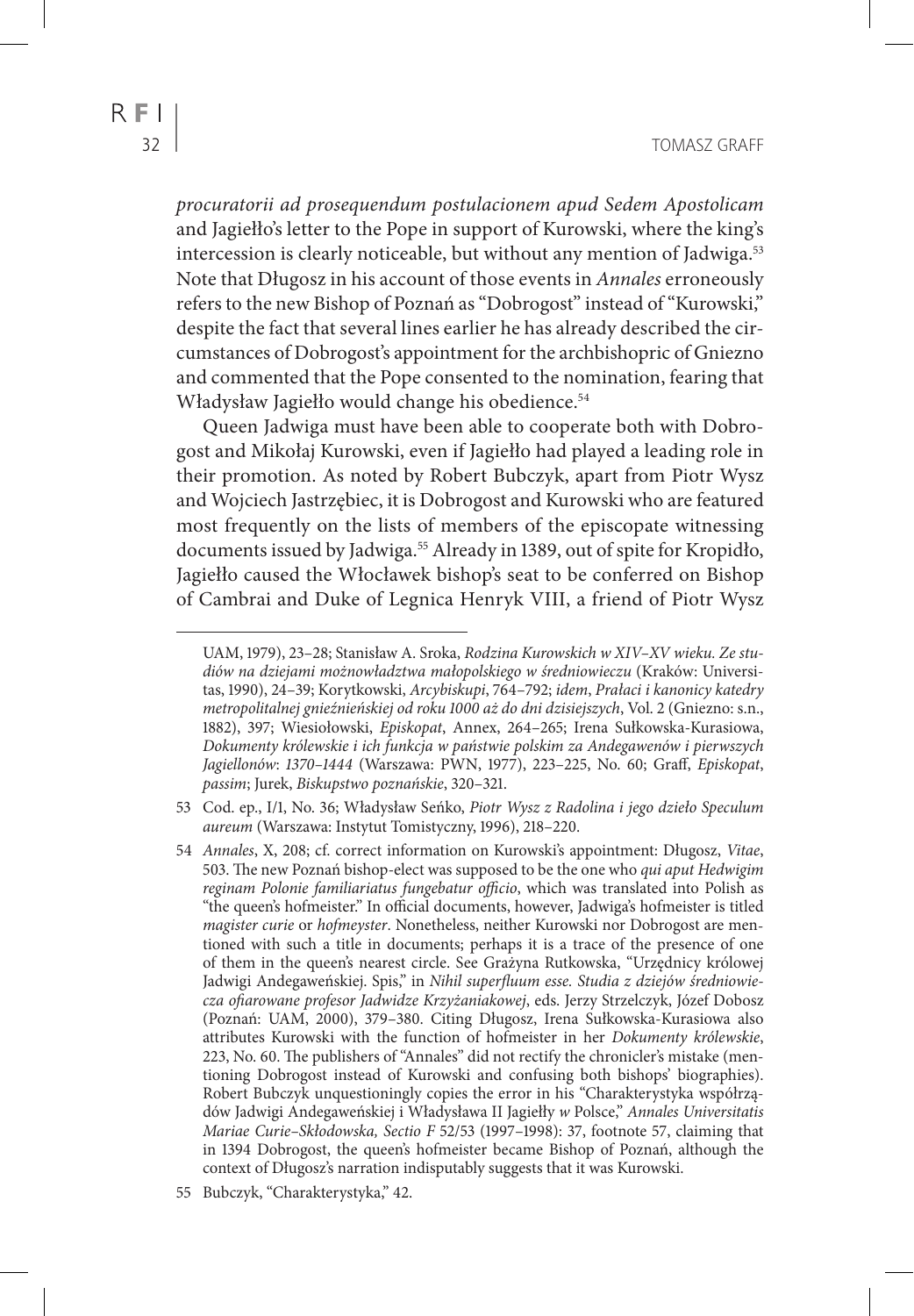from the royal court, which took place in accordance with the papal bull issued before 15th October 1389.56 One may only speculate that Piotr Wysz, Jadwiga's trusted man, may have had a modicum of influence on the candidature put forward by her husband.<sup>57</sup> Moreover, in 1399 Jagiełło went as far as to have Kropidło imprisoned when the latter was travelling disguised as a merchant to assume another bishopric, i.e. the one in Chełmno, following his translation from Kamień Pomorski.58

The appointment of Andrzej Jastrzębiec, a Franciscan from Lesser Poland, for the post of the Bishop of Vilnius was clearly a sign of the royal couple's cooperation, linked to the Christianization of Lithuania commenced in 1387. Jastrzębiec had formerly been a hierarch in Seret (Moldova), and the supplication in favour of his candidature was submitted by both the king and the queen, as noted by Pope Urban VI in March 1388 (Andrzej Jastrzębiec actually became Bishop of Vilnius 2-3 years later).59 Nevertheless, drawing from Długosz's account, some researchers suggest that Andrzej's translation from Seret to Vilnius was only possible thanks to the king's intercession.<sup>60</sup> This opinion is voiced, among others, by

<sup>56</sup> *Annales*, X, 179; Długosz *Vitae*, 532–533; Bronisław Włodarski, "Henryk," in PSB, Vol. 9, 419; Jerzy Sperka, *Wojny Władysława Jagiełły z księciem opolskim Władysławem (1391–1396)* (Cieszyn: Polskie Towarzystwo Historyczne, 2003), 20, 35; cf. Graff, *Episkopat*, 155–156. Please note that Jerzy Sperka "understood the loss of the Włocławek bishopric by Duke of Opole Jan Kropidło in favour of Henryk as a natural consequence of his attempts to become Archbishop of Gniezno after Bodzanta's death. In any case, the steps were to be taken with the support of Władysław of Opole. Sperka also suggests that in spite of Jagiełło's approval the relations between the monarch and Henryk, the new Bishop of Włocławek, were far from harmonious, since the latter took an oath of allegiance to the king in 1394 […]. However, Sperka's interpretation may not reflect reality, as the oath may have been merely a kind of collateral, some reassurance for Polish court in the sensitive period of its struggle with Władysław of Opole. Also Jan Kropidło's attitude during this time is a distinct proof that despite his bad relations with Jagiełło, Kropidło was perfectly able to tread a delicate path to make the biggest possible political gains." On Henryk's oath of allegiance see *Codex Diplomaticus Regni Poloniae et Magni Ducatus Lithuaniae*, ed. Maciej Dogiel, Vol. 4 (Vilnae: s.n., 1764), No. 69.

<sup>57</sup> Likewise Ożóg, "Jadwiga," 54: "Jadwiga may also have taken part in this operation through Piotr Wysz."

<sup>58</sup> Fijałek, *Ustalenie*, 37; Liedtke, "Jan Kropidło," 437.

<sup>59</sup> *Codex diplomaticus ecclesiae cathedralis necnon diocesis Vilnensis* [henceforth: KDKW], Vol. 1, eds. Jan Fijałek, Władysław Semkowicz (Cracoviae: Akademia Umiejętności, 1932–1948), No. 10; BP, Vol. 3, No. 51; Krystyna Pieradzka, "Andrzej," in PSB, Vol. 1, 102–103; Prokop; *Biskupi pomocniczy*, 189–191; Ożóg, "Jadwiga," 60–61; Abraham, *Powstanie*, 285–287; Czaplewski, "Tytularny episkopat," 139–143; Marcin Sepiał, "Krąg rodzinny Andrzeja herbu Jastrzębiec biskupa Wilna 1388–1398," *Zeszyty Naukowe Uniwersytetu Jagiellońskiego. Prace Historyczne* 128 (2001): 71–78; cf. Marek D. Kowalski, "Nieznany dokument papieski dla Andrzeja, pierwszego biskupa Seretu i Wilna, i powstanie biskupstwa wileńskiego," *Studia Źródłoznawcze* 53 (2015): 123–134.

<sup>60</sup> *Annales*, X, 163.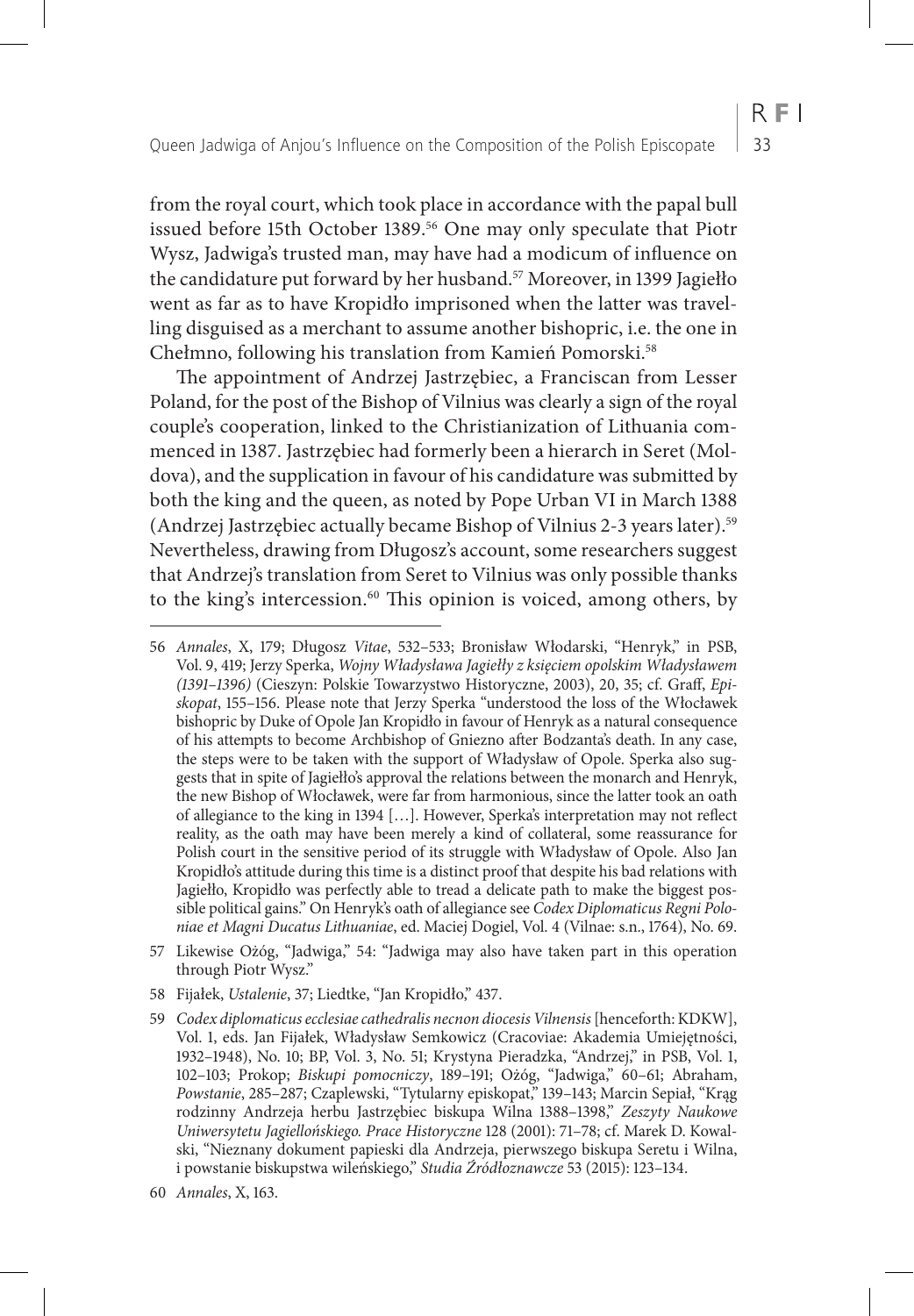Jan Fijałek<sup>61</sup> and more recently by Krzysztof R. Prokop.<sup>62</sup> Other authors, e.g. Krystyna Pieradzka,<sup>63</sup> and the aforementioned Jadwiga Stabińska,<sup>64</sup> Rev. Bolesław Przybyszewski<sup>65</sup> and Wanda Maciejewska<sup>66</sup> credit only Jadwiga with Jastrzębiec's transfer to Vilnius.

However, the best-known instance of the royal couple's joint interference with the nomination of a Polish bishop was the dispute between Pope Boniface and the Kraków Chapter over the successor to the seat of the Bishop of Kraków after Jan Radlica's death in January 1392. Disregarding Jadwiga and Jagiełło, the Chapter elected Sieciej of Chmielnik, which was supposedly in line with the intentions of the Kurozwęcki family; meanwhile, the Pope placed Maffiolus de Lampugnano, Archbishop of Messsina, on the seat of the Bishop of Kraków. None of those steps could have been approved by Jadwiga or Jagiełło due to the rank of Poland's second bishopric. The royal couple wanted the position to be filled by Piotr Wysz, a doctor of both laws educated in Prague and Padua, queen's chancellor since 1391 and initiator of the restoration of the University of Kraków.<sup>67</sup> Paradoxically, as we know, he was also close to the Pope, who several months earlier had made him his confidant in his communications with Jadwiga. Eventually, the royal couple prevailed in the diplomatic scuffle, taking advantage of the fact that Henryk, Bishop of Płock, fell in love with Vytautas's (Witold's) sister Rimgailė (Ryngałła), and the Pope was able to move Maffiollus to the vacant bishopric in Mazovia.<sup>68</sup>

- 62 Prokop, *Biskupi pomocniczy*, 190.
- 63 Pieradzka, "Andrzej," 103.
- 64 Stabińska, *Królowa*, 85.
- 65 Przybyszewski, *Błogosławiona*, 60–61.
- 66 Maciejewska, *Jadwiga*, 132–133.
- 67 *Annales*, X, 499; Długosz, *Vitae*, 419–420; *Najdawniejsze roczniki krakowskie i kalendarz*, ed. Zofia Kozłowska-Budkowa, in *Monumenta Poloniae Historica*, Series II, Vol. 5 (Warszawa: PWN, 1978), 112–113; Ożóg, "Spór," 3–20; Kijak, *Piotr Wysz*, 10–12; Stanisław Trawkowski, "Piotr z Radolina zwany Wyszem," in PSB, Vol. 26, 423; Anna Strzelecka, *O królowej Jadwidze. Studia i przyczynki* (Lwów: Tow. Naukowe, 1933), 52–54; Drabina, *Papiestwo–Polska*, 30–31; Senko, *Piotr Wysz*, 296–297.
- 68 BP, Vol. 3, No. 320; *Kodeks dyplomatyczny katedry krakowskiej św. Wacława* [henceforth: KDKK], Vol. 2, ed. Franciszek Piekosiński (Kraków: Akademia Umiejętności, 1883), No. 390; Krzysztof Ożóg, "Ryngałła," in PSB, Vol. 33, 539; Danuta Poppe, "Henryk," in PSB, Vol. 9, 413–414; Kazimierz Jasiński, "Henryk Siemowitowic i jego żona Ryngałła," in *Słowianie w dziejach Europy. Studia historyczne ku uczczeniu 75 rocznicy urodzin i 50-lecia pracy naukowej profesora Henryka Łowmiańskiego*, compiled by Jerzy Ochmański (Poznań: Wydawnictwo Uniwersytetu im. Adama Mickiewicza, 1974), 160–161.

<sup>61</sup> Jan Fijałek, "Uchrześcijanienie Litwy przez Polskę i zachowanie w niej języka ludu po koniec Rzeczypospolitej," in *Polska i Litwa w dziejowym stosunku* (Kraków: Gebethner & Wolff, 1914), 64–65.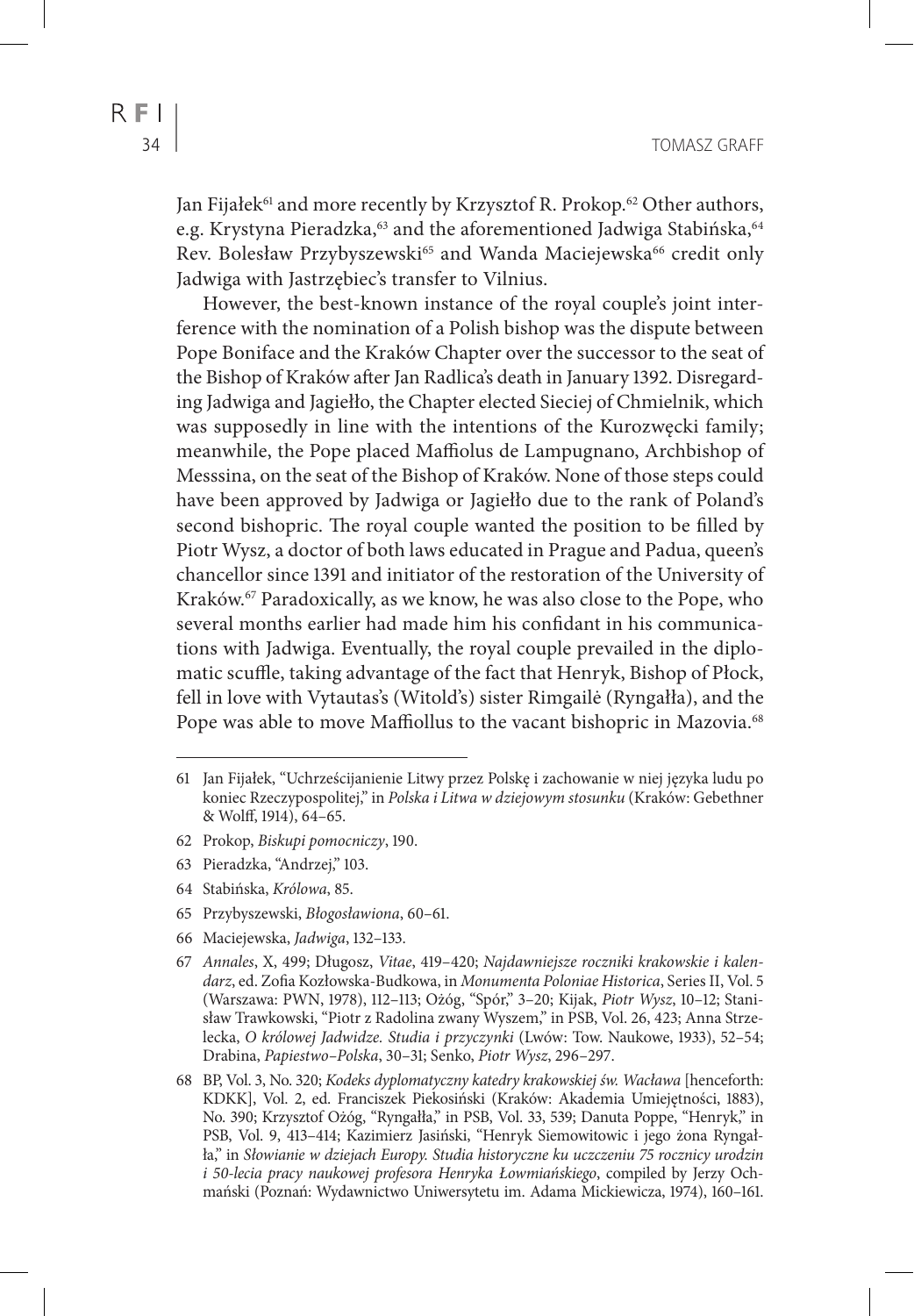The decision was presumably influenced by the mission of Polish diplomats Wojciech Jastrzębiec and Piotr Strzelicz to Rome<sup>69</sup> as well as some intercession on part of a cardinal, perhaps Cosimo di Migliorati, who supported Wysz in the Curia.<sup>70</sup> In line with the will of the monarchs, the Kraków Chapter finally proposed Piotr Wysz as their candidate following Sieciej of Chmielnik's resignation,<sup>71</sup> and Pope Boniface IX preconized Wysz as the Bishop of Kraków on 4th December 1392.<sup>72</sup> In the preconization document the Pope did not mention any pressure exerted by the royal couple in the matter. Still, for Długosz, who probably drew from local accounts, the situation left no room for doubt. In his *Kalendarz krakowski*, the chronicler wrote: *Cui Petrus Visch de Radolina, quamvis Sethegius de Chmyelik cantor Visliciensis et canonicus Cracoviensis fuisset canonice electus, succedit per suffragia Wladislai Polonie regis et Hedvigis regine.*73 Similarly, in *Katalog biskupów krakowskich* he mentioned the royal couple's pressure on the Pope in the matter: *Et licet Bonifatius papa nonus quendam Manisiolum Romanum nepotem suum germanum in Cracouiensem episcopum promouisset, resistente tamen Wladislao rege et Hedwigi regina, cassata sua promotione.*74 In this particular case, Długosz also mentioned Jadwiga's anger, since the queen was frustrated with the Chapter's failure to provide her with food during her stay in the episcopal village of Jaksicie, an event which supposedly contributed to the

nomination of Piotr Wysz: *Propter quod Hedwigis regina Poloniae occassione habita, quasi in villagio Jaxicze episcopali parum sufficienter fuisset necessariis procurata indignatione concipiens Petrum Wisch utriusque iuris doctorem, cancellarium suum, promouere ad sedem Cracoviensem in animum induxit.*75 One may conjecture that Jadwiga influenced the Chapter's decision through Nawoj of Tęczyn, brother of her close collaborator Jan of Tęczyn, chatelain of Wojnicz, and through other canons from her nearest circle.<sup>76</sup> Interestingly, there is an extant note containing a description of those turbulent events and the indignation of one

- 74 Długosz, *Vitae*, 420
- 75 *Ibidem*.
- 76 Ożóg, "Spór," 11–12.

<sup>69</sup> Biblioteka Jagiellońska [henceforth: BJ] MS. 191, sheet 312r; 723, k. 169v–170r; Seńko, *Piotr Wysz*, 279; *Elementa ad fontium editiones*, I: *Polonica ex libris "Obligationum et solutionum" Camaerae Apostolicae ab a. 1373*, collegit Ioannes Lisowski (Romae: Institutum Historicum Polonicum Romae, 1960), Nos. 50, 86.

<sup>70</sup> Cod. ep., Vol. 2, No. 24; Gębarowicz, *Psałterz*, 23–25.

<sup>71</sup> BJ, MS 326, sheet 103v–104r.

<sup>72</sup> BP, Vol. 3, No. 320; KDKK, Vol. 2, No. 390; *Annales*, X, 192, 195–196; Seńko, *Piotr Wysz*, 297.

<sup>73</sup> *Najdawniejsze roczniki krakowskie i kalendarz*, 112–113.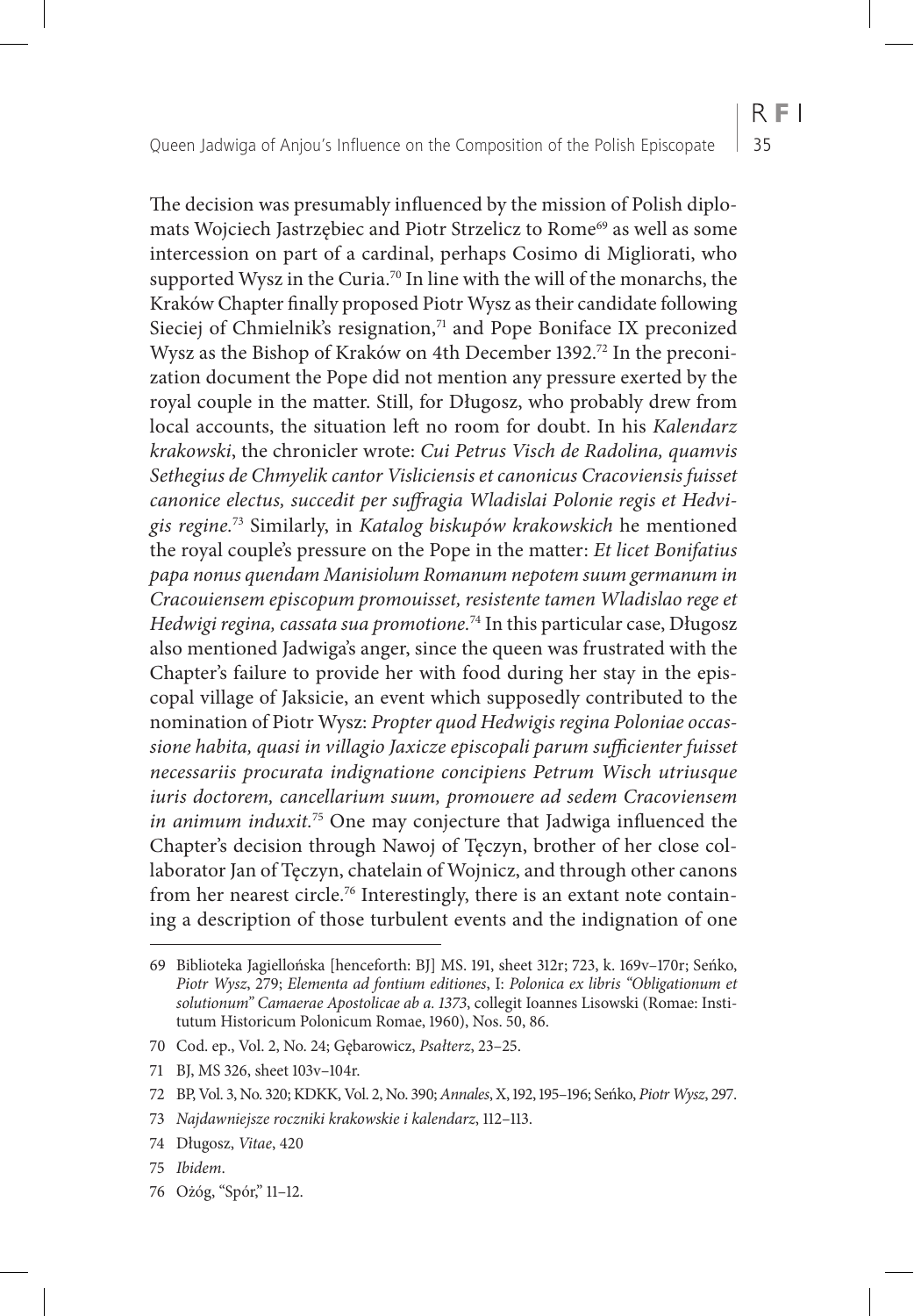of the members of the Chapter at the royal couple's course of action.<sup>77</sup> Whatever the balance of forces in the 1392 appointment for the Bishop of Kraków, it is very unlikely that Jadwiga acted on her own in support of her chancellor Wysz. Aware of the value of Wysz's candidature, Jagiełło could have accepted it, even if he himself wanted a different person in the bishopric of Kraków.78 Jadwiga's respect for Piotr Wysz was visible in her efforts to bestow a red hat on him, as evidenced in her letters to a cardinal on this subject.<sup>79</sup>

The claim that Jadwiga was sometimes unable to successfully push her candidate is proved by the case of Mikołaj Gorzkowski, a Prague doctor of canon law, whom the queen, according to Długosz, failed to make Bishop of Vilnius after Andrzej Jastrzębiec's death in 1398.<sup>80</sup> According to the chronicler, Gorzkowski was a pious man of many virtues and *hunc quidem virum Hedvigis Polonie regina dum viveret pri dilatacione fidei sollicita, mortuo, primo episcopo Vilnensi Andrea, pro sua virtute substitutire decreverat.*81 Nevertheless, Jagiełło and Vytautas preferred Jakub Plichta, a Franciscan, according to some researchers probably due to his surname and background as a Franciscan lector in Kraków, a Pole, yet in the light of accounts on the election a *vicarium Lythuanie, eiusdemque nacionis et lingue* was chosen.82 Długosz believed that Jadwiga's plan to make Gorzkowski Bishop of Vilnius did not materialise only because of her sudden death: *Sed eius piissimum propositum immatura mors impedivit*, 83 which is misleading in that Plichta's predecessor Andrzej Jastrzębiec died on 14th November 1398 and the decision to nominate

<sup>77</sup> BJ, MS 461, f. 154v: *Ego D. attendens et considerans, quod P. quem proponitis eligere in episcopum Cracoviensem, est periurii vel falsi cessionis vel adulterii crimen irretitus quodque est publice de tali crimine infamatus vel excommunicatus. Que vobis denuntio, apello ad sedem apostolicam, ne vos alii gravati concanonici mei ad electionem ipsius accedere accepietis et apostolos peto instanter, instantius et instantissime, c. Constitutus, De electione, Statuimus et cum in multis;* cf. Seńko, *Piotr Wysz*, 297.

<sup>78</sup> Ożóg, "Spór," 10.

<sup>79</sup> Cod. ep., Vol. 2, No. 24; Nikodem, *Jadwiga*, 361; Gębarowicz, *Psałterz*, 23–25.

<sup>80</sup> "Gorzkowski Mikołaj" (ed.), in PSB, Vol. 8, 336–337; Marceli Antoniewicz, "O pochodzeniu i rodzinie biskupa wileńskiego Mikołaja zwanego Gorzkowskim," *Zeszyty Historyczne* 2 (1994): 137–153; Wiesiołowski, "Episkopat," Annex, 290–291; Graff, *Episkopat*, passim; Ożóg, "Jadwiga," 61–62.

<sup>81</sup> *Annales*, X–XI 1406–1412 (Varsaviae: PWN, 1997), 26–27.

<sup>82</sup> KDKW, No. 34; Czesław Baran, "Plichta Jakub," in PSB, Vol. 26, 734; Fijałek, "Uchrześcijanienie," 30–31; Jerzy Ochmański, *Biskupstwo wileńskie w średniowieczu. Ustrój i uposażenie* (Poznań: UAM, 1972), 12; cf. Marceli Antoniewicz, "Pochodzenie episkopatu litewskiego XV–XVI wieku w świetle katalogu biskupów wileńskich," *Studia Źródłoznawcze* 39 (2001): 47–67.

<sup>83</sup> *Annales*, X–XI 1406–1412, 27.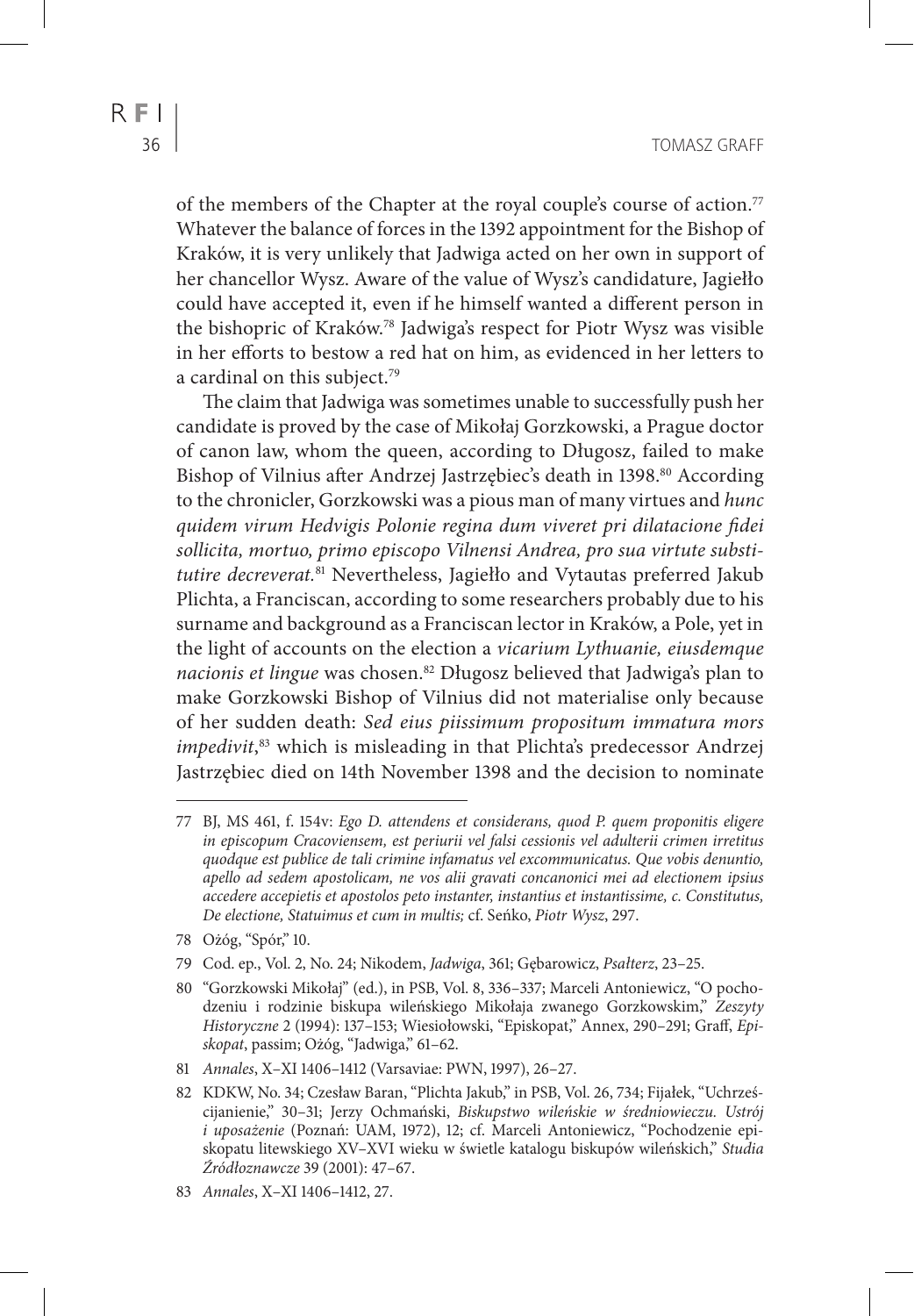the Bishop of Vilnius had to be made immediately that year, i.e. when the queen was still alive, and accepted by her. As requested by Jagiełło and Vytautas, Jakub Plichta was elected by the Vilnius Chapter as early as on 1st December 1398 with Jagiełło and Vytautas's consent.<sup>84</sup> Already on 5th May 1399, Paduan Doctor of Law Jan (Janusz) of Lubień handled the matter of paying the provision fee on his behalf.<sup>85</sup> Therefore, Czesław Baran was rather imprecise in his claim that Plichta was "put forward by Vytautas" as a counter-candidate for Gorzkowski, who was proposed by the Polish royal court.<sup>86</sup> Jerzy Ochmański also erred in his suggestion that the new Bishop of Vilnius "was presumably […] Vytautas's cardinal, since Jadwiga during her life wished to place Mikołaj of Gorzków in the Vilnius Bishop's seat, and he would have gained the support of Jagiełło himself."87 Leaving aside a bizarre interjection by Ochmański, too firmly based on Długosz, who wrote that the during her life the queen wanted to place Gorzkowski in that position, as if it were possible after her death in the first place, we should abandon this particular train of thought. This is confirmed by a clear message in the source on Plichta's election as well as Jagiełło and Vytautas's agreement on the matter. Obviously, Vytautas could have been first to propose the candidate. As we know, the queen tried, even against her own will, to carry out a common ecclesiastical policy with her husband. In the face of tensions in Lithuania, several months after Vytautas had struck an agreement with the Teutonic Knights on the Island of Salin, Jadwiga was perfectly aware that she could not afford to raise ostentatious and politically harmful objections in this matter (relations with her husband were also a factor in this case). Her objection would mean breaking an already fragile thread of understanding between the Kraków court and Vytautas, who at that time was preparing his ambitious eastern plans, dreaming of subjugating the Grand Duchy of Moscow.88

<sup>84</sup> KDKW, No. 34: Plichta was elected by the Chapter's decision *nullo penitus discordante nec coacti nec compulsi divina favente clemencia, ex consensu serenissimi principis*  domini Vladislai Dei gracia regis Polonie summi principis Lythuanie et heredis Russie et *fundatoris, ac illustris Allexandri alias Vitowti ducis Lythuanie et Russie terrarum.*

<sup>85</sup> Władysław Abraham, "Sprawozdanie z poszukiwań w archiwach i bibliotekach rzymskich do dziejów Polski w wiekach średnich za lata 1899–1913," in *Archiwum Komisji Historycznej*, s. II, Vol. 1 (Kraków: Polska Akademia Umiejętności, 1923), 26.

<sup>86</sup> Baran, "Plichta," 734.

<sup>87</sup> Ochmański, *Biskupstwo wileńskie*, 12–13.

<sup>88</sup> Cf. Jarosław Nikodem, *Witold Wielki Książę Litewski (1354 lub 1355 – 27 października 1430)* (Kraków: Avalon, 2013), 179–187.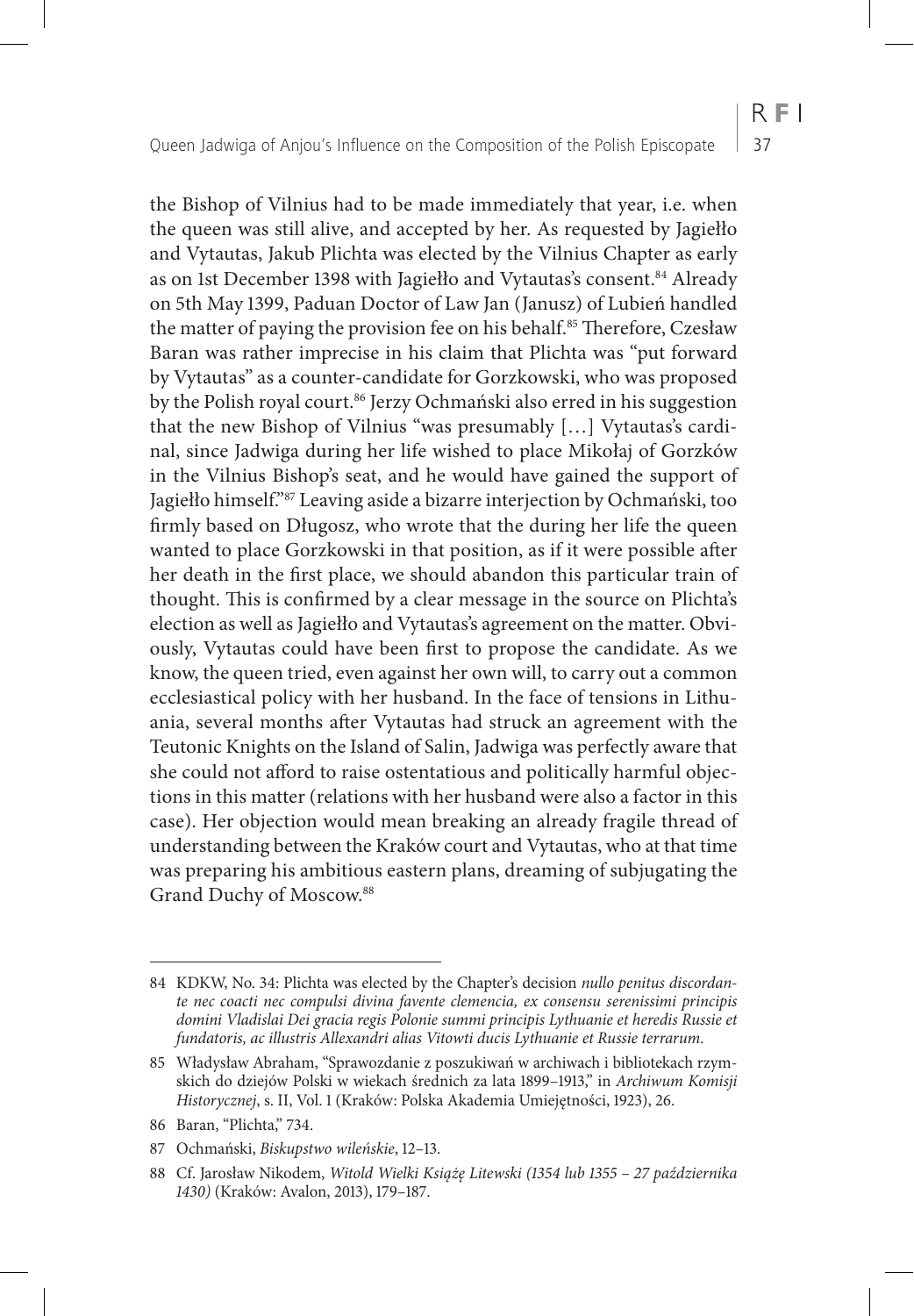It is likely that Queen Jadwiga also failed in her attempts to promote Andrzej Łaskarzyc, a lawyer educated in Padua, her chancellor (1396– 1397), who after Henryk's death was elected bishop by the Włocławek Chapter on 12th December 1398.<sup>89</sup> Obviously, we may speak of failure only if Łaskarzyc's election was inspired by Jadwiga, which seems highly probable. Again, however, we may only speculate on this. In any case, Jagiełło's influence and will finally prevailed. The king preferred another candidate to his wife's chancellor, let alone Kropidło, who also hoped to receive this bishopric. By the will of Jagiełło, the seat was ultimately taken by royal protonotary Mikołaj Kurowski, formerly Bishop of Poznań, in spite of the fact that it was the Pope who formally reserved the right to nominate a bishop after Henryk's death.<sup>90</sup> Nevertheless, Boniface IX tried to right the wrong that Łaskarzyc had experienced, allowing him to derive income from the bishopric of Włocławek until Andrzej became bishop.91 Perhaps Jadwiga's attempt to elevate Łaskarzyc, Piotr Wysz's close relative, was some form of compensation for the loss of his former position to Wojciech Jastrzębiec, who became the queen's new chancellor<sup>92</sup> and quickly won the royal couple's favour. It was Jastrzębiec who acted as the royal envoy to Pope Boniface IX in 1399 and allowed them to obtain the Pope's consent to be the godfather of the future royal baby.93 During his stay in Rome, on 16th April, Jastrzębiec (an alumnus of

91 Abraham, "Sprawozdanie z poszukiwań (1888)," 32; BP, Vol.3, No. 650.

<sup>89</sup> Fijałek, *Ustalenie*, 43, 90–91; Abraham, "Sprawozdanie z poszukiwań (1888)," 32; Karol Piotrowicz, "Andrzej Łaskarz," in PSB, Vol. 1, 103-106; Marian Frontczyk, "Andrzej Łaskarz z Gosławic herbu Godziemba biskup poznański," *Nasza Przeszłość* 30 (1969), 129–130; Krzysztof Ożóg; "Udział Andrzeja Łaskarzyca w sprawach i sporach polsko-krzyżackich," in *Polska i jej sąsiedzi w późnym średniowieczu*, eds. Krzysztof Ożóg, Stanisław Szczur (Kraków: Societas Vistulana, 2000), 162–163; see also Rutkowska, "Urzędnicy," 377; Graff, *Episkopat*, *iuxta indicem*; Wiesiołowski, "Episkopat," Annex, 278–279; Nowacki, *Dzieje archidiecezji poznańskiej*, Vol. 2, 80–81; Jurek, *Biskupstwo poznańskie*, 326–328; *Andrzej Łaskarz dyplomata, duchowny 1362–1426* (Konin: Setidava, 2015).

<sup>90</sup> Długosz,*Vitae*, 533–534; Fijałek, *Ustalenie*, 37, 43; KDW, Vol. 3, No. 2001, BP, Vol. 3, No. 591.

<sup>92</sup> The circumstances of that particular change in the office of the queen's chancellor, together with Bishop Piotr Wysz's temporary removal from authority, which affected the opening of the restored university, are yet to be fully explained in research. We should add that the queen's behaviour at that time was perceived by some as a sign of depression due to the absence of the expected pregnancy. See e.g. Gębarowicz, *Psałterz*, 63–66.

<sup>93</sup> Jadwiga Krzyżaniakowa, "Wojciech Jastrzębiec," in *Wielkopolski Słownik Biograficzny*, 832–833; *eadem*, *Kancelaria królewska*, 51–62; Grażyna Lichończak-Nurek, *Wojciech herbu Jastrzębiec. Arcybiskup i mąż stanu (ok. 1362–1436)* (Kraków: PAT, 1996); Korytkowski, *Arcybiskupi*, Vol. 2, 76–146; *idem*, *Prałaci i kanonicy*, Vol. 2, 189; Władysław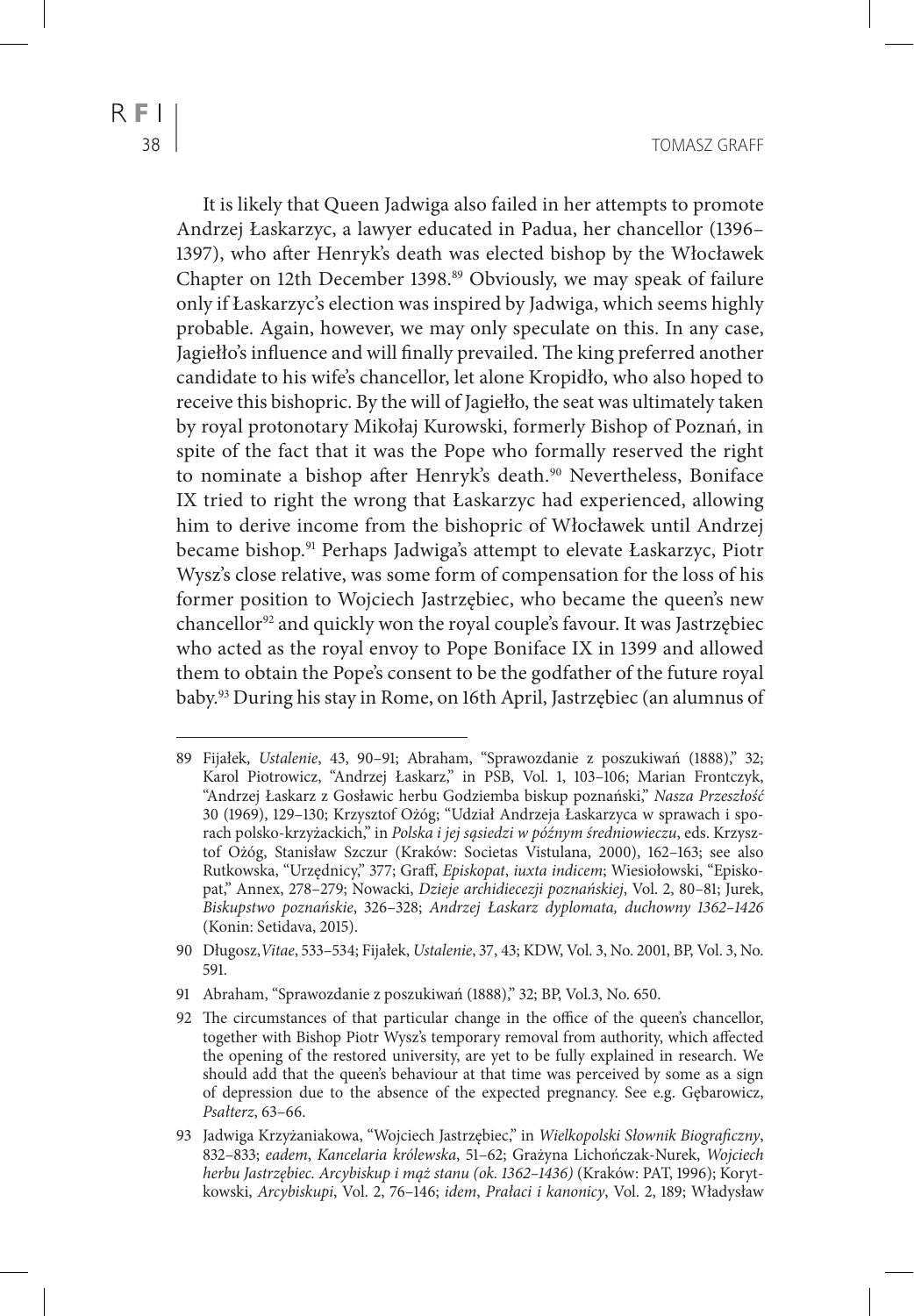a presently unknown university), was granted a papal bull under which Kurowski was to be transferred to the seat of the Bishop of Włocławek, as well as his own provision for the bishopric of Poznań. It is likely that at that time, together with Janusz of Lubień, he requested provision for Jakub Plichta, Bishop of Vilnius. However, on 5th May of the same year, in a letter to the royal couple the Pope referred to him the "Poznań elect."94 Tomasz Jurek claims that Wojciech so effectively performed his mission of an envoy with regard to the christening of the royal child and Kurowski's translation "that the Pope himself nominated him for the vacant bishopric of Poznań – which obviously had to be agreed in advance with the monarch."95 This sentence suggests that this nomination for the seat of the bishop was surprising even to Jastrzębiec himself. In reality, leaving for Rome, Wojciech could hope for the best,<sup>96</sup> since he was supported as a candidate both by Jadwiga and Jagiełło rather than only by the king, as claimed e.g. by Jadwiga Krzyżaniakowa.<sup>97</sup> However, in the light of Długosz's *Annales*, Kurowski's translation and the provision for Jastrzębiec were possible only thanks to Jagiełło's efforts (i.e. as held by Jurek and Krzyżaniakowa). According to the chronicler, the monarch was indifferent to the requests of dukes of Opole concerning Jan Kropidło's return to Włocławek.98 On the other hand, in *Vitae episcoporum* Długosz clearly mentions both the queen's and the king's involvement in Jastrzębiec's case. Wojciech was supposedly promoted on their request: *ad instantiam et intercessionem Wladislai secundi Poloniae Regis, et Hedvigis consortis suae Poloniae Reginae, apud quam Cancellariatus officio fungebatur, et in quem propensiori favore utebatur, ad ecclesiam* 

Kłapkowski, *Działalność kościelna biskupa Wojciecha Jastrzębca* (Warszawa: Polskie Towarzystwo Teologiczne w Warszawie, 1932); Wiesiołowski, "Episkopat," Annex, 264–267; Sułkowska-Kurasiowa, *Dokumenty królewskie*, 214–216, No. 39; Nowacki, *Dzieje archidiecezji poznańskiej*, Vol. 2, 77–78; Jurek, *Biskupstwo poznańskie*, 321–323; Rutkowska, "Urzędnicy," 377; Bożena Czwojdrak, *Jastrzębce w ziemi krakowskiej i sandomierskiej do połowy XV wieku* (Kraków: Societas Vistulana, 2007), 112–120; Graff, *Episkopat*, *passim*.

<sup>94</sup> *Annales*, X, 225, 230–231; Długosz, *Vitae*, 506; BP, Vol. 3, Nos. 591, 601–602, 604–605; KDW, Vol. 3, No. 2001; *Vetera*, Vol. 1, No. 1041; KDKK, Vol. 2, No. 237; Fijałek, *Ustalenie*, 43–44; Abraham, "Sprawozdanie z poszukiwań (1923), 26; Kłapkowski, *Działalność*, 3–4; Lichończak–Nurek, *Wojciech herbu Jastrzębiec*, 27.

<sup>95</sup> Jurek, *Biskupstwo poznańskie*, 322.

<sup>96</sup> According to Władysław Kłapkowski, Jastrzębiec left for Rome already as the Poznań elect, which is presumably the author's reminiscence due to the fact that Jastrzębiec had been dubbed as such by the Pope in a letter of 5th May 1399 to Jagiełło (KDKK, Vol. 2, No. 437). See Kłapkowski, *Działalność*, 3; cf. Fijałek, *Ustalenie*, 44.

<sup>97</sup> Krzyżaniakowa, *Wojciech Jastrzębiec*, 832.

<sup>98</sup> *Annales*, X, 225.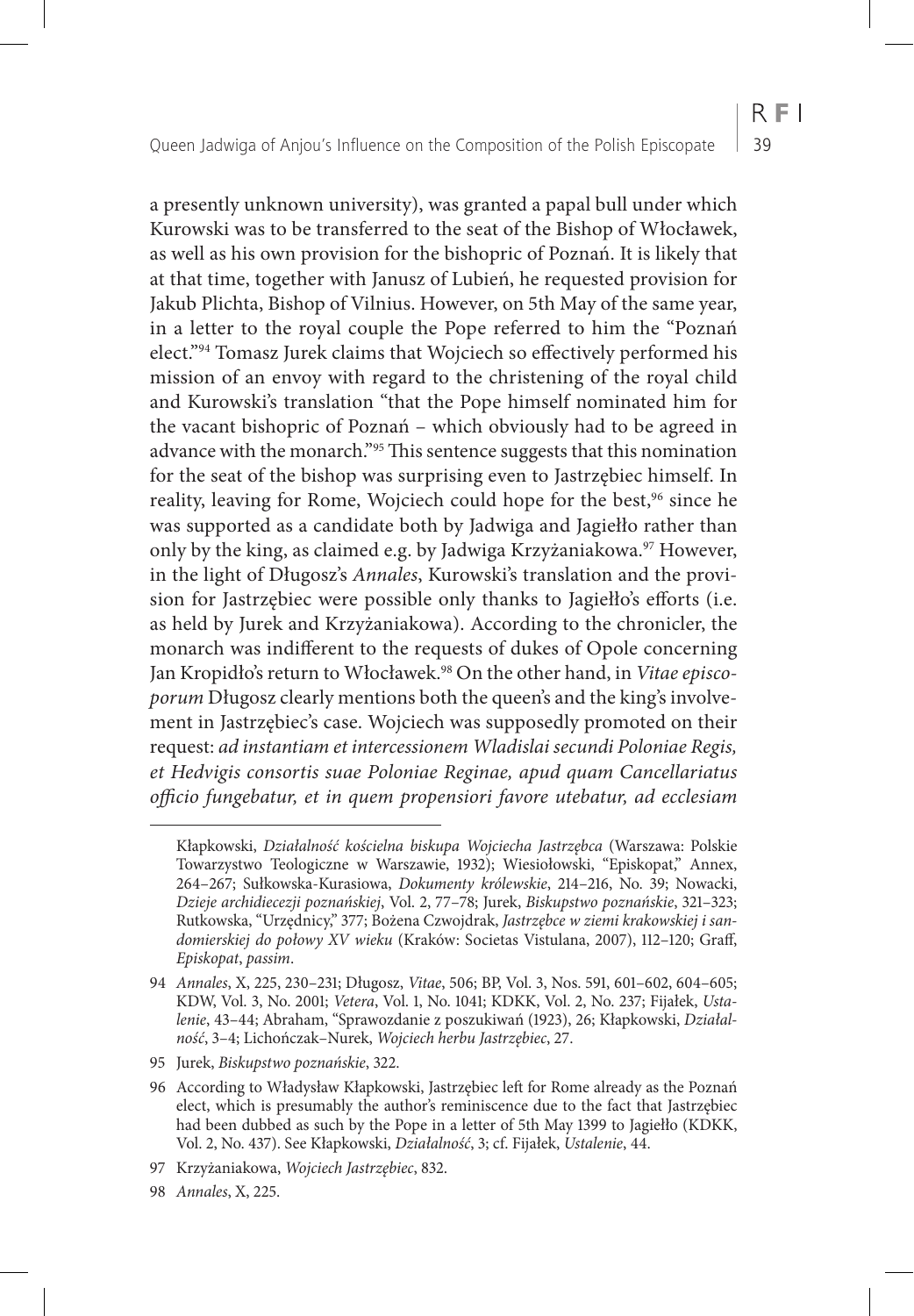*Posnaniensem promotus et provisus.*99 Długosz's second opinion may echo certain accounts on both monarchs' support in promoting Jastrzębiec to the bishopric. Whether the official (unknown as of today) letters of recommendation for Wojciech or the oral request mention the names of both monarchs as referees, or they name only king as the referee, is a matter of secondary importance. It is obvious that Jagiełło supported Wojciech and appreciated his achievements, considering him a valuable advisor and diplomat. Undoubtedly, being the queen's chancellor, Jastrzębiec also enjoyed her favours in his endeavours to become Bishop of Poznań, albeit the king's will and opinion were decisive in this matter. Władysław took initiative in deciding on the appointments for major and prestigious Polish bishoprics i.e. the so-called big politics, which Jadwiga accepted and tried not to object publicly to her husband's plans for episcopal nominations.100 Jarosław Nikodem was thus correct in asserting that "there was no difference in opinion between the king and the queen in terms of ecclesiastical policy."101

Any impact the royal couple may have had on the appointment of the Bishop of Płock at that time remains a mystery. It seems that the dukes of Mazovia, the local chapter and local political deals were normally the key factors considered by the Pope when making such a decision. Oddly, before March 1390 the Chapter elected Henryk Duke of Mazovia for the office of the Bishop of Płock, and Henryk had only been conferred subdiaconate orders. He was preconized by the Pope on 18th March 1390, as of the right the latter had previously reserved.<sup>102</sup> Interestingly, information of this act was sent, in a customary manner, to Jagiełło but not to Jadwiga. From other sources we learn that the Polish king later on used Henryk to establish contacts with Vytautas and in the talks with the Teutonic Order. Was it therefore not only the request of the dukes of Mazovia, as argued by Danuta Poppe and Anna Salina,<sup>103</sup> or even the supplication of the Płock Chapter, as formally stated by Boniface IX, but also a veiled message on part of the king that played a role in the duke's appointment? In any case, Henryk, holder of the title *electus confirmatus Plocensis nec non dux Masovie*, himself delayed the consecration, and finally decided

<sup>99</sup> Długosz, *Vitae*, 504–505.

<sup>100</sup> Nikodem, "Jadwiga," 222, 360–362, 399–401; cf. Drabina, *Papiestwo–Polska*, 30–31.

<sup>101</sup> Nikodem, "Jadwiga," 360.

<sup>102</sup> Abraham, "Sprawozdanie z poszukiwań (1888)," 30–31; *Acta Bonifacii*, No. 103 A; BP, Vol. 3, Nos. 237–238.

<sup>103</sup> Poppe, "Henryk," 413–414; Salina, *Polityka*, 234–235.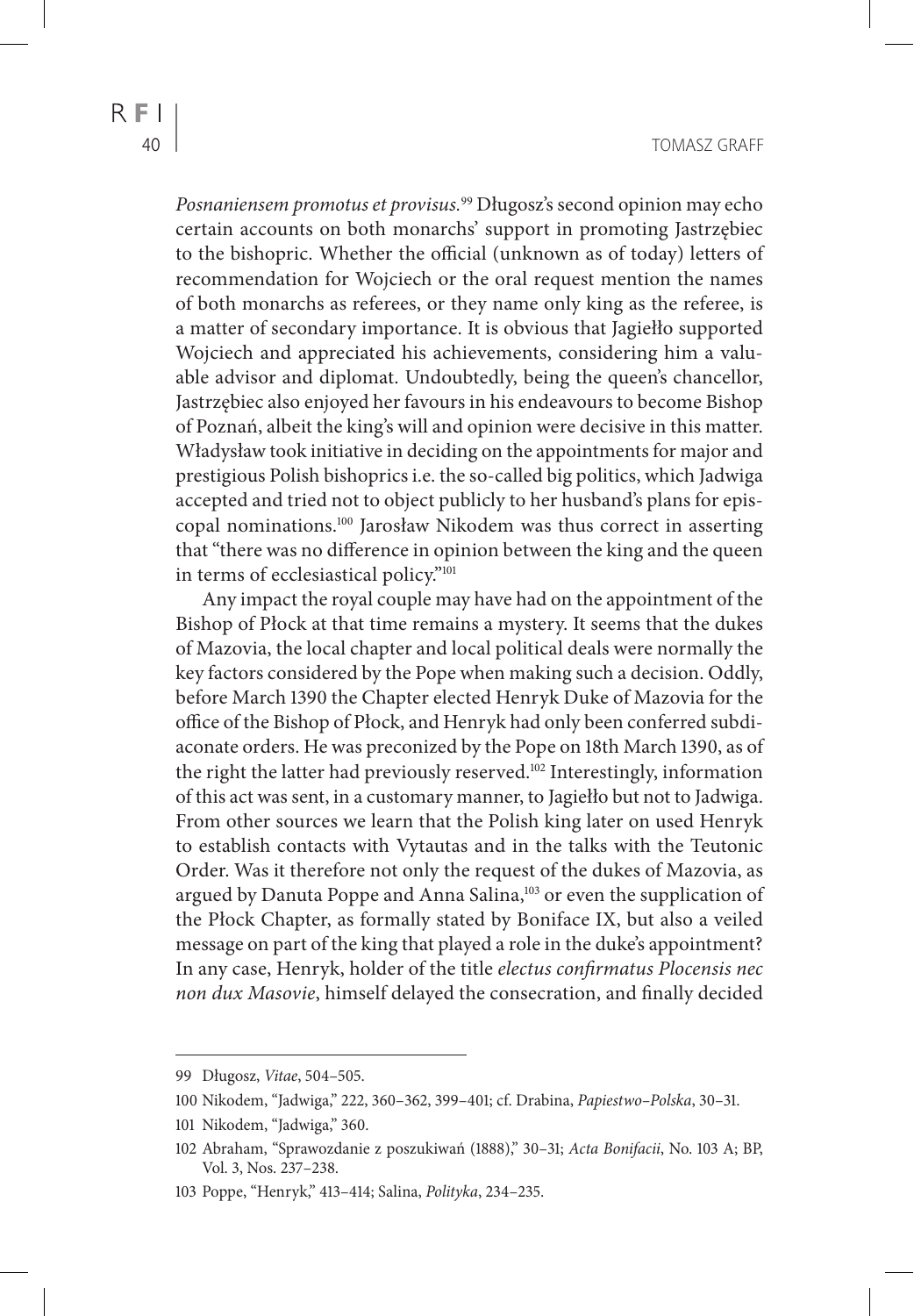to marry Rimgailė without waiting for papal dispensation.<sup>104</sup> As we know,

 $R F1$ 

this paved the way for Maffiolus, who became Bishop of Płock, having formally been transferred by Pope Boniface from the bishopric of Kraków in 1392, following a heated dispute with the royal couple over the appointment. After Maffiolus's death, Jakub Kurdwanowski was preconized for the bishopric of Płock on 31st July 1396. Kurdwanowski was educated as a Doctor of Law and auditor of the Roman Rota, a person outside of the political deal of Mazovia, initially not accepted by the dukes of Płock, who clearly did not have any say in his elevation.<sup>105</sup> As previously mentioned, Leszek Zygner and Anna Salina are almost certain that Jadwiga and Jagiełło supported Jakub, which cannot be ruled out entirely (note that the Pope informed the king but not the queen of the preconization). Nevertheless, in absence of relevant sources, we are left only with speculations and the fact that Kurdwanowski himself was highly influential with the Curia and stayed in Rome as Boniface IX made his decision.<sup>106</sup>

In the second part of the present discussion, we shall take a closer look at Jadwiga's potential influence on episcopal nominations in Ruthenia as well as the Diocese of Seret in Moldova. Back then, the structures of the Roman Catholic Church in Ruthenia were still in a formative stage, and a lot of activity in the region was mostly of missionary character, mainly with the support of the Franciscan and Dominican orders. Theoretically, diocesan borders in Ruthenia overlapped with the borders of Orthodox dioceses. Thus, nominees came mostly from the mendicant orders, were often of plebeian background, and did not play any major political role, except for the Archbishop of Halych and the Bishop of Przemyśl. They usually held the function of an auxiliary bishop, e.g. in the Archdiocese of Gniezno.107 We may theoretically assume that Jagiełło might have

<sup>104</sup> Nikodem, "Jadwiga," 290; Jasiński, "Henryk," 160–161.

<sup>105</sup> BP, Vol. 3, No. 451; *Annales*, X, 216–217; Aleksander Swieżawski, "Jakub z Korzkwi," in PSB, Vol. 10, 357–358.

<sup>106</sup> Zygner, *Biskup*, 59–63, 271; *idem*, "Początki kariery kościelnej Jakuba z Kurdwanowa herbu Syrokomla," in *Duchowieństwo kapitulne w Polsce średniowiecznej i wczesnonowożytnej*, ed. Andrzej Radzimiński (Toruń: UMK, 2000), 197–214; Salina, *Polityka*, 73; cf. Tomasz Graff, "Review of: Leszek Zygner, *Biskup Jakub z Kurdwanowa herbu Syrokomla (ok. 1350–1425)*, Wydawnictwo Naukowe Uniwersytetu Mikołaja Kopernika, Toruń 2020," *Kwartalnik Historyczny* (pending publication).

<sup>107</sup> Paweł Kielar, "Studia nad kulturą szkolną i intelektualną dominikanów prowincji polskiej w średniowieczu," in *Studia nad historią dominikanów w Polsce*, Vol. 1, ed. Jerzy Kłoczowski (Warszawa: Polska Prow. Dominikanów, 1975), 350 et seq., 485; Abraham *Powstanie*, 299; *idem*, *Początki arcybiskupstwa łacińskiego we Lwowie* (Lwów: Tow. Miłośników Przeszłości Lwowa, 1909), 16–17; *idem*, "Biskupstwa łacińskie w Mołdawii," 172–207; Trajdos, *Kościół katolicki na ziemiach ruskich*, 150–151; Prokop, *Biskupi pomocniczy*, *passim*.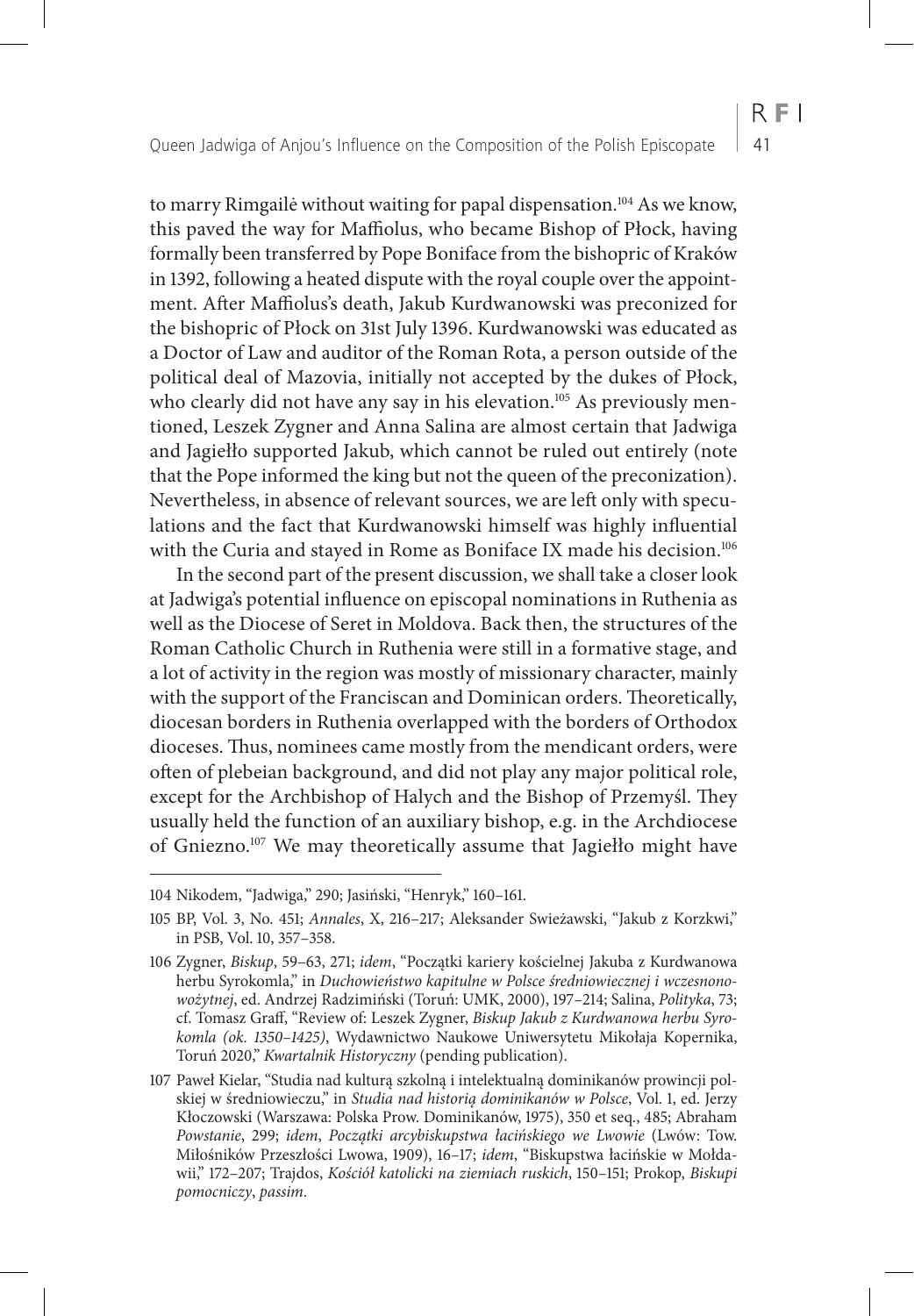been more acquiescent to Jadwiga's suggestions with regard to episcopal nominations in less prestigious Ruthenian bishoprics. Both Jadwiga and Jagiełło enjoyed particularly good relations with the mendicant orders, especially with the Dominicans.108 Anyway, sources concerning episcopal promotions to Ruthenian and Seret seats are scant, and little is known of the circumstances of episcopal nominations; consequently, researchers tend to intuitively assume that the royal couple put forward their own candidates for those offices.109 Are their assumptions correct? After all, Jagiełło or Jadwiga were yet to gain full control over episcopal seats in Ruthenia, for their authority was likely limited only to the nominations of the Archbishop of Halych and the Bishop of Przemyśl (Stefan, Bishop of Chełm, whose nomination was supported by Władysław of Opole, had been active from the 1380s). At that time, many matters in the organisation of the Church were still fluid and not provided for by law.110 As Władysław Abraham rightly points out, in 1390 Pope Boniface IX, based on an account provided by the Archbishop of Halych, even concluded that: *quod debiti modus et forma divini officii celebrandi in eadem Haliciensi et cathedralibus ac aliis sibi subiectis ecclesiis dicte provincie non servabantur, nec suffraganei dicte Haliciensis ecclesie residebant in cathedralibus ecclesiis.*111 In the same year, Eryk, Bishop of Przemyśl complained about the Orthodox schismatics taking over the cathedral, saying that *nullus unquam ante nos personaliter katholicus sponsus scilicet pontifex habitavit* in his diocese.<sup>112</sup>

Paweł Kielar OP argues that Jadwiga and Jagiełło, whenever they could, actively supported the Roman Catholic Church in organisation across Ruthenia and elsewhere. According to Kielar, "The King and Queen Jadwiga promoted and set tasks for the Dominican mission."<sup>113</sup> To verify this claim, let us analyse specific examples of episcopal appointments in the region. During Jadwiga's reign from 1384 to 1386 and her joint reign with Jagiełło from 1386 to 1399, there were only 4 instances of episcopal nominations in the Archdiocese of Halych, two of which were

<sup>108</sup> Maciejewska, *Jadwiga*, 124–133.

<sup>109</sup> E.g. Abraham, *Jakub*, 9; Trajdos, *Kościół katolicki na ziemiach ruskich*, 150.

<sup>110</sup> Jan Fijałek, "Biskupstwa wołyńskie Polski i Litwy w swych początkach," in *Sprawozdanie Akademii Umiejętności, Wydz. Hist.-Filoz., za kwiecień 1911* (Kraków: Akademia Umiejętności, 1912), 9–21.

<sup>111</sup> Abraham, *Powstanie*, 291; for the text, see *Akta grodzkie i ziemskie z czasów Rzeczypospolitej Polskiej z archiwum tzw. Bernardyńskiego we Lwowie* [henceforth: AGZ], Vol. 3, eds. Oktaw Pietruski, Xsawery Liske (Lwów: Seyfarth, Czajkowski, 1872), No. 51.

<sup>112</sup> Abraham, *Powstanie*, 291, 294; text AGZ, Vol. 8, No. 20.

<sup>113</sup> Kielar, *Studia*, 350.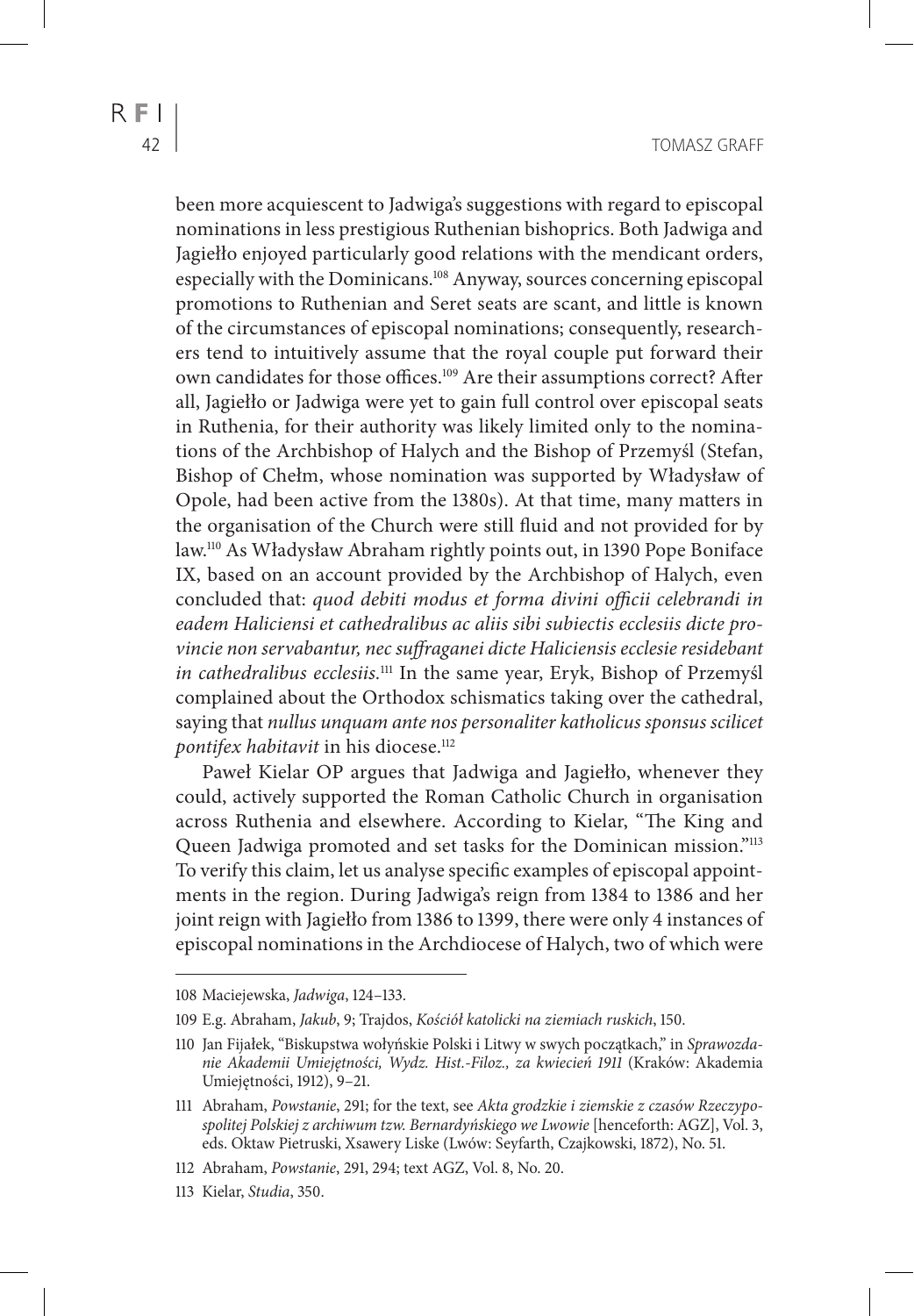for the archbishopric of Halych: Bernard (1380/85–1390) and Jakub Strepa (1391–1409); one for the bishopric of Przemyśl (Maciej (1392–1419); one in Volodymyr (Włodzimierz) (Mikołaj, ca. 1390–1400). The list should include the provision for Bishop of Lviv Jerzy (1391–1401), although in legal terms, under the papal bull establishing the Archdiocese of Halych in 1375, he was not a suffragan to the Archbishop of Halych; thus, to all intents and purposes, we may treat him as a titular bishop. Moreover, the bishops of Kiev also worked in the region, but in fact their positions were also titular, e.g. Mikołaj from the Dominican Order witnessed a failed attempt to make Siemowit III king of Poland in 1383. Little is known of those bishops; there are issues with determining the duration of their pontificates or even disputes over their names (e.g. some claim that during Jadwiga's reign there was also a bishop named Filip).<sup>114</sup> We do not even know whether under Jadwiga there was any preconization for the Bishop of Kiev. The Diocese of Kiev became part of the metropolitan archdiocese, at that time referred to as the Archdiocese of Lviv, during Michał Trestka's pontificate (1410-1429).<sup>115</sup> The same can be said of the bishops of Kamianets, who in practice were also titular bishops. The history of the Diocese of Kamianets goes back to the early 1380s, when Dukes Koryatowicz requested the Roman Curia to establish a Catholic bishopric. After Bishop Rokozjusz or Roskosius (rather a legendary than real figure) died in 1398, he was to be succeeded by Aleksander, Bishop of Kamianets; however, there are signs that it was Aleksander who became the first Bishop of Kamianets ca. 1384, nominated by Demetrius, Cardinal and Archbishop of Esztregom, in connection with Hungarian

 $R F1$ 

<sup>114</sup> *Kronika Jana z Czarnkowa*, 130; see also Władysław Abraham, "Uzupełniony katalog dawnych łacińskich biskupów kijowskich," *Collectanea Theologica* 18 (1937): 413–426; Tadeusz M. Trajdos, "Biskupi dominikanie w średniowiecznym Kijowie," in *Klasztor w Kościele średniowiecznym i nowożytnym*, eds. Marek Derwich, Anna Pobóg–Lenartowicz (Warszawa–Wrocław–Opole, DiG, 2010), 65–108; Prokop, *Biskupi dominikańscy*, 42–44, 110–111; *idem*, *Biskupi kijowscy obrządku łacińskiego XIV–XVIII w. Szkice biograficzne* (Biały Dunajec–Ostróg: Wołanie z Wołynia, 2003), 17–20; *idem*, *Biskupi pomocniczy*, 337–338; 211–212; Ireneusz Wysokiński, "Kościół łaciński na ziemiach ruskich Korony i Litwy w początkach panowania Jagiellonów (in connection with a book by Tadeusz M. Trajdos entitled "Kościół katolicki na ziemiach ruskich Korony i Litwy za panowania Władysława II Jagiełły (1386–1434)," Vol. I, Wrocław 1983)," *Przegląd Historyczny* 76 (1985), 548–549; cf. Graff, *Episkopat*, 65–66 – which mentions Filip as the Bishop of Kiev (Kijów) from ca. 1406 to ca. 1410.

<sup>115</sup> BP, Vol. 3, No. 1398: *ad provinciam Leopoliensem eccl. Premissliensis, Chelmensis, Camenecensis, Wlodimiriensis, Seretensis et Kyouiensis pertinere teneantur (1412). See* also: Abraham, *Początki*, 44–45; Graff, *Episkopat*, 53, 95.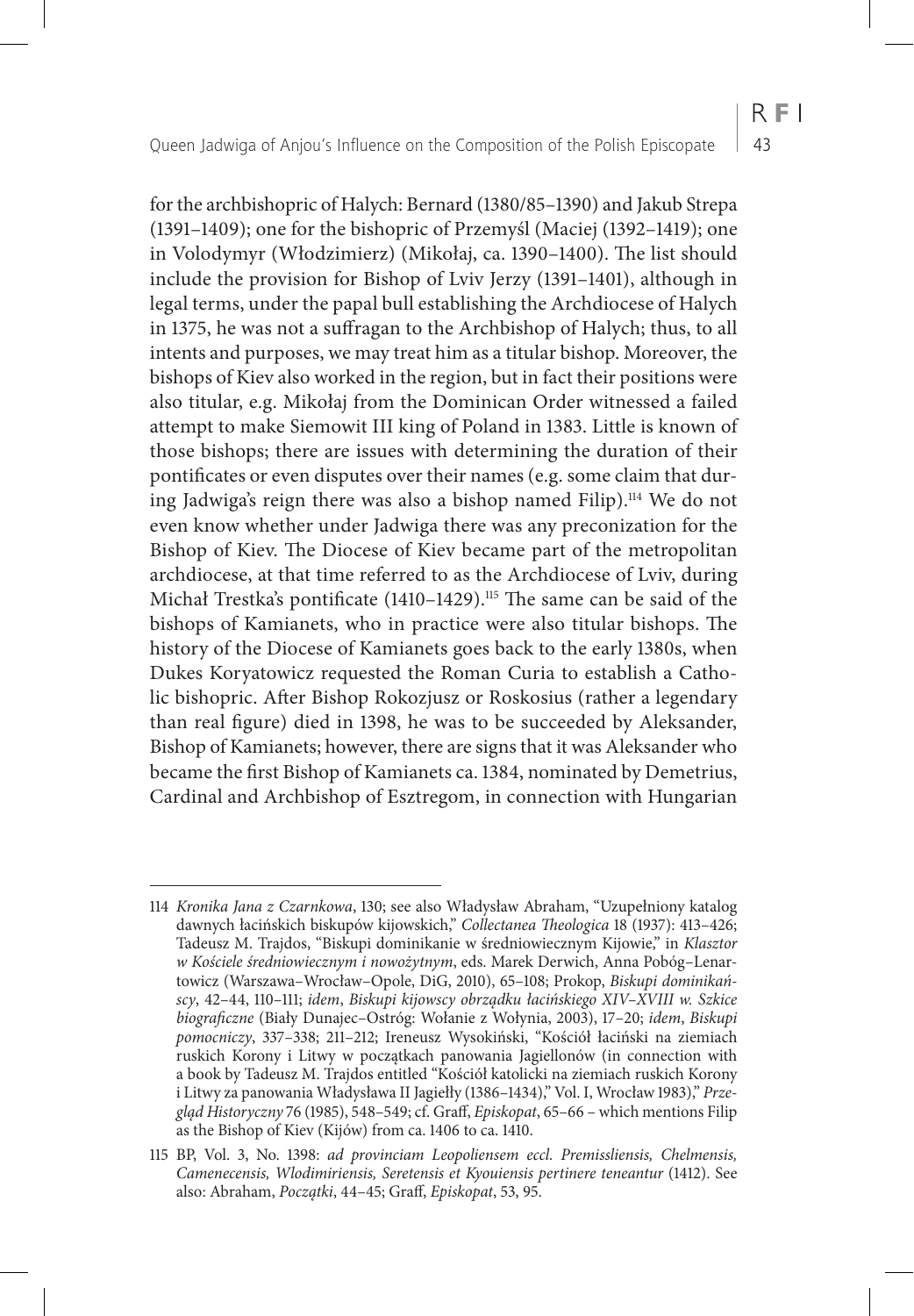influences in Ruthenia.116 In the absence of resources, it is pointless to look for any traces of Jadwiga's involvement in the nomination for this bishopric. Interestingly, in a deed granting Podolia as a fiefdom to Spytko of Melsztyn (1395), the queen emphasised the importance of the fact that the land was to be ruled by a Catholic liegeman intensely loyal to the Crown. This was in contrast to the document issued by Jagiełło, which was more neutral in terms of religious beliefs.<sup>117</sup>

I have also omitted the nomination of Stefan, Bishop of Chełm from the Dominican Order, who was probably preconized thanks to king Louis and mostly due to the support of Władysław of Opole, governor of Ruthenia, already in the 1370s.118 The Polish court was definitely able to exert real influence on most episcopal nominations in Ruthenia only after 1387, i.e. after the re-annexation of Ruthenia following Jadwiga's visit in the same year. For this reason, the appointment of Dominican friar Bernard for the seat of the Archbishop of Halych could have been, as already mentioned, the effect of the pressure of the Buda court and Władysław of Opole, or even Louis himself – since the date on which Bernard assumed his duties as the archbishop is unknown. Abraham refers to him as a "snake in the grass released by Hungarian authorities," who would spend years abroad, and only appeared in Ruthenia to provoke fierce arguments.119 His predecessor Maciej appears as a witness in a document from October 1380,<sup>120</sup> whereas Bernard as an archbishop is only mentioned in November 1385.121 Bernard's trial was held before Eryk, Bishop of Przemyśl, and Cardinal Demetrius. The Pope summoned Jagiełło to aid with the enforcement of the judgment (excommunication,

121 *Ibidem*, 308.

<sup>116</sup> Władysław Abraham, "Założenie biskupstwa łacińskiego w Kamieńcu Podolskim," in *Księga pamiątkowa ku uczczeniu 250-tej rocznicy założenia Uniwersytetu Lwowskiego przez króla Jana Kazimierza r. 1661*, Vol. 1 (Lwów: Uniwersytet Lwowski, 1912), 3–39; *idem*, "Aleksander," in PSB, Vol. 1, 66; Tadeusz M. Trajdos, "Kościół katolicki na Podolu (1340–1434)," in *Kamieniec Podolski. Studia z dziejów miasta i regionu*, Vol. 1, ed. Feliks Kiryk (Kraków: AP, 2000), 129–157; Graff, *Episkopat*, 60.

<sup>117</sup> Trajdos, *Kościół katolicki na ziemiach ruskich*, 138–140; Nikodem, *Jadwiga*, 325–326.

<sup>118</sup> Abraham, *Powstanie*, 353; Prokop, *Biskupi pomocniczy*, 297–299; Anna Sochacka, "Stefan," in PSB, Vol. 43, 147–149. He was first approved as the Bishop of Chełm on 30th June 1383. He was an auxiliary bishop in the dioceses of Poznań and Włocławek. Sochacka speculates that his difficulties in managing the Diocese of Chełm were not only the result of insufficient funding but also Jagiełło's aversion to him as a protégée of Władysław of Opole.

<sup>119</sup> Abraham, *Jakób*, 8; *idem*, *Powstanie*, 308–310.

<sup>120</sup> *Idem*, *Powstanie*, 302–303.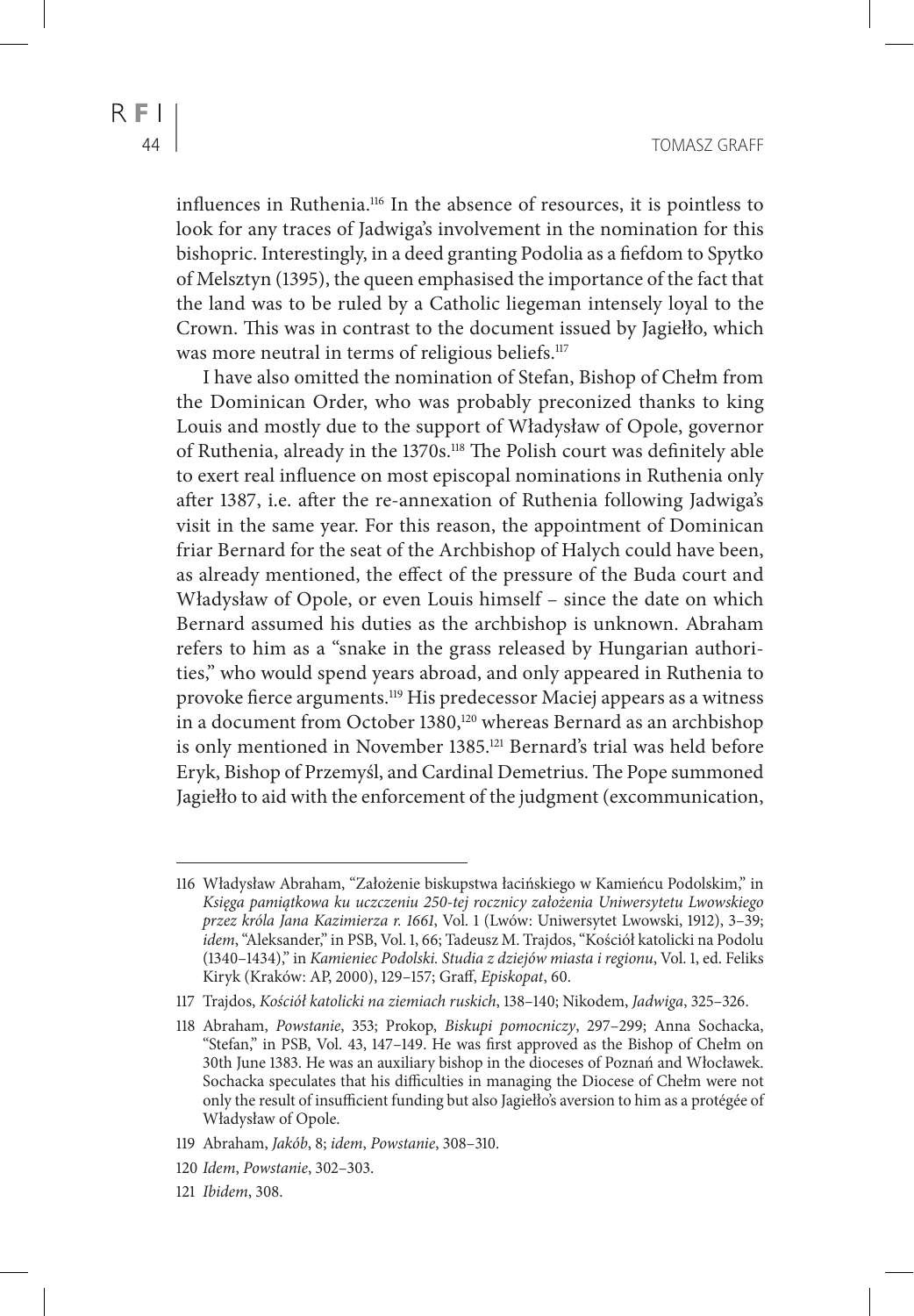forfeiture of income and suspension of archbishop's authority),<sup>122</sup> which in the light of Bernard's death paved the way for the preconization of a Ruthenian Franciscan vicar Jakub Strepa on 27th June 1391.<sup>123</sup> Jakub Strepa was consecrated in Tarnów by Maciej, Bishop of Przemyśl, Jadwiga's chancellor.<sup>124</sup> Although historiographers like to see it as a result of Jadwiga's and Władysław's influence, this could have equally been a fact from which we should not draw far-reaching conclusions.<sup>125</sup> Nonetheless, Władysław Abraham even claims that "undoubtedly, the royal couple: noble and pious Jadwiga and ardent believer Jagiełło" as well as their advisors took those matters into consideration.126 More recently, in line with Abraham's another suggestion, Maciej Wilamowski assumes that Strepa's consecration in Tarnów was meant to accentuate his connections with Ruthenian starost general Jan of Tarnów, who likely promoted him at the royal court.<sup>127</sup> Sadly, due to scarcity of sources, we are again left only with speculations. On the other hand, it is rather unlikely that Strepa's rise to the archbishopric of Halych was attributable only to his own creativity and potential influence with the Roman Curia, without any steps taken by the Kraków court. It is noteworthy that the Holy See formally reserved its exclusive right to nominate the Archbishop of Halych, yet the lack of any reaction on part of Polish diplomats or attempts to persuade Pope after the archbishopric was vacated following Bernard's death would appear at least puzzling. Conversely, Jadwiga's support for the nomination of Maciej of Sandomierz, the queen's chancellor, as the new Bishop of Przemyśl seems more obvious. Krzysztof Ożóg is convinced that Jadwiga's influence as the cause of Maciej's elevation;<sup>128</sup> Tadeusz Trajdos expresses a similar view, arguing that Maciej "left for Przemyśl at the request of his patron queen Jadwiga,"<sup>129</sup> while Anna Strzelecka is more conservative, claiming that the Polish royal court must have had certain expectations.<sup>130</sup> Unfortunately, although Jadwiga's sup-

- 124 *Annales*, X, 198.
- 125 E.g. Ożóg, "Jadwiga," 62. By analogy, we may equally discern Zbigniew Oleśnicki's favourable disposition e.g. towards Grzegorz of Sanok. Although he was consecrated Archbishop of Lviv by Oleśnicki, the latter was not overly amicable towards Grzegorz.
- 126 W. Abraham, *Jakób*, 9
- 127 Maciej Wilamowski, *Strepa (Strzemię) Jakub*, in PSB, Vol.44, 319; cf. Abraham, *Jakób*, 21.
- 128 Ożóg, "Jadwiga," 58.
- 129 Trajdos, "Polityka króla," 326.
- 130 Anna Strzelecka, "Maciej," in PSB, Vol. 19, 9.

<sup>122</sup> *Ibidem*, 309–311; *idem*, "Bernard," in PSB, Vol. 1, 458; *idem*, *Jakób*, 21; *idem*, *Początki*, 17–22.

<sup>123</sup> BP, Vol. 3, No. 231.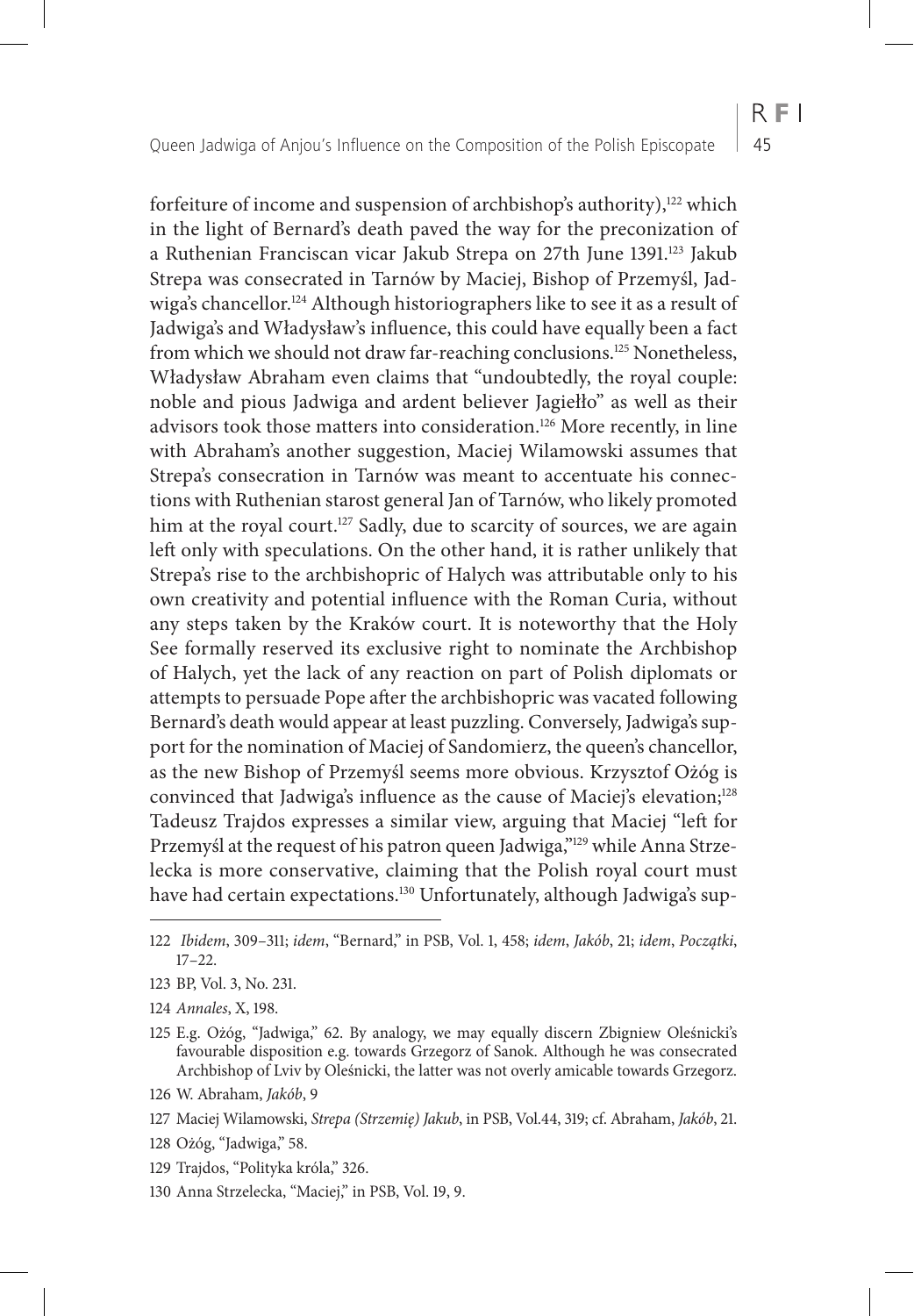port for her chancellor appears the most likely option, also in this case me may only rely on indirect accounts contained in available sources. A question worth asking is whether Boniface IX, by his preconization of Jadwiga's chancellor, wished to compensate her for the anguish she suffered that year on account of the nomination for the bishopric of Kraków. In any event, Maciej eventually became Bishop of Przemyśl by the Chapter's decision before 27th March 1392 and awaited the Pope's bull of provision until 28th October the same year. He was a well-educated man; in addition to being Master of Arts, he held a baccalaureate in law from the University of Prague. He served as Jadwiga's chancellor until August 1393, i.e. after he became bishop.131 Tadeusz Trajdos claims that it was Maciej who together with Piotr Wysz inspired Jadwiga's activity in Ruthenia. Trajdos calls them a peculiar coterie, and adds that even Archbishop of Halych Jakub Strepa did not want to antagonise them, hence his acceptance of Wysz's decision to annex disputed territories to the Przemyśl diocese in 1398 r.<sup>132</sup>

At this point I shall refer to episcopal nominations concerning individuals who figure less prominently in available sources, i.e. Jerzy, Bishop of Lviv and Mikołaj, Bishop of Volodymyr. Admittedly, in curial documents, the process of the appointment of Jerzy, a Franciscan, son of Eberhard, as the Bishop of Lviv in the years 1390–1391, after the death of his predecessor Konrad is well-evidenced but contains no mention of Jadwiga's or her husband's influence on the nomination; moreover, we may suppose that it did not happen in reality and was merely a sign of the prudence of German Franciscans. Jerzy probably never stayed in Lviv, since it was the city that Jakub Strepa, Archbishop of Halych, chose as his own seat. In fact, Jerzy, Bishop of Lviv, was a suffragan in Halberstadt, Germany.133 He was evidently only a titular bishop. The mystery behind this nomination puzzled Władysław Abraham, who rightly pointed out that Jerzy's appointment had consequences also for the Archbishop of Halych, because papal documents suggest that he was a metropolitan bishop to his Lviv suffragan, which formally was not the case. Anyhow,

<sup>131</sup> *Ibidem*, 9–10; Krzyżaniakowa, *Kancelaria królewska*, 21–23; Sułkowska-Kurasiowa, *Dokumenty królewskie*, 232–233, No. 75; Wiesiołowski, "Episkopat," Annex, 280–281; Rutkowska, "Urzędnicy," 377; Ożóg, "Jadwiga," 58; Graff, *Episkopat*, 57–59.

<sup>132</sup> Trajdos, *Kościół katolicki na ziemiach ruskich*, 217. On the dispute see also: AGZ, Vol. 7, No. 21; BP, Vol. 3, No. 494.

<sup>133</sup> *Acta Bonifacii*, No. 102; BP, Vol. 3, No. 148 (provision of March 1390), No. 216 (German bishops to accept an oath from the Lviv elect in May 1391) and No. 228 (information on the consent to perform episcopal acts of 3rd July 1391); cf. Zdzisław Obertyński, "Thomas, der erste Bischof von Lwów," *Collectanea Theologica* 18/1–2 (1937): 533–540.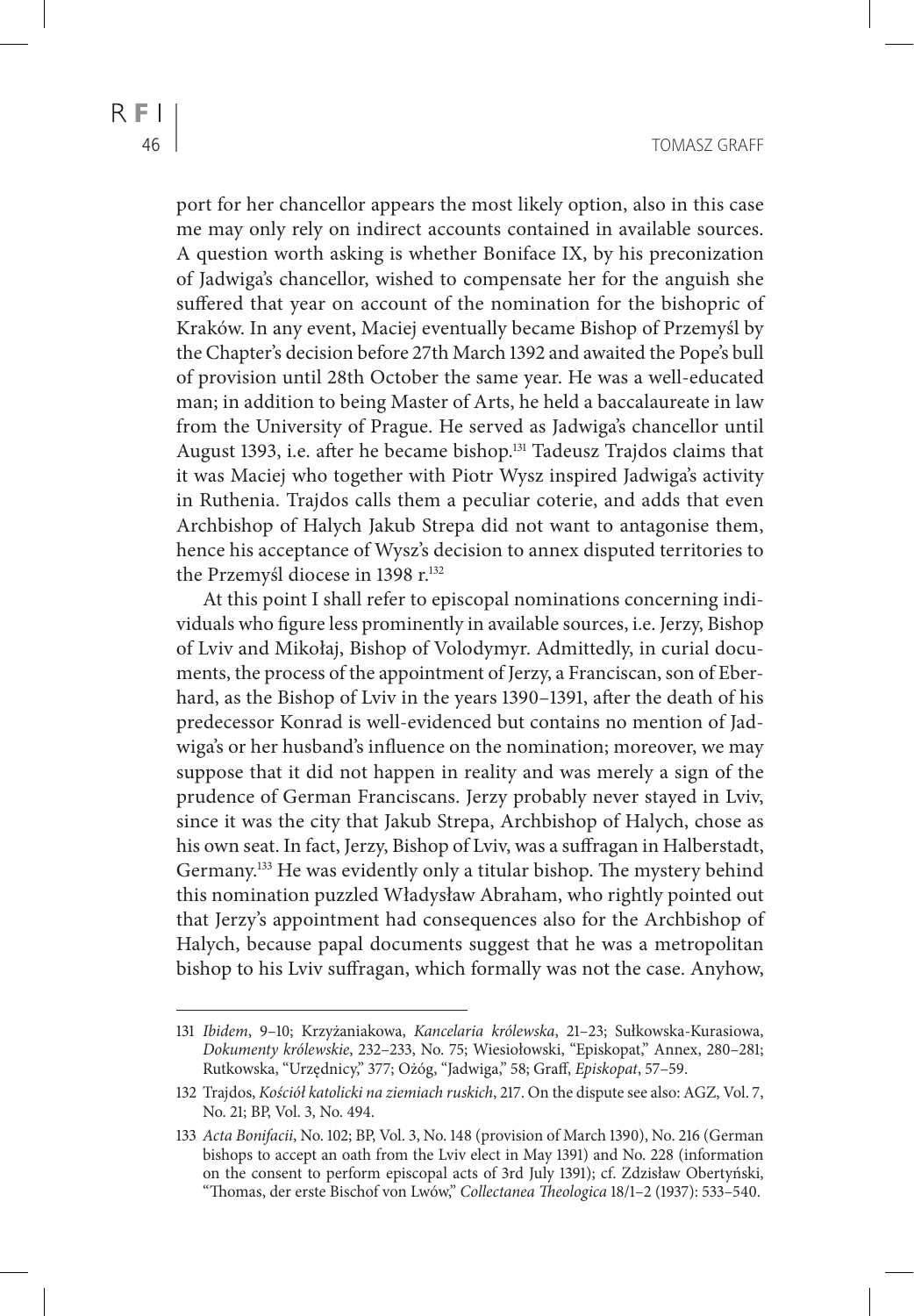the researcher concluded that the bishops of Lviv simply came from mendicant orders, and the Holy See nominated them *ad titulos vagos*. Perhaps a plot on part of the bishops of Lubusz may have been a factor, since they strove to make their claims for authority over Lviv bishoprics. Of significance is the fact that when Ruthenia was taken over by Poland, i.e. only 3 years prior to Jerzy's nomination, Jan, Bishop of Lubusz, founded

a fraternity in Lviv, which was an act of episcopal authority.134 We may assume that Mikołaj, Bishop of Volodymyr, was only a titular bishop, probably a Czech. Like his predecessors, he had connections to the Archdiocese of Prague, where in practice he held the office of a suffragan.135 Theoretically, Jagiełło who had real authority in Volhynia (Wołyń) before the Ostrów Agreement, being the founder of the monastery in Lutsk (Łuck), to which the Dominicans arrived from Kraków, could have had a say in Mikołaj's nomination. Still, it appears that the papal provision should be attributed to the court of Venceslaus IV or the contacts of the nomine.136 However, Trajdos suggests that since the Dominicans probably had their permanent mission in Lutsk before 1390, this may have been the place where "Mikołaj, missionary Bishop of Volodymyr, an ordinary since 1380, resided."137

However, Jadwiga and Jagiełło's constant support of Dominican missions in Ruthenia could certainly be linked with the nominations of the bishops of Seret, Moldova.138 According to Trajdos, Bishop Jan Sartoris, son of a tailor, a theologian and expert on St. Thomas Aquinas, received the Diocese of Seret precisely thanks to the intercession of the royal couple; in the years 1388–1394 Sartoris was their confessor (*confessor domini regis et reginae Poloniae*) and Kraków suffragan bishop.<sup>139</sup> It seems that this conclusion is highly probable due to Sartoris's connections to the Kraków court. Still, it must be noted that the royal couple's intercession is not evidenced anywhere in the sources. It would be also useful to specify the date on which Sartoris received the bishopric of Seret, since according to Marek Kowalski's research his predecessor Andrzej Jastrzębiec was

<sup>134</sup> Abraham, *Powstanie*, 305–309.

<sup>135</sup> Graff, "A usurper," 22; Trajdos, *Kościół katolicki na ziemiach ruskich*, 74–75; Prokop, *Biskupi pomocniczy*, 364–365.

<sup>136</sup> Fijałek, "Biskupstwa wołyńskie," 9–21.

<sup>137</sup> Trajdos, *Kościół katolicki na ziemiach ruskich*, 75.

<sup>138</sup> Abraham, "Biskupstwa łacińskie w Mołdawii," 183–184.

<sup>139</sup> Trajdos, *Kościół katolicki na ziemiach ruskich*, 149–150; cf. Kielar, "Studia," 296, 299, 485–487; Stanisław Dobrzanowski, "Jan Sartoris," in *Słownik Polskich Teologów Katolickich*, Vol. 2 (Warszawa: ATK, 1982), 131; Prokop, *Biskupi pomocniczy*, 233–234.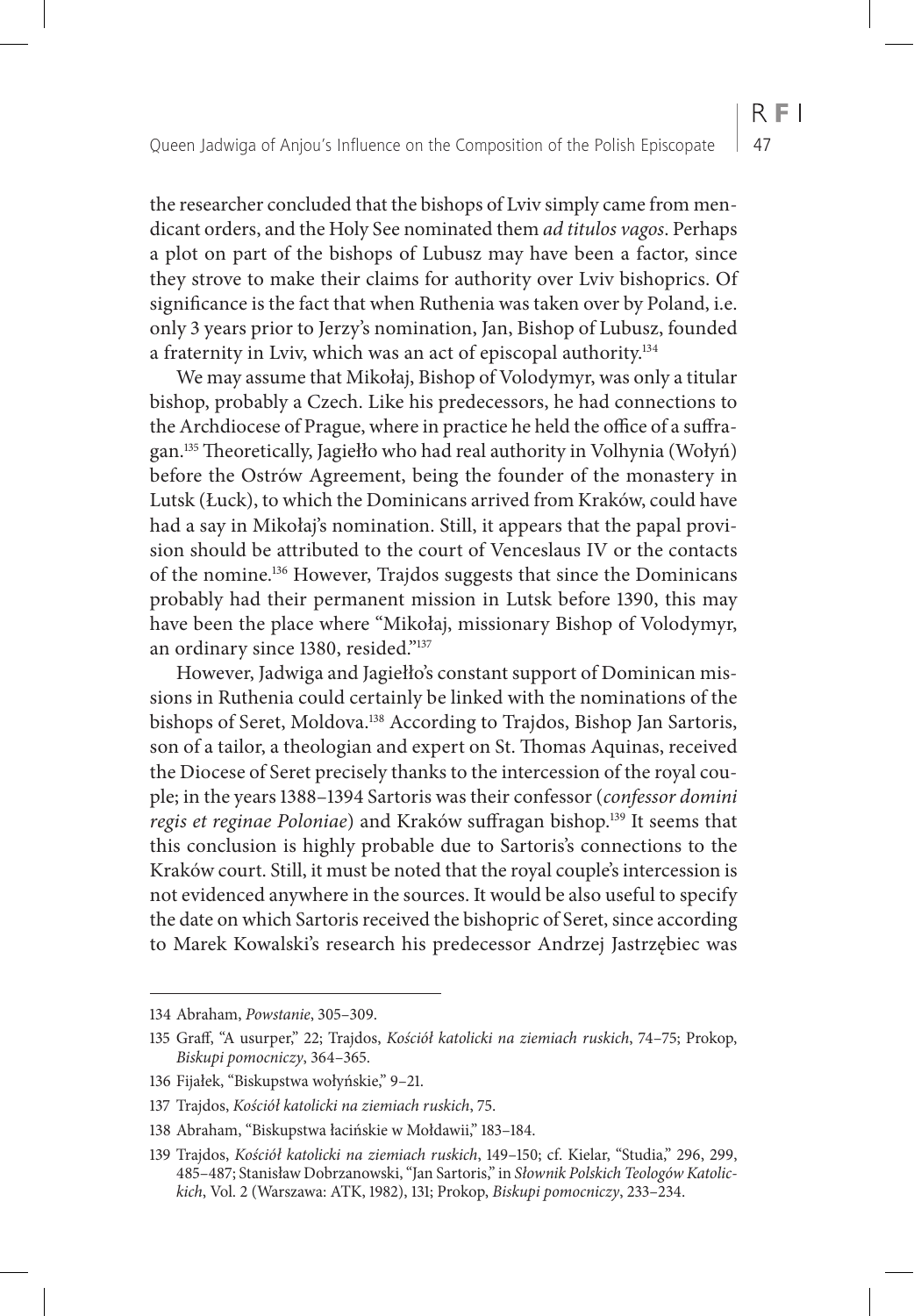appointed Bishop of Vilnius as late as in 1390 or even 1391.140 While the

document itself is unavailable, 1386 and 1388, cited in literature as the years of Sartoris's provision, should be moved forward by 2 to 3 years.<sup>141</sup> After Sartoris's death, from 8th June 1394 the Seret Diocese (as proved by sources) was ran by a Stefan, whom we may identify as the prior of the Dominican monastery in Kraków. In practice, he also held the office of the Kraków suffragan. Interestingly, he also was the first Bishop of Seret to be formally subordinated to the Metropolitan Archbishop of Halych.<sup>142</sup> In this particular decision of the Pope we should notice the influence of the Kraków court. This must have been unwelcome news for Sigismund of Luxembourg, King of Hungary, as it curbed Hungarian authority in Moldova. Nevertheless, such reasoning is based solely on commonly known reports in the literature of the subject on the royal couple's good relations with the Dominicans, the conjecture that Stefan had previously functioned as a prior of the Kraków Dominican monastery and the assumption that Polish diplomats used those nominations to strengthen Polish influence in the new fiefdom.

What conclusions can therefore be drawn from the above discussion, following an analysis of all episcopal nominations in the years 1384–1399? Contrary to what has so far been suggested in most studies on the life of Queen Jadwiga, appointments for key bishoprics depended mostly on Jagiełło's decisions, and Jadwiga's role in this area is often overrated by researchers, even if in the light of ambiguous sources or the absence of such sources, more circumspection in drawing conclusions would be advisable. Nonetheless, Jadwiga's influence on (some) episcopal nominations, both in reference to prestigious bishoprics and those in the Archdiocese of Halych, was present, although it was far more subtle, all the more that Jadwiga avoided publicly objecting to her husband's plans concerning ecclesiastical policy. Meanwhile, Jagiełło in certain cases appeared to have agreed to episcopal nominations proposed by Jadwiga, e.g. appointments of her chancellors: Piotr Wysz, Bishop of Kraków, and probably Maciej, Bishop of Przemyśl. However, when competing candidatures were proposed, she was prepared to back down, as noticeable in the king's elevation of Mikołaj Kurowski to the bishopric of Włocławek and Jakub Plichta to the bishopric of Vilnius, although

<sup>140</sup> Kowalski, "Nieznany dokument," 132.

<sup>141</sup> E.g. Prokop, *Biskupi pomocniczy*, 233–234.

<sup>142</sup> BP, Vol. 3, No. 370, 428; Trajdos, *Kościół katolicki na ziemiach ruskich*, 16, 149–155, 202, 207; Kielar, "Studia," 297, 299,350, 375, 442, 485–486; Prokop, *Biskupi pomocniczy*, 299–300.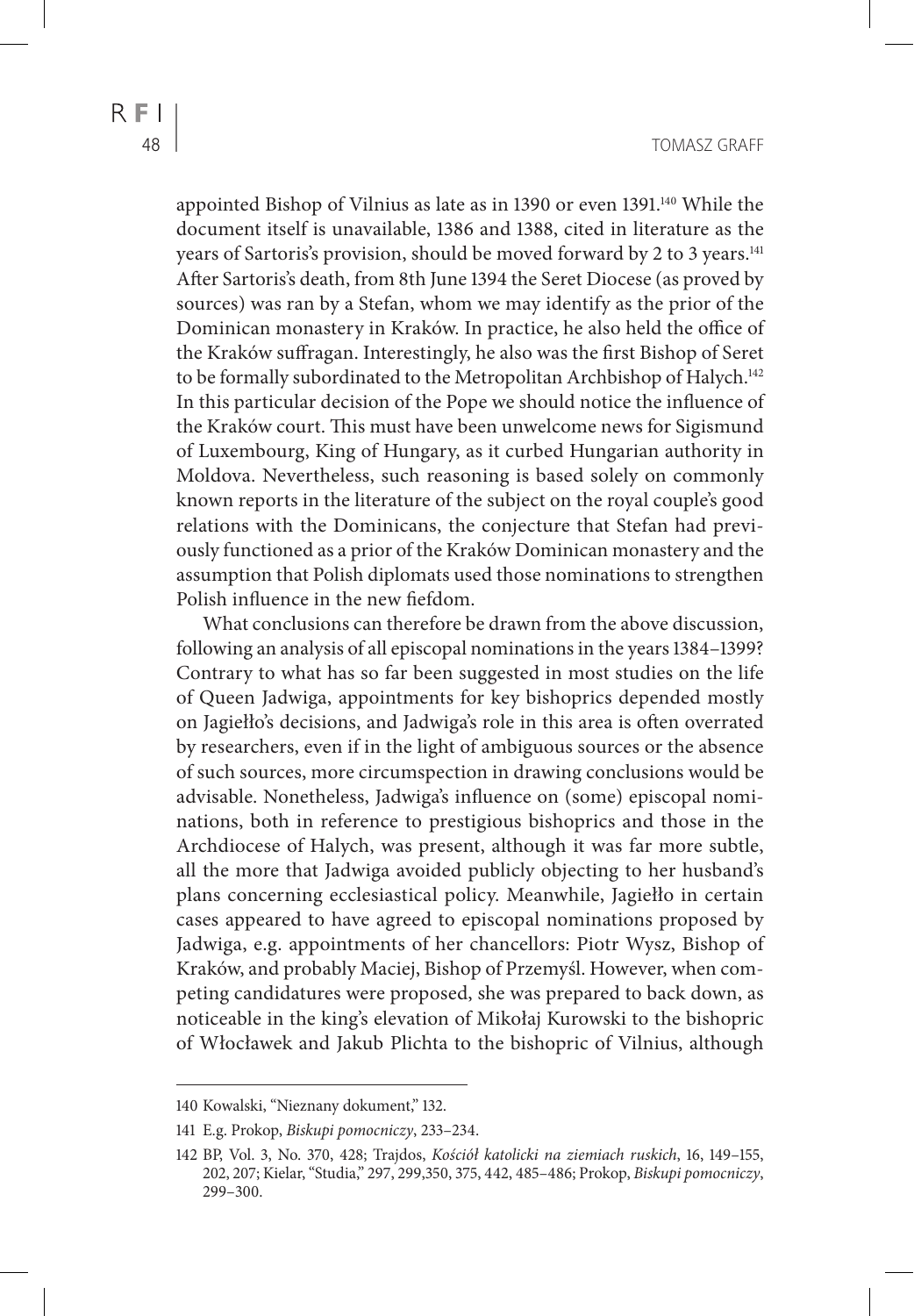both Gorzkowski and Łaskarzyc, candidates put forward by Jadwiga, were conferred relevant posts after the queen's death. We may interpret this as Jagiełło's fulfilment of the will of his late wife. This perception is in line with Długosz, who stressed that Gorzkowski became Bishop of Vilnius only after Jakub Plichta died, *operante devotissimo rege Wladislao et optimam intencionem consortis sue prudentissime Hedvigis exequente, prefectus.*143 Some episcopal nominations of the period can be clearly attributed to decisions made by both monarchs, who pursued a common ecclesiastical policy (e.g. translation of Andrzej Jastrzębiec to the bishopric of Vilnius, appointment of queen's chancellor Wojciech Jastrzębiec as the Bishop of Poznań or nominations for certain bishoprics in Ruthenia). With regard to Ruthenia, in some isolated cases we may also notice the absence of any greater pressure from either Jadwiga or Jagiełło on the award of a less important, titular bishopric. Also, one should not disregard the fact that the episcopal candidates supported by Jadwiga were eminent intellectuals who wished to breathe new life into the spirit of the Church, e.g. Piotr Wysz, Maciej of Sandomierz, Andrzej Łaskarzyc and Mikołaj Gorzkowski.<sup>144</sup> By supporting those individuals the queen expressed the royal couple's commitment to the Church's growth in the Polish-Lithuanian kingdom, both in lands which had been Catholic for centuries and those where the Catholic organisation was still missionary in character.

# **Bibliography**

### **Primary sources**

Biblioteka Jagiellońska MS 191, 326, 461.

*Acta Bonifacii papae IX*, ed. Edmund Długopolski, in *Monumenta Poloniae Vaticana*, Vol. 8 (Kraków: PAU, 1939–1946).

*Akta grodzkie i ziemskie z czasów Rzeczypospolitej Polskiej z archiwum tzw. Bernardyńskiego we Lwowie*, Vol. 3, 7–8, eds. Oktaw Pietruski, Xsawery Liske (Lwów: Seyfarth, Czajkowski, 1872, 1878, 1880).

<sup>143</sup> *Annales*, X–XI 1406–1412, 27.

<sup>144</sup> Cf. Krzysztof Ożóg, "Duchowni i uczeni w otoczeniu św. Jadwigi," in *Święta Jadwiga Królowa. W perspektywie III Tysiąclecia*, eds. Hanna Kowalska, Helena Byrska, Antoni Bednarz (Kraków: Katolickie Centrum Kultury, 2002), 164–178; *idem*, *Uczeni w monarchii Jadwigi Andegaweńskiej i Władysława Jagiełły (1384–1434)* (Kraków: Polska Akademia Umiejętności, 2004).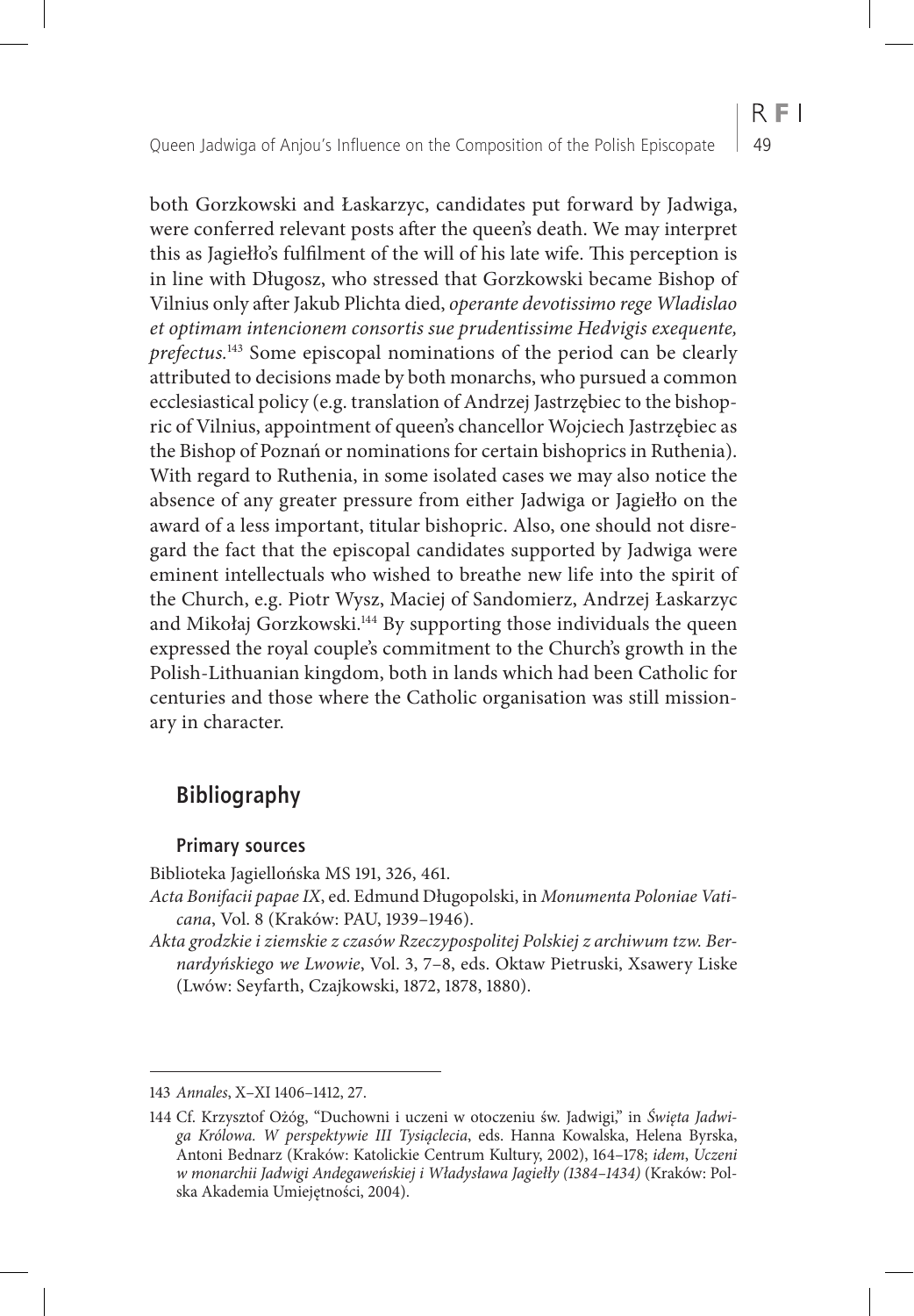- *Bullarium Poloniae*, Vol. 2–3 1342–1417, eds. Irena Sułkowska-Kurasiowa, Stanisław Kuraś (Romae–Lublini: École Française de Rome, Fundacja Jana Pawła II, Polski Instytut Kultury Chrześcijańskiej, KUL, 1985, 1988).
- *Codex diplomaticus ecclesiae cathedralis necnon diocesis Vilnensis*, Vol. 1, eds. Jan Fijałek, Władysław Semkowicz (Cracoviae: Akademia Umiejętności, 1932–1948).
- *Codex Diplomaticus Regni Poloniae et Magni Ducatus Lithuaniae*, ed. Maciej Dogiel, Vol. 4 (Vilnae: s.n., 1764).
- *Codex epistolaris saeculi decimi quinti*, Vol. 1, eds. August Sokołowski, Józef Szujski; Vol. 2, ed. Anatol Lewicki (Cracoviae: Akademia Umiejętności, 1876, 1894).
- *Codex epistolaris Vitoldi Magni Ducis Lithuaniae 1376–1430*, ed. Antoni Prochaska (Cracoviae: Akademia Umiejętności, 1882).
- *Elementa ad fontium editiones*, Vol 1: *Polonica ex libris "Obligationum et solutionum" Camaerae Apostolicae ab a. 1373*, collegit Ioannes Lisowski (Romae: Institutum Historicum Polonicum Romae, 1960).
- *Ioannis Dlugossii Annales seu cronicae incliti Regni Poloniae*, lib. X 1370–1405; lib. X–XI 1406–1412 (Varsaviae: PWN, 1985, 1997).
- *Ioannis Dlugossii Vitae Episcoporum Poloniae*, eds. Ignacy Polkowski, Żegota Pauli, in *Opera Omnia*, Vol. 1 (Cracoviae: s.n., 1887), 337–549.
- *Kodeks dyplomatyczny katedry krakowskiej św. Wacława*, Vol. 2, ed. Franciszek Piekosiński (Kraków: Akademia Umiejętności, 1883).
- *Kodeks dyplomatyczny Wielkopolski*, Vol. 3, ed. Ignacy Zakrzewski (Poznań: Towarzystwo Przyjaciół Nauk Poznańskie, 1879).
- *Kronika Jana z Czarnkowa*, compiled by Marek Kowalski (Kraków: Universitas, 1996).
- *Najdawniejsze roczniki krakowskie i kalendarz*, ed. Zofia Kozłowska-Budkowa, in *Monumenta Poloniae Historica*, Series II, Vol. 5 (Warszawa: PWN, 1978).
- Sachetnik Adam [Skowron Czesław], "Prośba świętej Jadwigi królowej o pierwszy odpust jubileuszowy w Polsce," in *Dzieło Jadwigi i Jagiełły w sześćsetlecie chrztu Litwy i jej związków z Polską*, compiled by Wojciech Biliński (Warszawa: Wydawnictwo Archidiecezji Warszawskiej, 1989), 261–265.
- *Vetera Monumenta Poloniae et Lithuaniae gentiumque finitimarum historiam illustrantia*, Vol.1, ed. Augustin Theiner (Romae: s.n. 1860).

#### **Secondary works**

- "Gorzkowski Mikołaj" (ed.), in *Polski Słownik Biograficzny*, Vol. 8 (Wrocław– Kraków–Warszawa: Ossolineum, PAN, 1959–1960), 336–337.
- Abraham Władysław, "Aleksander," in *Polski Słownik Biograficzny*, Vol. 1 (Kraków: PAU, 1935), 66.
- Abraham Władysław, "Bernard," in *Polski Słownik Biograficzny*, Vol. 1 (Kraków: PAU, 1935), 458.
- Abraham Władysław, "Prawne podstawy królewskiego mianowania biskupów w dawnej Polsce," in *Studia historyczne ku czci Stanisława Kutrzeby*, Vol. 1 (Kraków, 1938), 1–12.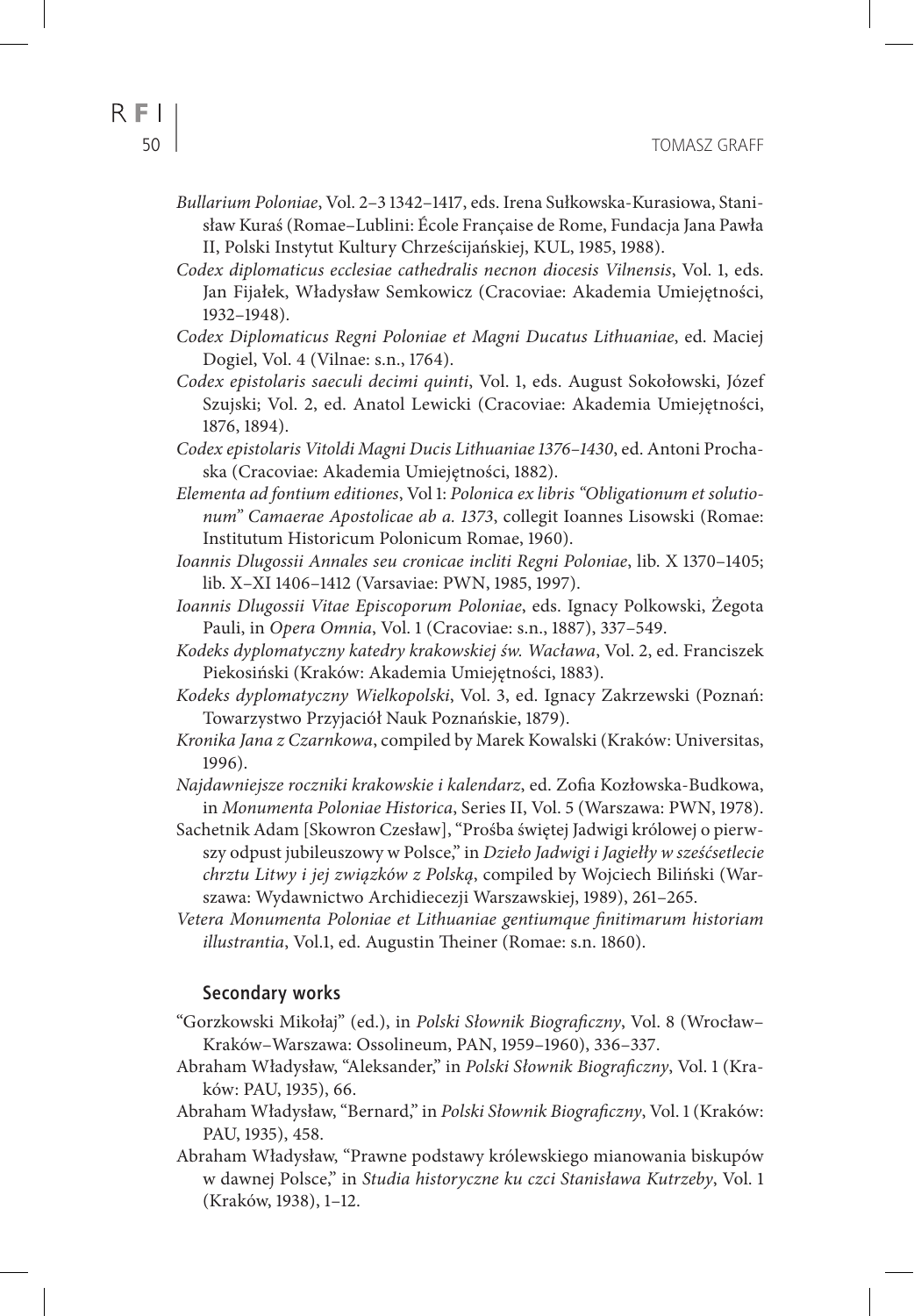- Abraham Władysław, "Sprawozdanie z poszukiwań w archiwach i bibliotekach rzymskich, a szczególniej w archiwum watykańskim. O materiałach do dziejów polskich w wiekach średnich," in *Archiwum Komisyi Historycznej*, Vol. 5 (Kraków: Akademia Umiejętności, 1888).
- Abraham Władysław, "Sprawozdanie z poszukiwań w archiwach i bibliotekach rzymskich do dziejów Polski w wiekach średnich za lata 1899–1913," in *Archiwum Komisji Historycznej*, s. II, Vol. 1 (Kraków: Polska Akademia Umiejętności, 1923).
- Abraham Władysław, "Założenie biskupstwa łacińskiego w Kamieńcu Podolskim," in *Księga pamiątkowa ku uczczeniu 250-tej rocznicy założenia Uniwersytetu Lwowskiego przez króla Jana Kazimierza r. 1661*, Vol. 1 (Lwów: Uniwersytet Lwowski, 1912), 3–39.
- Abraham Władysław, *Jakub Strepa arcybiskup halicki* (Kraków: Akademia Umiejętności, 1908).
- Abraham Władysław, *Początki arcybiskupstwa łacińskiego we Lwowie* (Lwów: Tow. Miłośników Przeszłości Lwowa, 1909).
- Abraham Władysław, *Powstanie organizacji Kościoła łacińskiego na Rusi*, Vol. 1 (Lwów: Tow. Dla Popierania Nauki Polskiej, 1904).
- *Andrzej Łaskarz dyplomata, duchowny 1362–1426* (Konin: Setidava, 2015).
- Baran Czesław, "Plichta Jakub," in *Polski Słownik Biograficzny*, Vol. 26 (Wrocław–Warszawa–Kraków: Ossolineum, PAN, 1981), 734.
- Czwojdrak Bożena, *Jastrzębce w ziemi krakowskiej i sandomierskiej do połowy XV wieku* (Kraków: Societas Vistulana, 2007).
- Dąbrowski Jan, *Ostatnie lata Ludwika Wielkiego 1370–1382* (Kraków: Universitas, 2009).
- Dobrzanowski Stanisław, "Jan Sartoris," in *Słownik Polskich Teologów Katolickich*, Vol. 2 (Warszawa: ATK, 1982), 131.
- Drabina Jan, *Papiestwo–Polska w latach 1384–1434* (Kraków: Wydawnictwo UJ, 2003).
- Fijałek Jan, "Biskupstwa wołyńskie Polski i Litwy w swych początkach," in *Sprawozdanie Akademii Umiejętności, Wydz. Hist.-Filoz., za kwiecień 1911* (Kraków: Akademia Umiejętności, 1912), 9–21.
- Fijałek Jan, "Uchrześcijanienie Litwy przez Polskę i zachowanie w niej języka ludu po koniec Rzeczypospolitej," in *Polska i Litwa w dziejowym stosunku*  (Kraków: Gebethner & Wolff, 1914), 39–333.
- Fijałek Jan, *Ustalenie chronologii biskupów włocławskich* (Kraków: Główny Skład w Księgarni Gebethnera i Sp., 1894)*.*
- Gąsiorowski Antoni, "Dobrogost," in *Wielkopolski Słownik Biograficzny*, ed. Antoni Gąsiorowski (Poznań: PWN, 1981), 522–523.
- Gębarowicz Mieczysław, *Psałterz floriański i jego geneza* (Wrocław–Warszawa– Kraków: Ossolineum, 1965).
- Graff Tomasz, "Osobowość Jadwigi Andegaweńskiej w świetle kontaktów Polski ze Stolicą Apostolską w okresie schizmy zachodniej w latach 1388/9–1399," in *Świat kobiet w Czechach i w Polsce w średniowieczu i w epoce nowożytnej*,

 $R$   $F$   $I$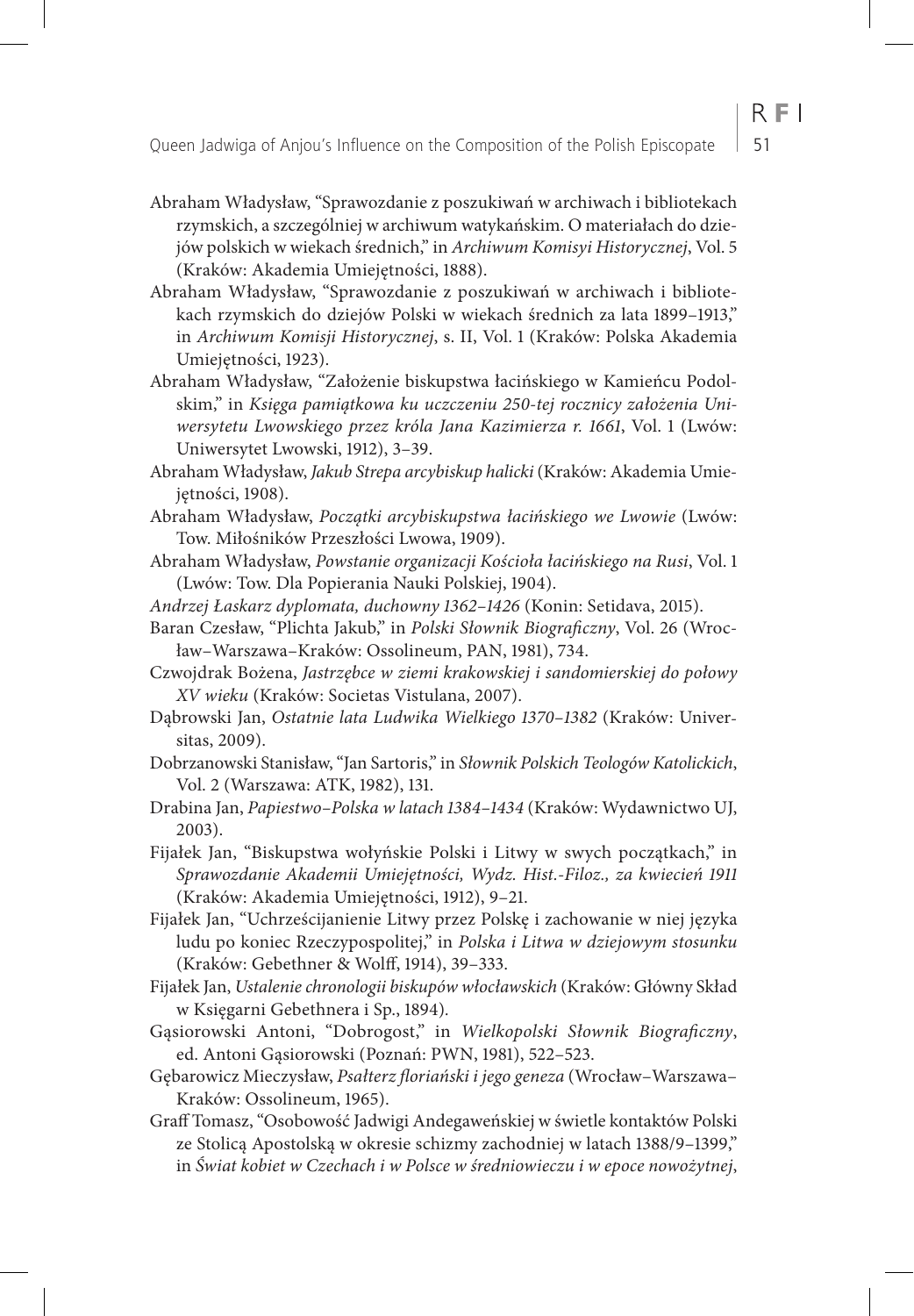eds. Wojciech Iwańczak, Agnieszka Januszek-Sieradzka, Janusz Smołucha (Kraków: Wydawnictwo Naukowe Akademii Ignatianum, 2018), 536–556.

Graff Tomasz, *Episkopat monarchii jagiellońskiej w dobie soborów powszechnych XV wieku* (Kraków: Societas Vistulana, 2008).

Grzywacz Jerzy, *Nominacja biskupów w Polsce przedrozbiorowej* (Lublin: Towarzystwo Naukowe KUL, 1960).

Jasiński Kazimierz, "Henryk Siemowitowic i jego żona Ryngałła," in *Słowianie w dziejach Europy Studia historyczne ku uczczeniu 75 rocznicy urodzin i 50-lecia pracy naukowej profesora Henryka Łowmiańskiego*, compiled by Jerzy Ochmański (Poznań: Wydawnictwo Uniwersytetu im. Adama Mickiewicza, 1974), 160–161.

Jasiński Kazimierz, "Jan zwany Kropidło," in *Ludzie pomorskiego średniowiecza. Szkice biograficzne*, ed. Józef Borzyszkowski (Gdańsk: Ossolineum. Gdańskie Towarzystwo Naukowe 1981), 58–62.

Jasiński Kazimierz, "Jan zwany Kropidło," in *Słownik biograficzny Pomorza Nadwiślańskiego*, Vol. 2, ed. Stanisław Gierszewski (Gdańsk: Gdańskie Towarzystwo Naukowe. Uniwersytet Gdański, 1994), 270–271.

Jasiński Kazimierz, *Rodowód Piastów Śląskich* Vol. 3 (Wrocław: Ossolineum, 1977).

Jurek Tomasz, *Biskupstwo poznańskie w wiekach średnich* (Poznań: Wydawnictwo Naukowe UAM, 2018).

Kellog Charlotte, *Jadwiga* (Kraków: Wydawnictwo Księży Jezuitów, 1933).

Kielar Paweł, "Studia nad kulturą szkolną i intelektualną dominikanów prowincji polskiej w średniowieczu," in *Studia nad historią dominikanów w Polsce*, Vol. 1, ed. Jerzy Kłoczowski (Warszawa: Polska Prow. Dominikanów, 1975), 271–517.

Kijak Stanisław, *Piotr Wysz biskup krakowski* (Kraków: Gebethner & Wolff, 1933).

Kłapkowski Władysław, *Działalność kościelna biskupa Wojciecha Jastrzębca*  (Warszawa: Polskie Towarzystwo Teologiczne w Warszawie, 1932).

Korytkowski Jan, *Arcybiskupi gnieźnieńscy, prymasowie i metropolici polscy*, Vol. 1–2 (Poznań: Kuryer Poznański, 1888).

Korytkowski Jan, *Prałaci i kanonicy katedry metropolitalnej gnieźnieńskiej od roku 1000 aż do dni dzisiejszych*, Vol. 2 (Gniezno: s.n., 1882).

Krzyżaniakowa Jadwiga, "Kurowski Mikołaj," in *Polski Słownik Biograficzny*, Vol. 16 (Wrocław–Warszawa–Kraków: Ossolineum, PAN, 1971), 261–262.

Krzyżaniakowa Jadwiga, "Kurowski Mikołaj," in *Wielkopolski Słownik Biograficzny*, ed. Antoni Gąsiorowski (Poznań: PWN, 1981), 396–397.

Krzyżaniakowa Jadwiga, "Wojciech Jastrzębiec," in *Wielkopolski Słownik Biograficzny*, ed. Antoni Gąsiorowski (Poznań: PWN, 1981), 832–833.

Krzyżaniakowa Jadwiga, *Kancelaria królewska Władysława Jagiełły. Studium z dziejów kultury politycznej w XV wieku*, Part 2 (Poznań: UAM, 1979).

Lichończak-Nurek Grażyna, *Wojciech herbu Jastrzębiec. Arcybiskup i mąż stanu (ok. 1362*–*1436)* (Kraków: PAT, 1996).

Liedtke Antoni, "Jan Kropidło," in *Polski Słownik Biograficzny*, Vol. 10 (Wrocław–Warszawa–Kraków: Ossolineum, PAN, 1962–1964), 436–438.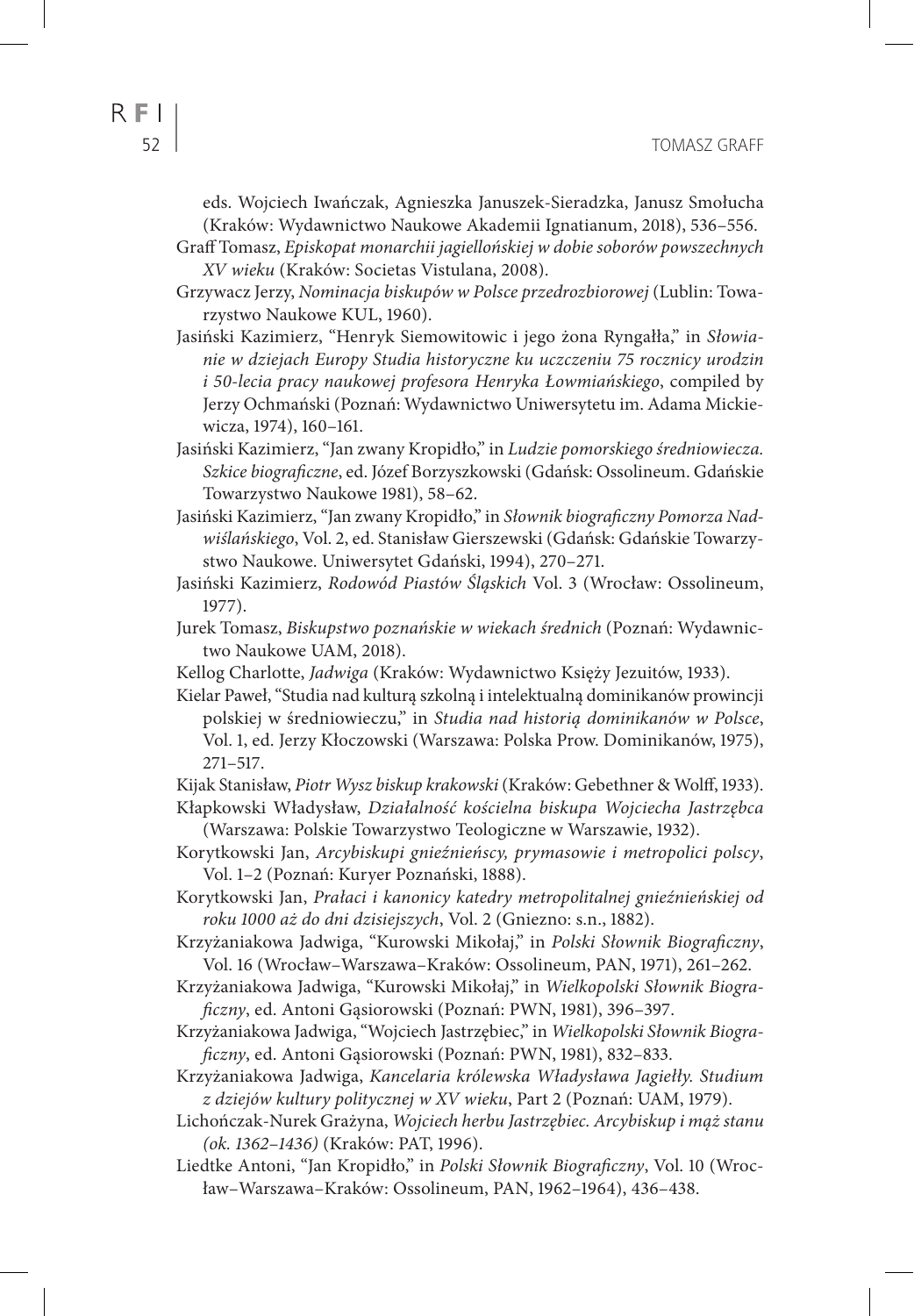- Maciejewska Wanda, *Jadwiga królowa polska* (Kraków: Wydawnictwo Księży Jezuitów, 1934).
- Marzec Andrzej, *Pod rządami nieobecnego monarchy. Królestwa Polskie 1370– 1382* (Kraków: Societas Vistulana, 2017).
- Nikodem Jarosław, *Jadwiga król Polski* (Wrocław: Ossolineum, 2009).
- Nikodem Jarosław, *Witold Wielki Książę Litewski (1354 lub 1355–27 października 1430)* (Kraków: Avalon, 2013).
- Nowacki Józef, *Dzieje archidiecezji poznańskiej*, Vol. 2 (Poznań: Księgarnia św. Wojciecha) 1964.
- Ochmański Jerzy, *Biskupstwo wileńskie w średniowieczu. Ustrój i uposażenie* (Poznań: UAM, 1972).
- Ożóg Krzysztof, "Duchowni i uczeni w otoczeniu św. Jadwigi," in *Święta Jadwiga Królowa. W perspektywie III Tysiąclecia*, eds. Hanna Kowalska, Helena Byrska, Antoni Bednarz (Kraków: Katolickie Centrum Kultury, 2002), 164–178.
- Ożóg Krzysztof, "Jadwiga Andegaweńska a episkopat polski u schyłku XIV wieku," in *Św. Jadwiga Królowa. Abyśmy byli godni tego dziedzictwa*, eds. Helena Byrska, Antoni Bednarz (Kraków: Katolickie Centrum Kultury, 2006), 48–64.
- Ożóg Krzysztof, "Kościół krakowski wobec wielkiej schizmy zachodniej i ruchu soborowego u schyłku XIV i w pierwszej połowie XV wieku," in *Kościół krakowski w życiu państwa i narodu polskiego*, ed. Andrzej Pankowicz (Kraków: PAT, 2002), 21–60.
- Ożóg Krzysztof, "Ryngałła," in *Polski Słownik Biograficzny*, Vol. 33 (Wrocław– Warszawa–Kraków: Ossolineum, PAN, 1991–1992), 539.
- Ożóg Krzysztof, *Uczeni w monarchii Jadwigi Andegaweńskiej i Władysława Jagiełły (1384*–*1434)* (Kraków: Polska Akademia Umiejętności, 2004).
- Ożóg Krzysztof, "Udział Andrzeja Łaskarzyca w sprawach i sporach polsko- -krzyżackich," in *Polska i jej sąsiedzi w późnym średniowieczu*, eds. Krzysztof Ożóg, Stanisław Szczur (Kraków: Societas Vistulana, 2000), 159–186.
- Pieradzka Krystyna, "Andrzej," in *Polski Słownik Biograficzny*, Vol. 1 (Kraków: PAU, 1935), 102–103.
- Piotrowicz Karol, "Andrzej Łaskarz," in *Polski Słownik Biograficzny*, Vol. 1 (Kraków: PAU, 1935), 103–106.
- Poppe Danuta, "Henryk," in *Polski Słownik Biograficzny*, Vol. 9 (Wrocław–Warszawa–Kraków: Ossolineum, PAN, 1960–1961), 413–414.
- Prokop Krzysztof R., *Arcybiskupi gnieźnieńscy w tysiącleciu* (Kraków: Polska Akademia Umiejętności, 2000).
- Prokop Krzysztof R., *Arcybiskupi haliccy i lwowscy* (Biały Dunajec-Ostróg: Wołanie z Wołynia, 2010).
- Prokop Krzysztof R., *Biskupi kijowscy obrządku łacińskiego XIV–XVIII w. Szkice biograficzne* (Biały Dunajec–Ostróg: Wołanie z Wołynia, 2003).
- Prokop Krzysztof R., *Biskupi pomocniczy w diecezjach polskich w dobie przedtrydenckiej* (Kraków: s.n., 2002).
- Prokop Krzysztof R., *Polscy biskupi dominikańscy. Słownik biograficzny* (Kraków: Drukarnia Akcydensowa Dorosz, 2013).

 $R F1$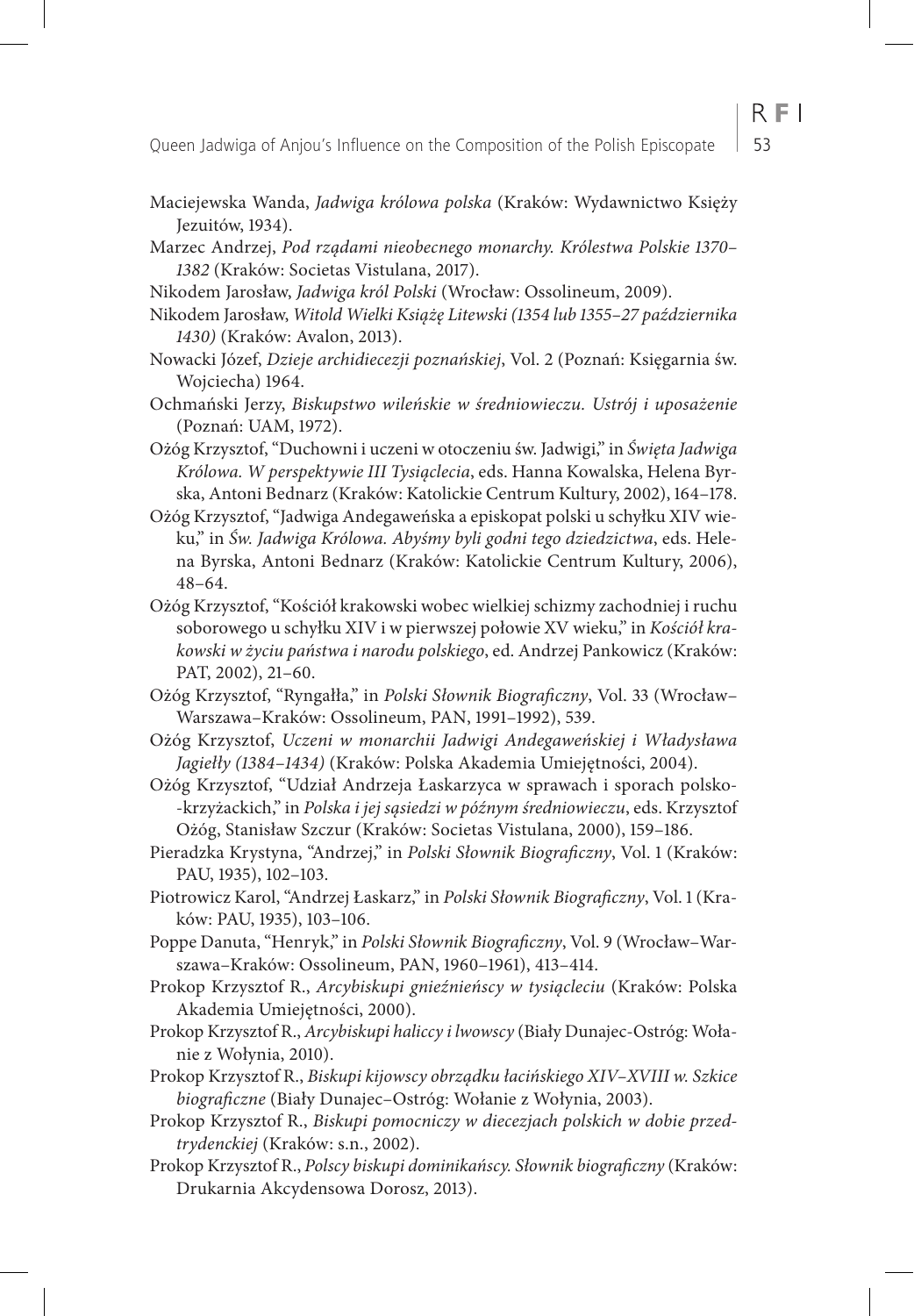- Prokop Krzysztof R., *Polscy biskupi franciszkańscy. Słownik biograficzny* (Kraków: s.n., 2003).
- Przybyszewski Bolesław, *Błogosławiona Jadwiga Królowa* (Kraków: Wydawnictwo Św. Stanisława BM, 1988).
- Rutkowska Grażyna, "Urzędnicy królowej Jadwigi Andegaweńskiej. Spis," in *Nihil superfluum esse. Studia z dziejów średniowiecza ofiarowane profesor Jadwidze Krzyżaniakowej*, eds. Jerzy Strzelczyk, Józef Dobosz (Poznań: UAM, 2000), 367–391.
- Salina Anna, *Polityka książąt mazowieckich wobec władz Kościoła od początku XIV wieku do 1526 roku* (Poznań: Wydawnictwo Poznańskie, 2011).
- Sappok Gerhard, *Die Anfänge des Bistums Posen und die Reihe sejner Bischöfe von 968–1498* (Leipzig: S. Hirzel, 1937).
- Seńko Władysław, *Piotr Wysz z Radolina i jego dzieło Speculum aureum* (Warszawa: Instytut Tomistyczny, 1996).
- Sochacka Anna, "Stefan," in *Polski Słownik Biograficzny*, Vol. 43 (Warszawa– Kraków: PAU, PAN, 2004–2005), 147–149.
- Sperka Jerzy, "Wojciech Jastrzębiec faworyt króla Władysława Jagiełły," in *Wojciech Jastrzębiec w służbie monarchii i Kościoła*, eds. Bożena Czwojdrak, Feliks Kiryk, Jerzy Sperka (Katowice: Wydawnictwo Uniwersytetu Śląskiego, 2018), 19–37.
- Sperka Jerzy, *Wojny Władysława Jagiełły z księciem opolskim Władysławem (1391–1396)* (Cieszyn: Polskie Towarzystwo Historyczne, 2003).
- Sroka Stanisław A., "Jan Kropidło," in *Piastowie. Leksykon biograficzny*, eds. Krzysztof Ożóg, Stanisław Szczur (Kraków: Wydawnictwo Literackie, 1999), 760–761.
- Sroka Stanisław A., *Rodzina Kurowskich w XIV–XV wieku. Ze studiów na dziejami możnowładztwa małopolskiego w średniowieczu* (Kraków: Universitas, 1990).
- Stabińska Jadwiga, *Królowa Jadwiga* (Kraków: Znak, 1969).
- Strzelecka Anna, "Jadwiga Andegaweńska," in *Polski Słownik Biograficzny*, Vol. 10 (Wrocław–Warszawa–Kraków: Ossolineum, PAN, 1962–1964), 291–297.
- Strzelecka Anna, "Jan z Radliczyc," in *Polski Słownik Biograficzny*, Vol. 10 (Wrocław–Warszawa–Kraków: Ossolineum, PAN, 1962–1964), 469–471.
- Strzelecka Anna, "Maciej," in *Polski Słownik Biograficzny*, Vol. 19 (Wrocław– Warszawa–Kraków: Ossolineum, PAN, 1974), 9–10.
- Strzelecka Anna, *O królowej Jadwidze. Studia i przyczynki* (Lwów: Tow. Naukowe, 1933).
- Sułkowska-Kurasiowa Irena, *Dokumenty królewskie i ich funkcja w państwie polskim za Andegawenów i pierwszych Jagiellonów*: *1370–1444* (Warszawa: PWN, 1977).
- Swieżawski Aleksander, "Jakub z Korzkwi," in *Polski Słownik Biograficzny*, Vol. 10 (Wrocław–Warszawa–Kraków: Ossolineum, PAN, 1962–1964), 357–358.
- Trajdos Tadeusz M., "Biskupi dominikanie w średniowiecznym Kijowie," in *Klasztor w Kościele średniowiecznym i nowożytnym*, eds. Marek Derwich, Anna Pobóg-Lenartowicz (Warszawa–Wrocław–Opole, DiG, 2010), 65–108.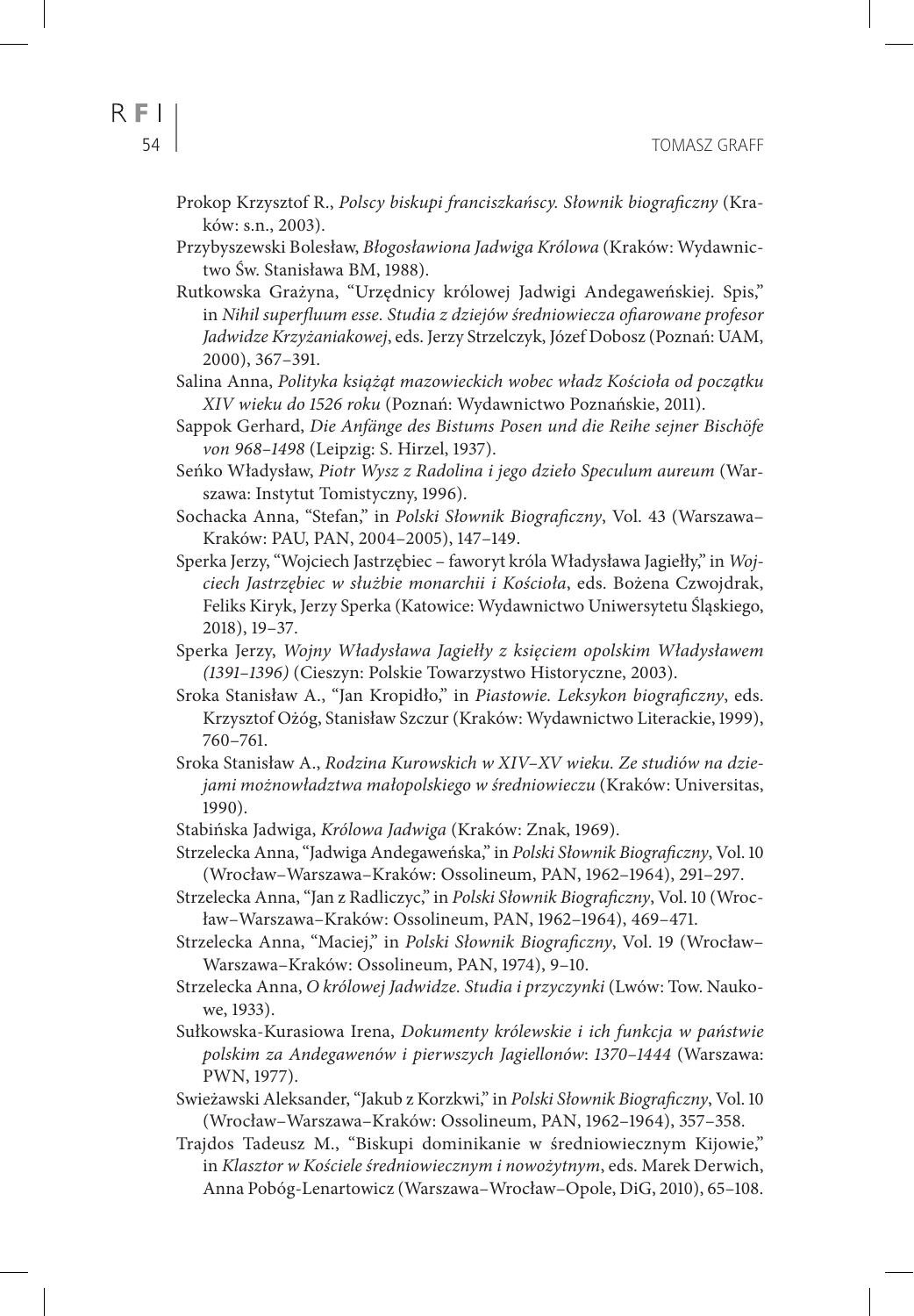- Trajdos Tadeusz M., "Kościół katolicki na Podolu (1340–1434)," in *Kamieniec Podolski. Studia z dziejów miasta i regionu*, Vol. 1, ed. Feliks Kiryk (Kraków: AP, 2000), 129–157.
- Trajdos Tadeusz M., *Kościół katolicki na ziemiach ruskich Korony i Litwy za panowania Władysława Jagiełły (1386–1434)*, Vol. 1 (Wrocław: Ossolineum, 1983).
- Trawkowski Stanisław, "Piotr z Radolina zwany Wyszem," in *Polski Słownik Biograficzny*, Vol. 26 (Wrocław–Warszawa–Kraków: Ossolineum, PAN, 1981), 422–428.
- Trojanowski Stanisław, "Dobrogost," in *Polski Słownik Biograficzny*, Vol. 5 (Kraków: PAU, 1939–1946), 245–246.
- Wiesiołowski Jacek, "Episkopat polski XV w. jako grupa społeczna," in *Społeczeństwo Polski Średniowiecznej*, Vol. 4, ed. Stefan Kuczyński (Warszawa: PWN, 1990), 236–295.
- Wilamowski Maciej, "Strepa (Strzemię) Jakub," in *Polski Słownik Biograficzny*, Vol. 44 (Warszawa–Kraków: PAU, PAN, 2006–2007), 318–324.
- Włodarski Bronisław, "Henryk," in *Polski Słownik Biograficzny*, Vol. 9 (Wrocław–Warszawa–Kraków: Ossolineum, PAN, 1960–1961), 419.
- Wróbel Dariusz, *Na pierwszym planie. Możni i szlachta polska wobec bezkrólewia po śmierci Ludwika Andegaweńskiego* (Lublin: Wydawnictwo UMCS, 2020).
- Wyrozumski Jerzy, *Królowa Jadwiga między epoką piastowską i jagiellońską* (Kraków: Universitas, 1997).
- Zygner Leszek, *Biskup Jakub z Kurdwanowa herbu Syrokomla (ok. 1350–1425)* (Toruń: Wydawnictwo Naukowe UMK, 2020).
- Zygner Leszek, "Początki kariery kościelnej Jakuba z Kurdwanowa herbu Syrokomla," in *Duchowieństwo kapitulne w Polsce średniowiecznej i wczesnonowożytnej*, ed. Andrzej Radzimiński (Toruń: UMK, 2000), 197–214.

#### **Journals**

- Abraham Władysław, "Biskupstwa łacińskie w Mołdawii w wiekach XIV i XV," *Kwartalnik Historyczny* 16 (1902): 172–207.
- Abraham Władysław, "Uzupełniony katalog dawnych łacińskich biskupów kijowskich," *Collectanea Theologica* 18 (1937): 413–426.
- Antoniewicz Marceli, "O pochodzeniu i rodzinie biskupa wileńskiego Mikołaja zwanego Gorzkowskim," *Prace Naukowe WSP w Częstochowie. Zeszyty Historyczne* 2 (1994): 137–153.
- Antoniewicz Marceli, "Pochodzenie episkopatu litewskiego XV–XVI wieku w świetle katalogu biskupów wileńskich," *Studia Źródłoznawcze* 39 (2001): 47–67.
- Bieszk Kazimierz, "Walka Zakonu krzyżackiego z Polską o przynależność kościelną archidiakonatu pomorskiego," *Roczniki Towarzystwa Naukowego w Toruniu* 34 (1937): 13–21.
- Bubczyk Robert, "Charakterystyka współrządów Jadwigi Andegaweńskiej i Władysława II Jagiełły w Polsce," *Annales Universitatis Mariae Curie-Skłodowska. Sectio F* 52/53 (1997–1998): 29–51.